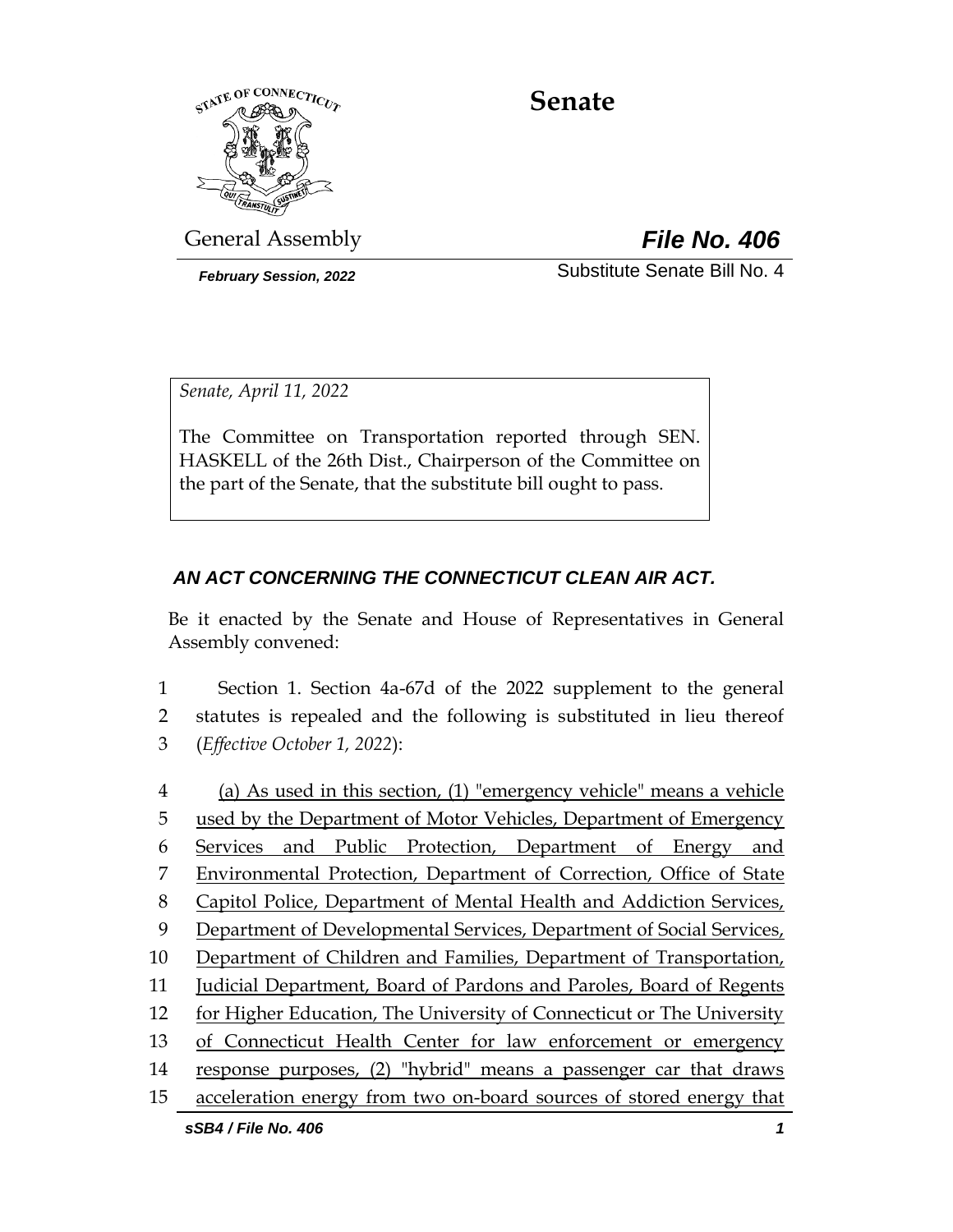consists of either an internal combustion or heat engine which uses combustible fuel and a rechargeable energy storage system and, for any 18 passenger car or light duty truck with a model year of 2004 or newer, that is certified to meet or exceed the California Air Resources Board's LEV (Low Emission Vehicle) II LEV Standard, (3) "zero-emission bus" 21 means any urban bus certified by the executive officer of the California 22 Air Resources Board to produce zero emissions of any criteria pollutant under all operational modes and conditions, (4) "battery electric vehicle" and "fuel cell electric vehicle" have the same meanings as provided in section 16-19eee, and (5) "camp trailer" has the same meaning as provided in section 14-1.

 **[**(a)**]** (b) The fleet average for cars or light duty trucks purchased by the state shall: (1) On and after October 1, 2001, have a United States Environmental Protection Agency estimated highway gasoline mileage rating of at least thirty-five miles per gallon and on and after January 1, 2003, have a United States Environmental Protection Agency estimated highway gasoline mileage rating of at least forty miles per gallon, (2) comply with the requirements set forth in 10 CFR 490 concerning the percentage of alternative-fueled vehicles required in the state motor vehicle fleet, and (3) obtain the best achievable mileage per pound of carbon dioxide emitted in its class. The alternative-fueled vehicles purchased by the state to comply with said requirements shall be capable of operating on natural gas or electricity or any other system acceptable to the United States Department of Energy that operates on fuel that is available in the state.

 **[**(b)**]** (c) Notwithstanding any other provisions of this section, (1) on and after January 1, 2008: (A) At least fifty per cent of all cars and light duty trucks purchased or leased by the state shall be alternative-fueled, hybrid electric or plug-in electric vehicles, (B) all alternative-fueled vehicles purchased or leased by the state shall be certified to the California Air Resources Board's Low Emission Vehicle II Ultra Low Emission Vehicle Standard, and (C) all gasoline-powered light duty and hybrid vehicles purchased or leased by the state shall, at a minimum, be certified to the California Air Resource Board's Low Emission Vehicle II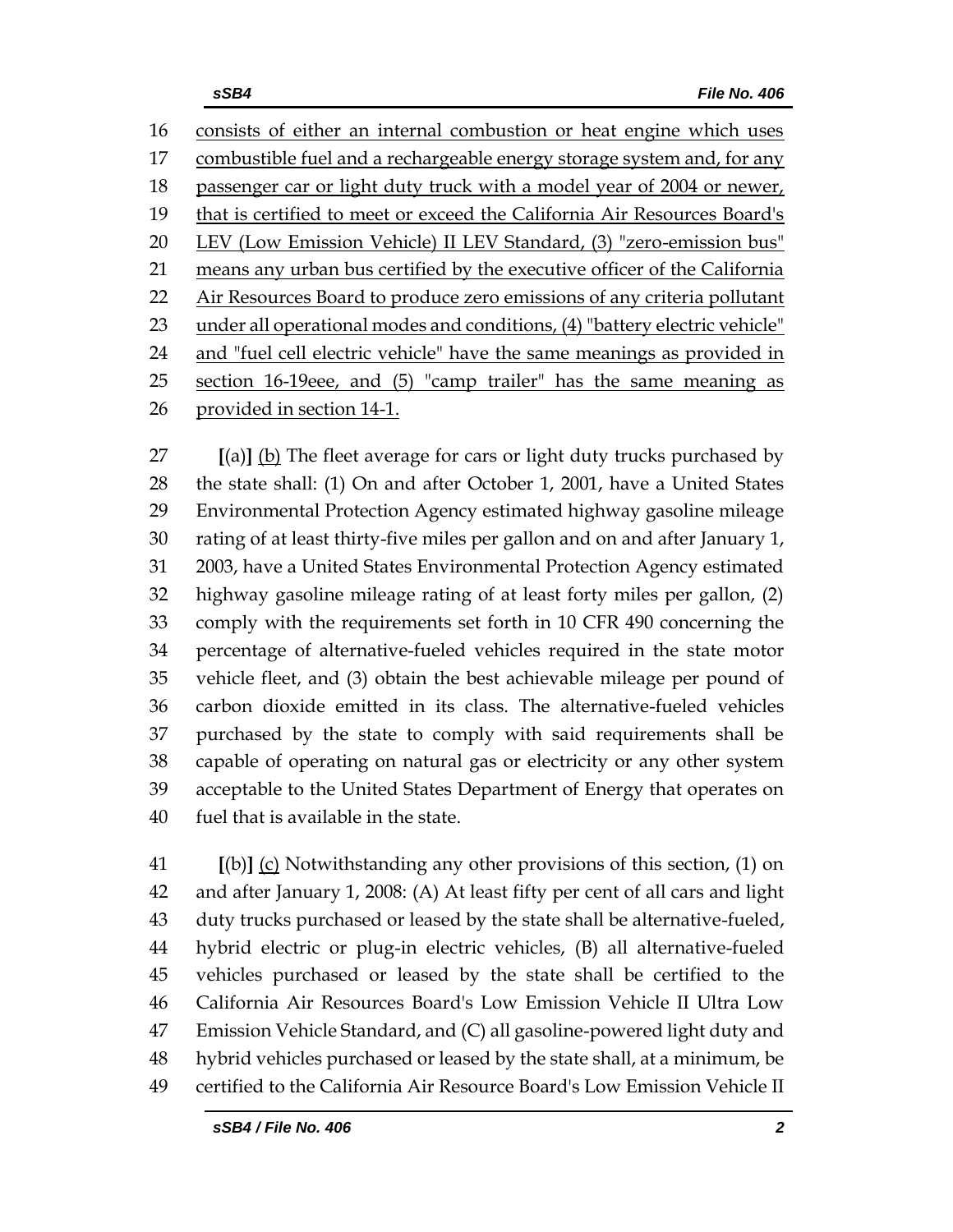Ultra Low Emission Vehicle Standard, (2) on and after January 1, 2012, one hundred per cent of such cars and light duty trucks shall be alternative-fueled, hybrid electric or plug-in electric vehicles, **[**and**]** (3) on and after January 1, **[**2030, at least fifty per cent of such cars and light duty trucks shall be zero-emission vehicles**]** 2026, at least fifty per cent of such cars and light duty trucks shall be battery electric vehicles, (4) on and after January 1, 2028, at least seventy-five per cent of such cars and light duty trucks shall be battery electric vehicles, and (5) on and after January 1, 2030, one hundred per cent of such cars and light duty trucks shall be battery electric vehicles.

 **[**(c)**]** (d) (1) On and after January 1, 2030, at least thirty per cent of all buses purchased or leased by the state shall be zero-emission buses.

 (2) On and after January 1, 2024, the state shall cease to procure, purchase or lease any diesel-fueled transit bus.

 **[**(d)**]** (e) The provisions of subsections **[**(a)**]** (b) to **[**(c)**]** (d), inclusive, 65 of this section shall not apply to any  $(1)$  emergency vehicle,  $(2)$  sport utility vehicle, (3) bus or van that transports individuals in wheelchairs, (4) specialty upfitted motor vehicle, or (5) camp trailer.

 **[**(e) As used in this section, (1) "emergency vehicle" means a vehicle used by the Department of Motor Vehicles, Department of Emergency Services and Public Protection, Department of Energy and Environmental Protection, Department of Correction, Office of State Capitol Police, Department of Mental Health and Addiction Services, Department of Developmental Services, Department of Social Services, Department of Children and Families, Department of Transportation, Judicial Department, Board of Pardons and Paroles, Board of Regents for Higher Education, The University of Connecticut or The University of Connecticut Health Center for law enforcement or emergency response purposes, (2) "hybrid" means a passenger car that draws acceleration energy from two on-board sources of stored energy that consists of either an internal combustion or heat engine which uses combustible fuel and a rechargeable energy storage system, and, for any passenger car or light duty truck with a model year of 2004 or newer,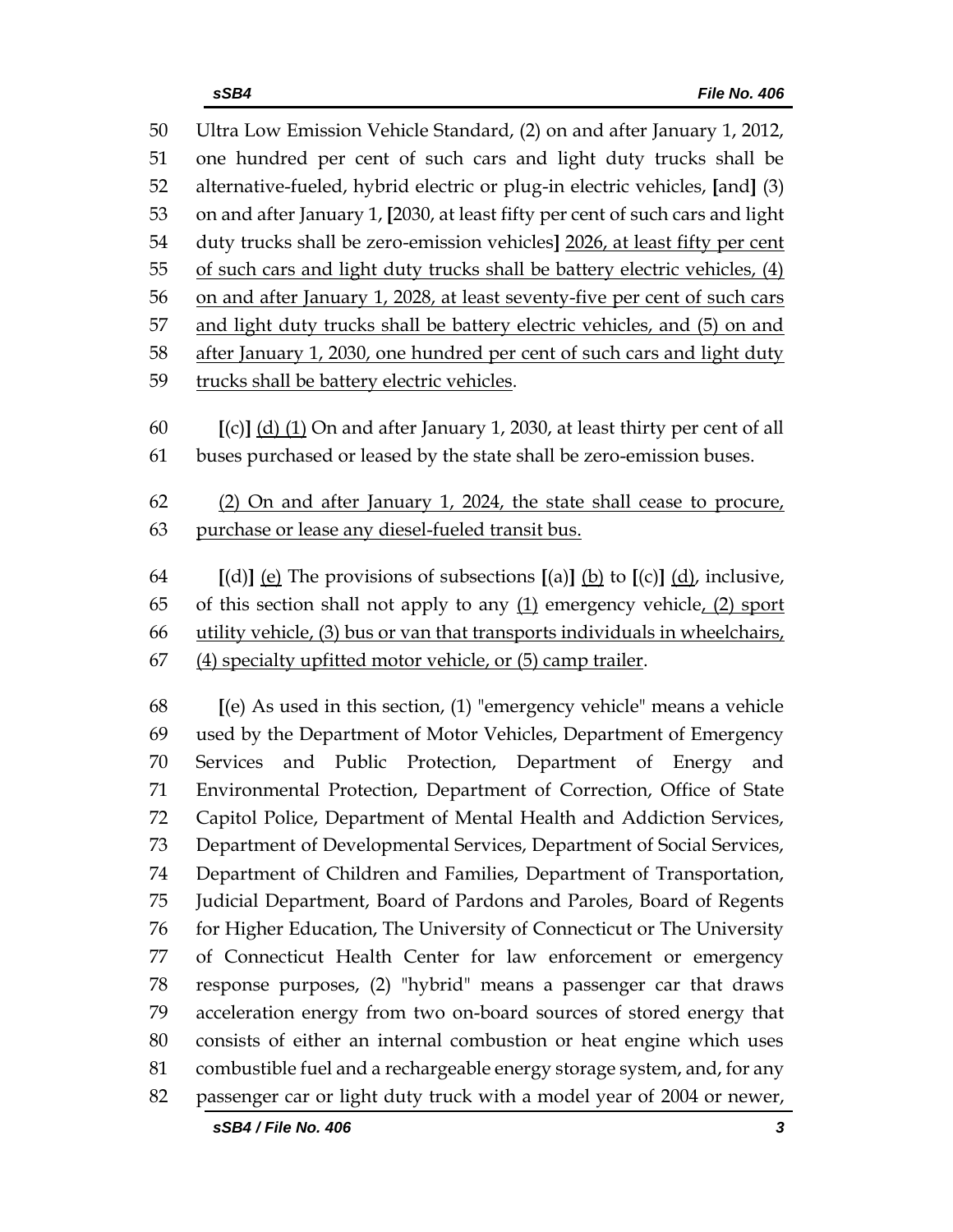that is certified to meet or exceed the California Air Resources Board's LEV (Low Emission Vehicle) II LEV Standard, (3) "zero-emission vehicle" means a battery electric vehicle, hybrid electric vehicle, range- extended electric vehicle and any vehicle that is certified by the executive officer of the California Air Resources Board to produce zero emissions of any criteria pollutant under all operational modes and conditions, and (4) "zero-emission bus" means any urban bus certified by the executive officer of the California Air Resources Board to produce zero emissions of any criteria pollutant under all operational modes and conditions.**]**

 (f) In performing the requirements of this section, the Commissioners of Administrative Services, Energy and Environmental Protection and Transportation shall, whenever possible, consider the use of and impact on Connecticut-based companies.

 (g) The Commissioner of Administrative Services, in consultation with the Commissioner of Transportation, shall (1) study the feasibility of creating a competitive bid process for the aggregate procurement of **[**zero-emission**]** light, medium and heavy duty battery electric vehicles, fuel cell electric vehicles and zero-emission buses, **[**and**]** (2) determine whether such aggregate procurement would achieve a cost savings on the purchase of such vehicles and buses and related administrative costs, (3) develop a plan to implement zero-emission buses state wide, and (4) identify any barriers to such implementation. On or before January 1, **[**2020**]** 2024, the Commissioner of Administrative Services shall **[**report**]** submit, in accordance with the provisions of section 11-4a, **[**on**]** a report on the results of such study and a copy of the implementation plan to the joint standing committees of the General Assembly having cognizance of matters relating to government administration and transportation. The Commissioner of Administrative Services may proceed with such aggregate procurement if the commissioner determines such aggregate procurement would achieve a cost savings.

#### (h) The Commissioner of Administrative Services shall consider the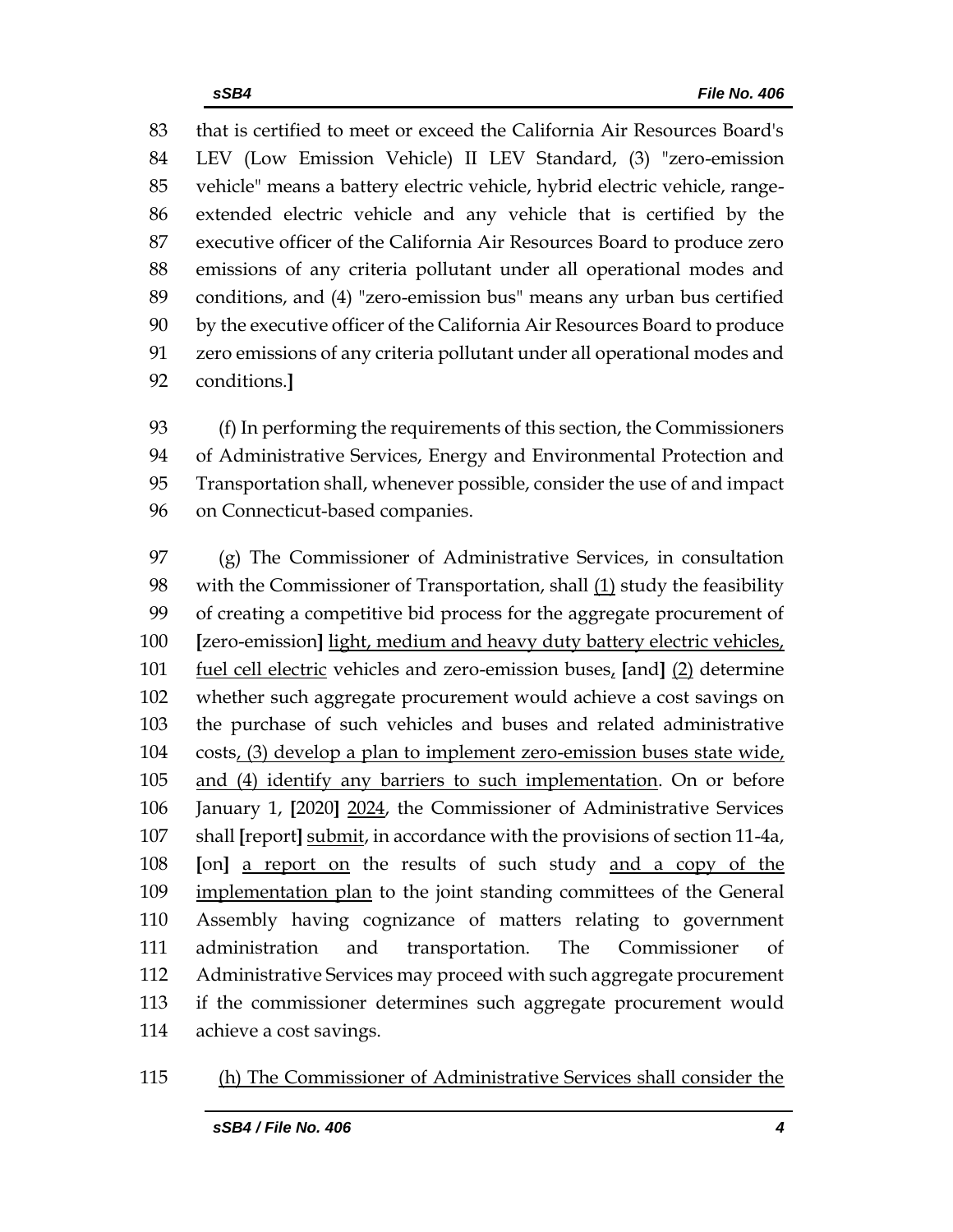|     | sSB4<br><b>File No. 406</b>                                                     |
|-----|---------------------------------------------------------------------------------|
| 116 | lower costs associated with the maintenance of a battery electric vehicle       |
| 117 | when establishing the amount to lease such battery electric vehicle to          |
| 118 | another state agency.                                                           |
| 119 | (i) Not later than January 1, 2026, and annually thereafter, if the fleet       |
| 120 | average for cars or light duty trucks purchased by the state does not           |
| 121 | meet the requirements of subsection (c) of this section, the commissioner       |
| 122 | shall submit, in accordance with the provisions of section 11-4a, a report      |
| 123 | to the joint standing committees of the General Assembly having                 |
| 124 | cognizance of matters relating to government administration,                    |
| 125 | transportation and the environment. Such report shall (1) explain why           |
| 126 | such requirements were not met, and (2) propose an alternative                  |
| 127 | schedule to meet such requirements after considering available                  |
| 128 | appropriations and the market conditions for battery electric vehicles          |
| 129 | and the associated charging infrastructure for battery electric vehicles.       |
| 130 | Sec. 2. (NEW) ( <i>Effective October 1, 2022</i> ) (a) As used in this section: |
| 131 | (1) "Association of unit owners", "limited common elements",                    |
| 132 | "common elements", "board of directors", "condominium instruments",             |
| 133 | "unit" and "unit owner" have the same meanings as provided in section           |
| 134 | 47-68a of the general statutes;                                                 |
| 135 |                                                                                 |
| 136 | (2) "Electric vehicle charging station" has the same meaning as                 |
|     | provided in section 16-19f of the general statutes; and                         |
| 137 | (3) "Reasonable restrictions" means a restriction that does not                 |
| 138 | significantly increase the cost of the electric vehicle charging station or     |
| 139 | significantly decrease its efficiency or specified performance.                 |
| 140 | (b) On and after October 1, 2022, any provision of the condominium              |

 instruments that either prohibits or unreasonably restricts the installation or use of an electric vehicle charging station in a unit parking space or limited common element parking space, or is otherwise in conflict with the provisions of this section, shall be void and unenforceable.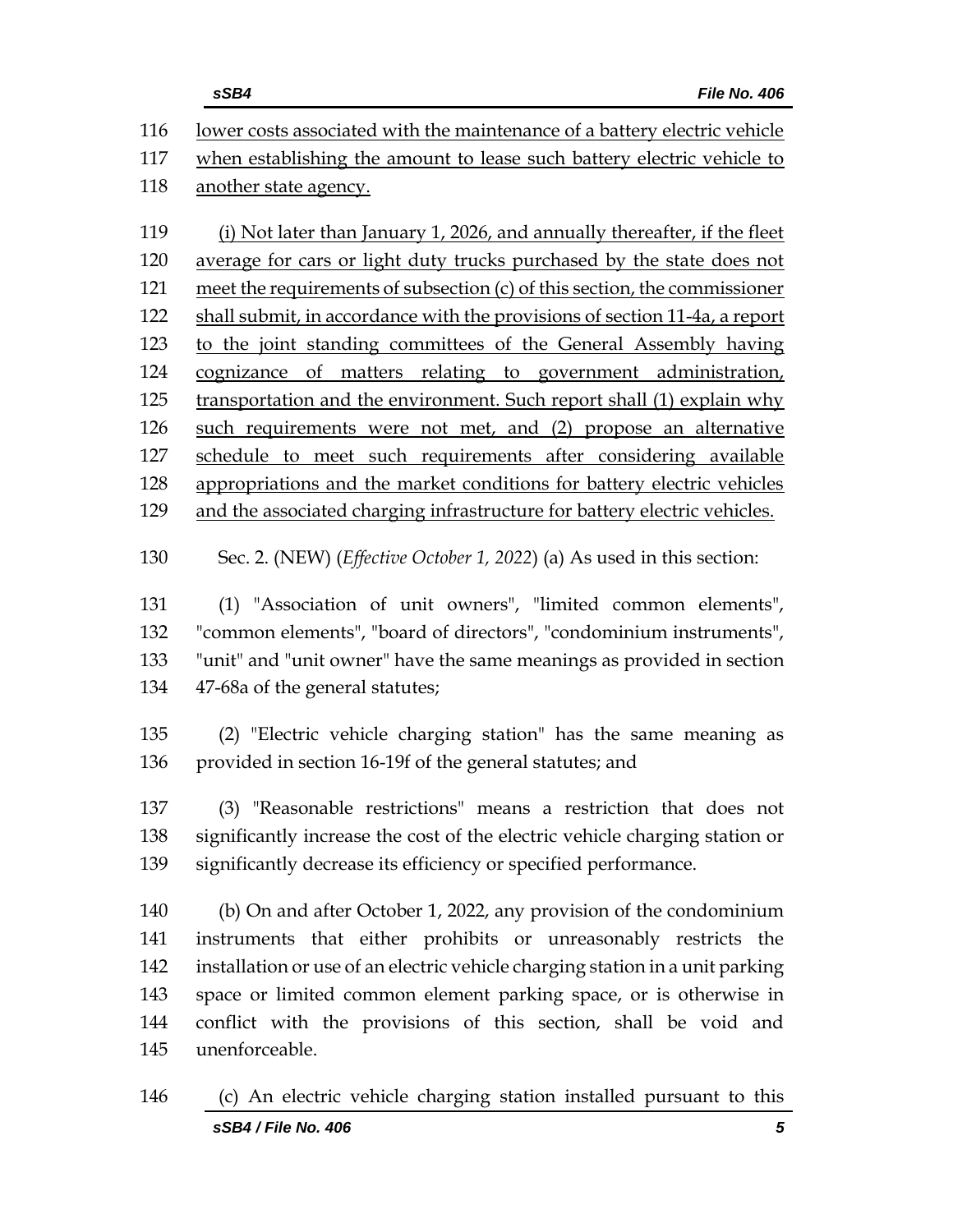section shall meet all applicable health and safety standards and requirements under any state or federal law or municipal ordinance.

 (d) A unit owner may submit an application to install an electric vehicle charging station to the board of directors. The board of directors shall acknowledge, in writing, the receipt of any such application not later than thirty days after such receipt, and process such application in the same manner as an application for an addition, alteration or improvement pursuant to the declaration, as described in section 47-70 of the general statutes. The approval or denial of such application shall be in writing and shall be issued not later than sixty days after the date of receipt of such application. If an application is not denied in writing within such sixty-day period, the application shall be deemed approved, unless the board of directors reasonably requests additional information not later than sixty days from the date of receipt of such application.

 (e) If a unit owner seeks to install an electric vehicle charging station, 163 the following provisions shall apply:

 (1) The unit owner shall obtain approval from the board of directors to install the electric vehicle charging station and the board of directors may approve the installation if the owner agrees in writing to: (A) Comply with the provisions of the declaration regarding an addition, alteration or improvement; (B) engage a licensed and insured contractor to install the electric vehicle charging station; (C) if the proposed electric vehicle charging station is located in a unit parking space, provide a certificate of insurance, within fourteen days of approval, that names the association of unit owners as a named additional insured under the owner's insurance policy; (D) pay for the costs associated with the installation of the electric vehicle charging station, including, but not limited to, increased master policy premiums, attorney's fees incurred by the association of unit owners, engineering fees, professional fees, 177 permit fees and applicable zoning compliance costs; and (E) connect the electricity to the unit's individual meter or install a separate meter to identify and pay the electricity usage costs associated with the electric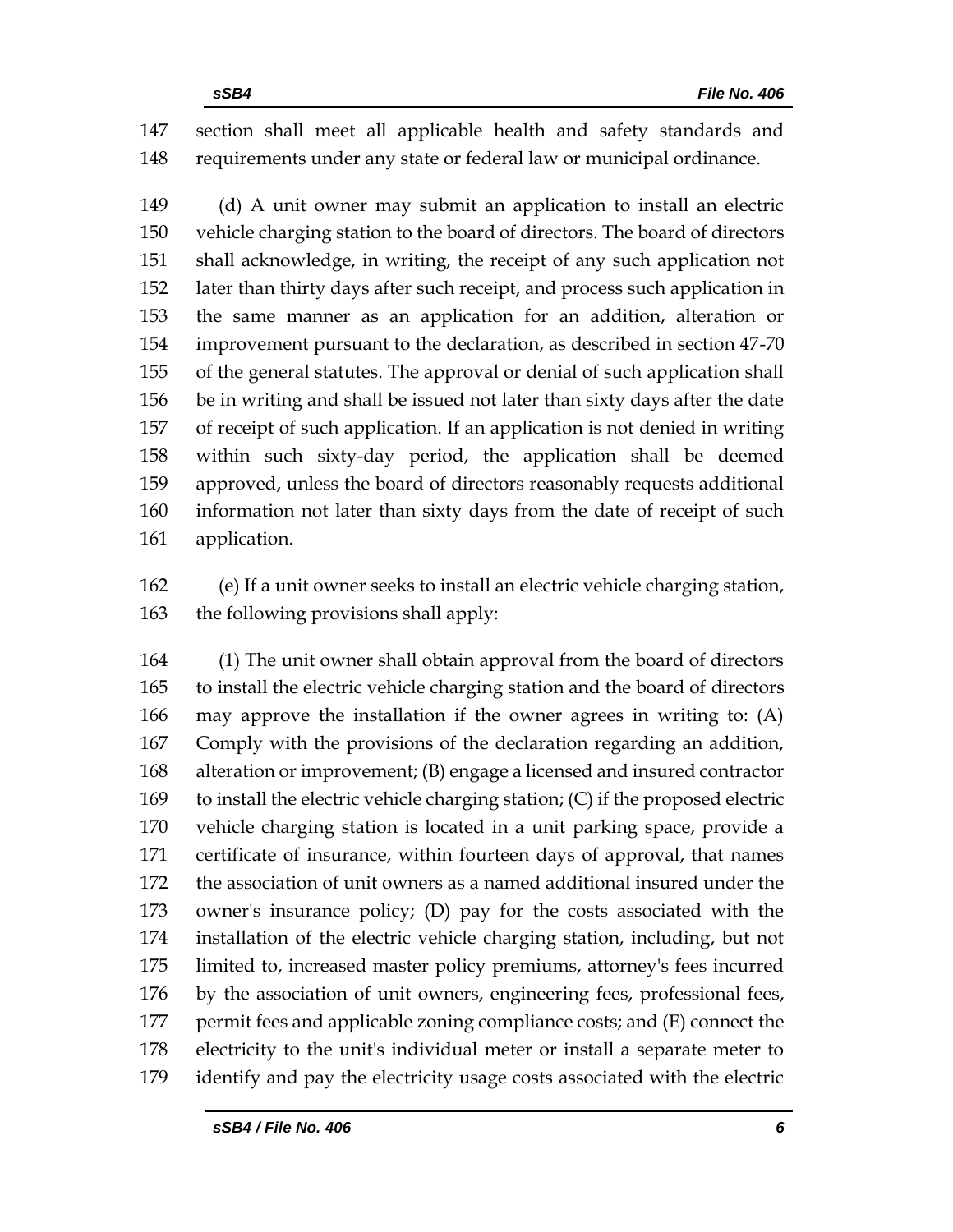#### vehicle charging station.

 (2) The unit owner, and each successive owner, of the electric vehicle charging station shall be responsible for: (A) The costs for damage to the electric vehicle charging station, common elements or units resulting from the installation, use, maintenance, repair, removal or replacement of the electric vehicle charging station; (B) the costs for the maintenance, repair and replacement of the electric vehicle charging station until it has been removed; (C) the costs for the restoration of the physical space where the electric vehicle charging station was installed after it is removed; (D) the costs of electricity associated with the electric vehicle charging station; (E) the common expenses as a result of uninsured losses pursuant to any master insurance policy held by the association of unit owners; and (F) making disclosures to prospective buyers (i) regarding the existence of the electric vehicle charging station, (ii) regarding the associated responsibilities of the unit owner under this section, and (iii) of the requirement that the purchaser accepts the electric vehicle charging station unless it is removed prior to the transfer of the unit.

 (3) A unit owner shall not be required to maintain a liability coverage policy for an existing National Electrical Manufacturers Association standard alternating current power plug.

 (f) An association of unit owners may install an electric vehicle charging station in the common elements for the use of all unit owners. For any such electric vehicle charging station, the association of unit owners shall develop appropriate rules for such use.

 (g) An association of unit owners may create a new parking space where one did not previously exist to facilitate the installation of an electric vehicle charging station.

 (h) An association of unit owners may require the unit owner to remove the electric vehicle charging station prior to the unit owner's sale of the property unless the purchaser of the property agrees to take ownership of the electric vehicle charging station.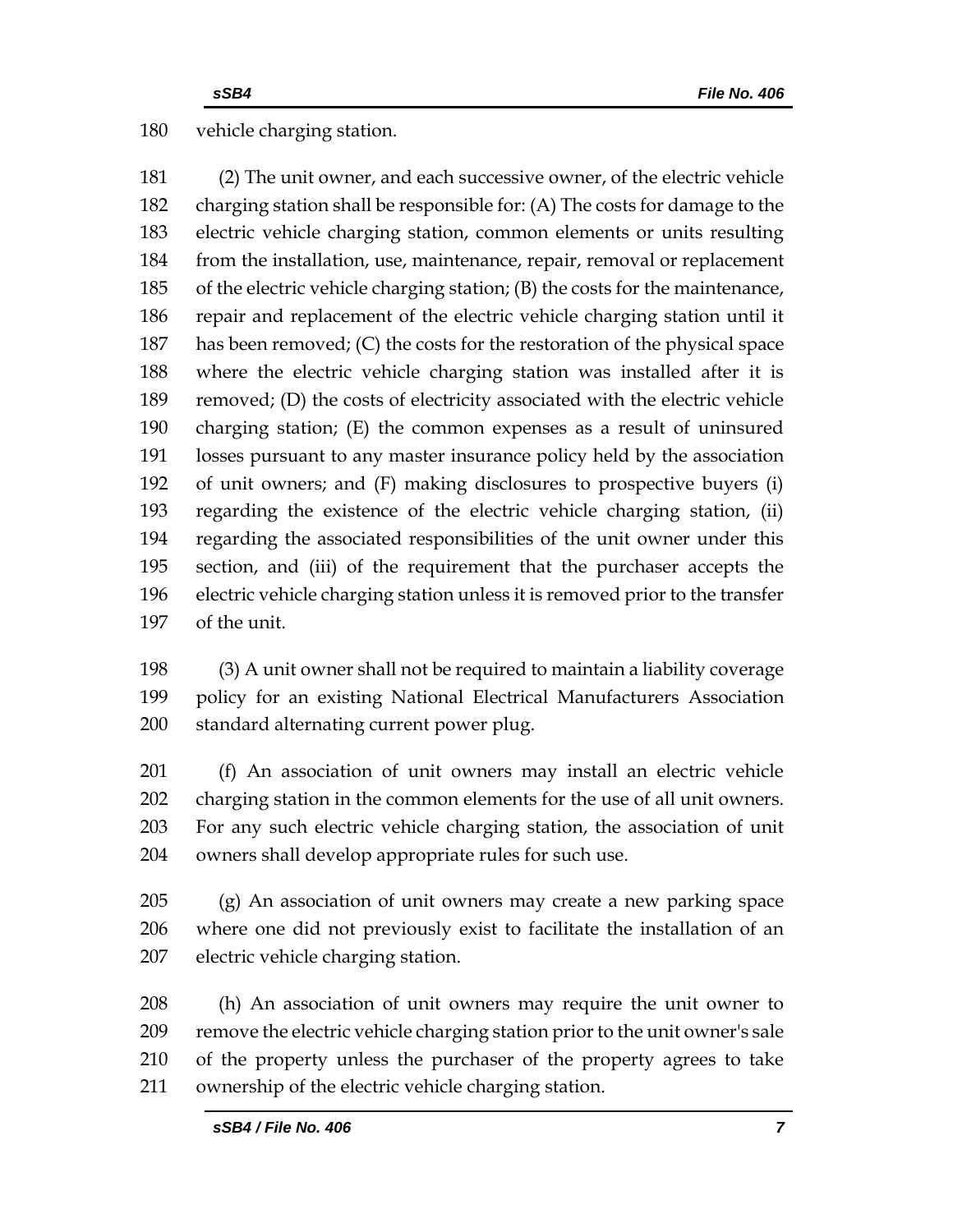(i) In any action by an association of unit owners seeking to enforce compliance with this section, the prevailing party shall be awarded reasonable attorney's fees. (j) The provisions of this section shall not apply to an association of unit owners that imposes reasonable restrictions on electric vehicle charging stations or has electric vehicle charging stations at a ratio that is equal to or greater than fifteen per cent of the number of units. Sec. 3. (NEW) (*Effective October 1, 2022*) (a) As used in this section: (1) "Association", "limited common element", "common elements", "executive board", "bylaws", "declaration", "rule", "unit", "unit owner" and "purchaser" have the same meanings as provided in section 47-202 of the general statutes; (2) "Electric vehicle charging station" has the same meaning as provided in section 16-19f of the general statutes; and (3) "Reasonable restrictions" means a restriction that does not significantly increase the cost of the electric vehicle charging station or significantly decrease its efficiency or specified performance. (b) On and after October 1, 2022, any provision of the declaration or bylaws that either prohibits or unreasonably restricts the installation or use of an electric vehicle charging station in a unit parking space or limited common element parking space, or is otherwise in conflict with the provisions of this section, shall be void and unenforceable. (c) An electric vehicle charging station installed pursuant to this section shall meet all applicable health and safety standards and requirements under any state or federal law or municipal ordinance. (d) A unit owner may submit an application to install an electric vehicle charging station to the executive board. The executive board shall acknowledge, in writing, the receipt of any such application not later than thirty days after such receipt, and process such application in the same manner as an application for an addition, alteration or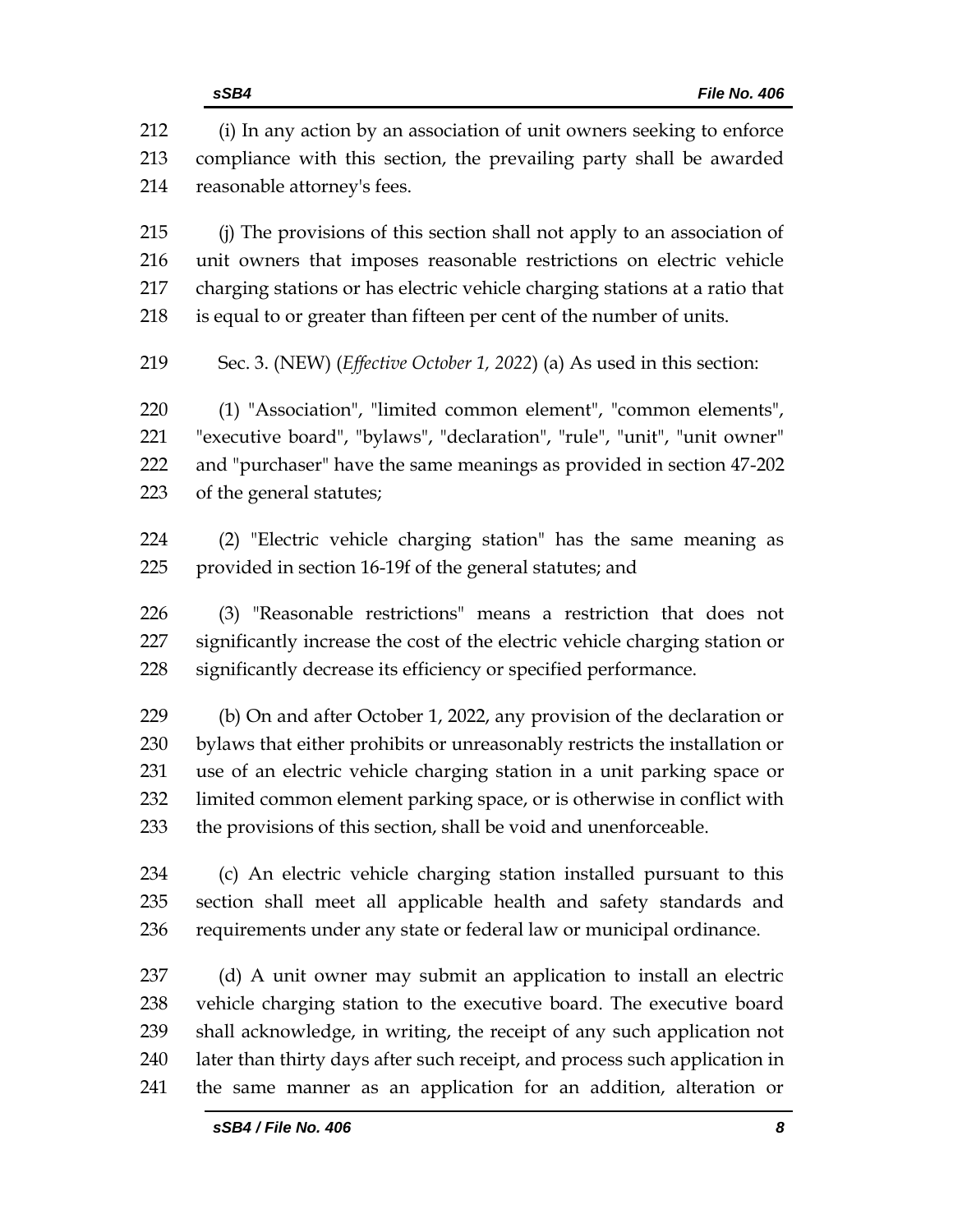improvement pursuant to the declaration or bylaws. The approval or denial of such application shall be in writing and shall be issued not later than sixty days after the date of receipt of such application. If an application is not denied in writing within such sixty-day period, the application shall be deemed approved, unless the executive board reasonably requests additional information not later than sixty days 248 from the date of receipt of such application.

 (e) If a unit owner seeks to install an electric vehicle charging station, the following provisions shall apply:

 (1) The unit owner shall obtain approval from the executive board to install the electric vehicle charging station and the executive board may approve the installation if the owner agrees in writing to: (A) Comply with the provisions of the declaration or bylaws regarding an addition, alteration or improvement; (B) engage a licensed and insured contractor to install the electric vehicle charging station; (C) if the proposed electric vehicle charging station is located in a unit parking space, provide a certificate of insurance, within fourteen days of approval, that names the association as a named additional insured under the owner's 260 insurance policy; (D) pay for the costs associated with the installation of the electric vehicle charging station, including, but not limited to, increased master policy premiums, attorney's fees incurred by the association, engineering fees, professional fees, permits and applicable zoning compliance; and (E) connect the electricity to the unit's individual meter or install a separate meter to identify and pay the electricity usage costs associated with the electric vehicle charging station.

 (2) The unit owner, and each successive owner, of the electric vehicle charging station shall be responsible for: (A) The costs for damage to the electric vehicle charging station, common elements or units resulting from the installation, use, maintenance, repair, removal or replacement of the electric vehicle charging station; (B) the costs for the maintenance, repair and replacement of the electric vehicle charging station until it has been removed; (C) the costs for the restoration of the physical space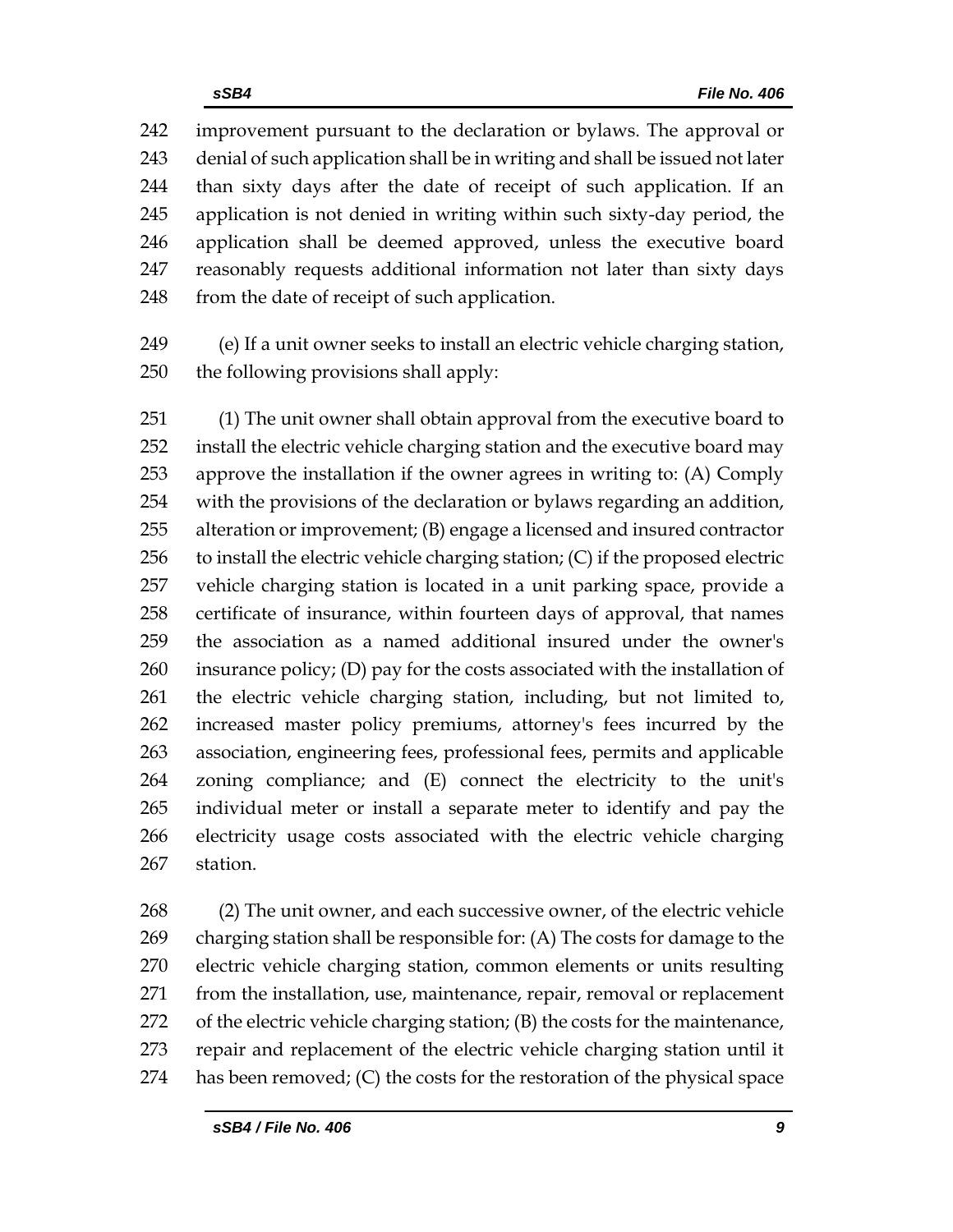where the electric vehicle charging station was installed after it is removed; (D) the costs of electricity associated with the electric vehicle charging station; (E) the common expenses as a result of uninsured losses pursuant to any master insurance policy held by the association of unit owners; and (F) making disclosures to prospective buyers (i) regarding the existence of the electric vehicle charging station, (ii) regarding the associated responsibilities of the unit owner under this section, and (iii) of the requirement that the purchaser accepts the electric vehicle charging station unless it is removed prior to the transfer of the unit.

 (3) A unit owner shall not be required to maintain a liability coverage policy for an existing National Electrical Manufacturers Association standard alternating current power plug.

 (f) An association may install an electric vehicle charging station in the common elements for the use of all unit owners. For any such electric vehicle charging station, the association shall develop appropriate rules for such use.

 (g) An association may create a new parking space where one did not previously exist to facilitate the installation of an electric vehicle charging station.

 (h) An association may require the unit owner to remove the electric vehicle charging station prior to the unit owner's sale of the property unless the purchaser of the property agrees to take ownership of the electric vehicle charging station.

 (i) In any action by an association seeking to enforce compliance with this section, the prevailing party shall be awarded reasonable attorney's fees.

 (j) The provisions of this section shall not apply to an association that imposes reasonable restrictions on electric vehicle charging stations or has electric vehicle charging stations at a ratio that is equal to or greater than fifteen per cent of the number of units.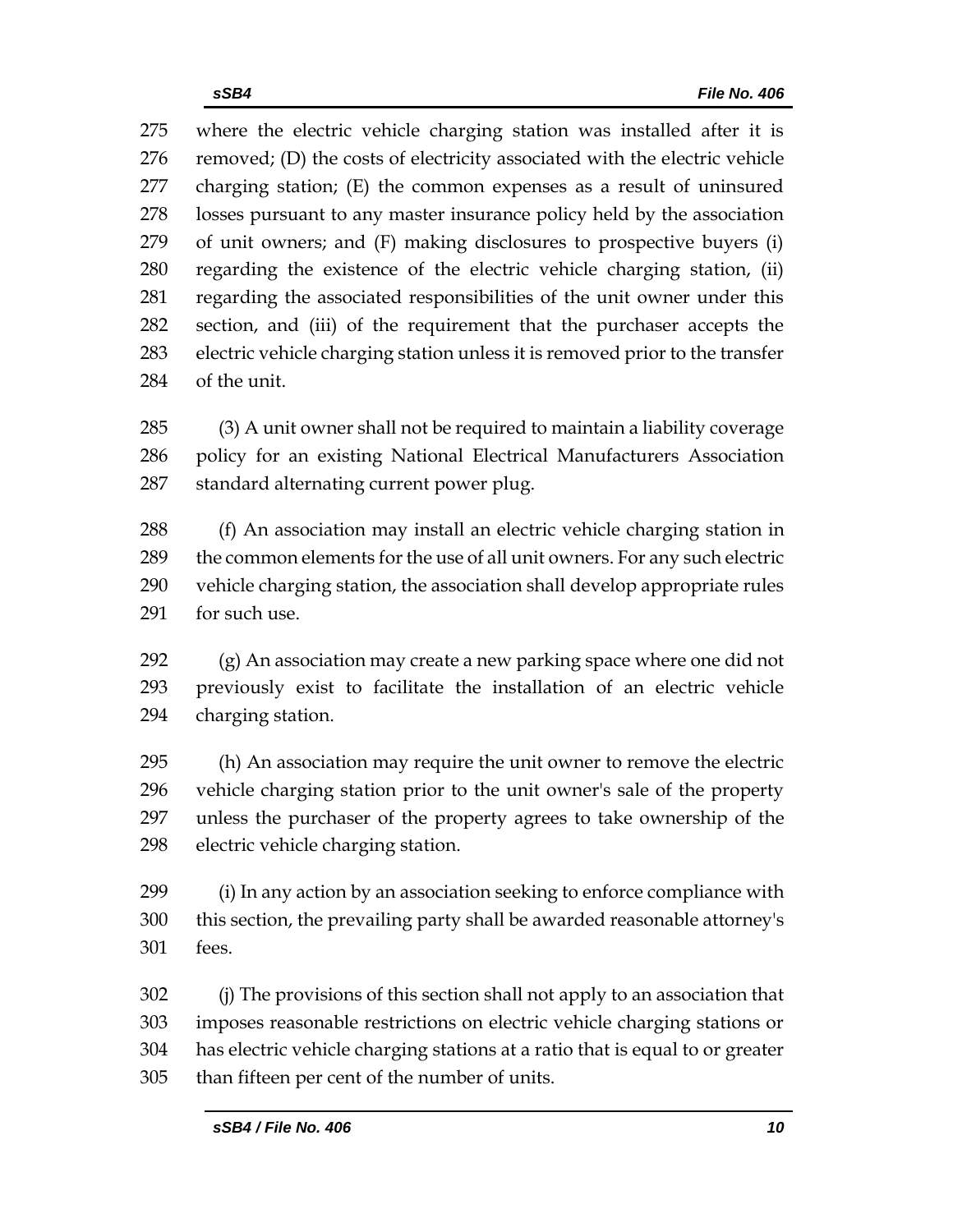Sec. 4. (NEW) (*Effective October 1, 2022*) (a) As used in this section (1) "dedicated parking space" means a parking space located within a lessee's separate interest or a parking spot that is in a common area, but subject to exclusive use rights of an individual lessee, including, but not limited to, a garage space, carport or parking space that is specifically designated for use by a particular lessee; (2) "electric vehicle charging station" has the same meaning as provided in section 16-19f of the general statutes; and (3) "dwelling unit", "landlord", "rent", "rental agreement" and "tenant" have the same meanings as provided in section 47a-1 of the general statutes.

 (b) For any rental agreement executed, extended or renewed on or after October 1, 2022, a landlord of a dwelling unit shall approve a tenant's written request to install an electric vehicle charging station at a dedicated parking space for the tenant that meets the requirements of this section and complies with the landlord's procedural approval process for modifications to the property.

 (c) A landlord shall not be obligated to provide an additional parking space to a tenant in order to accommodate an electric vehicle charging station.

 (d) If the electric vehicle charging station has the effect of providing the tenant with a reserved parking space, the landlord may charge a monthly rental amount for such parking space.

 (e) An electric vehicle charging station installed pursuant to this section, and all modifications and improvements to the property, shall comply with any state or federal law or municipal ordinance, and all applicable zoning requirements, land use requirements, and covenants, conditions and restrictions.

 (f) A tenant's written request to modify the rental property to install an electric vehicle charging station shall indicate such tenant's consent to enter into a written agreement with the landlord that includes, but is not limited to, provisions regarding: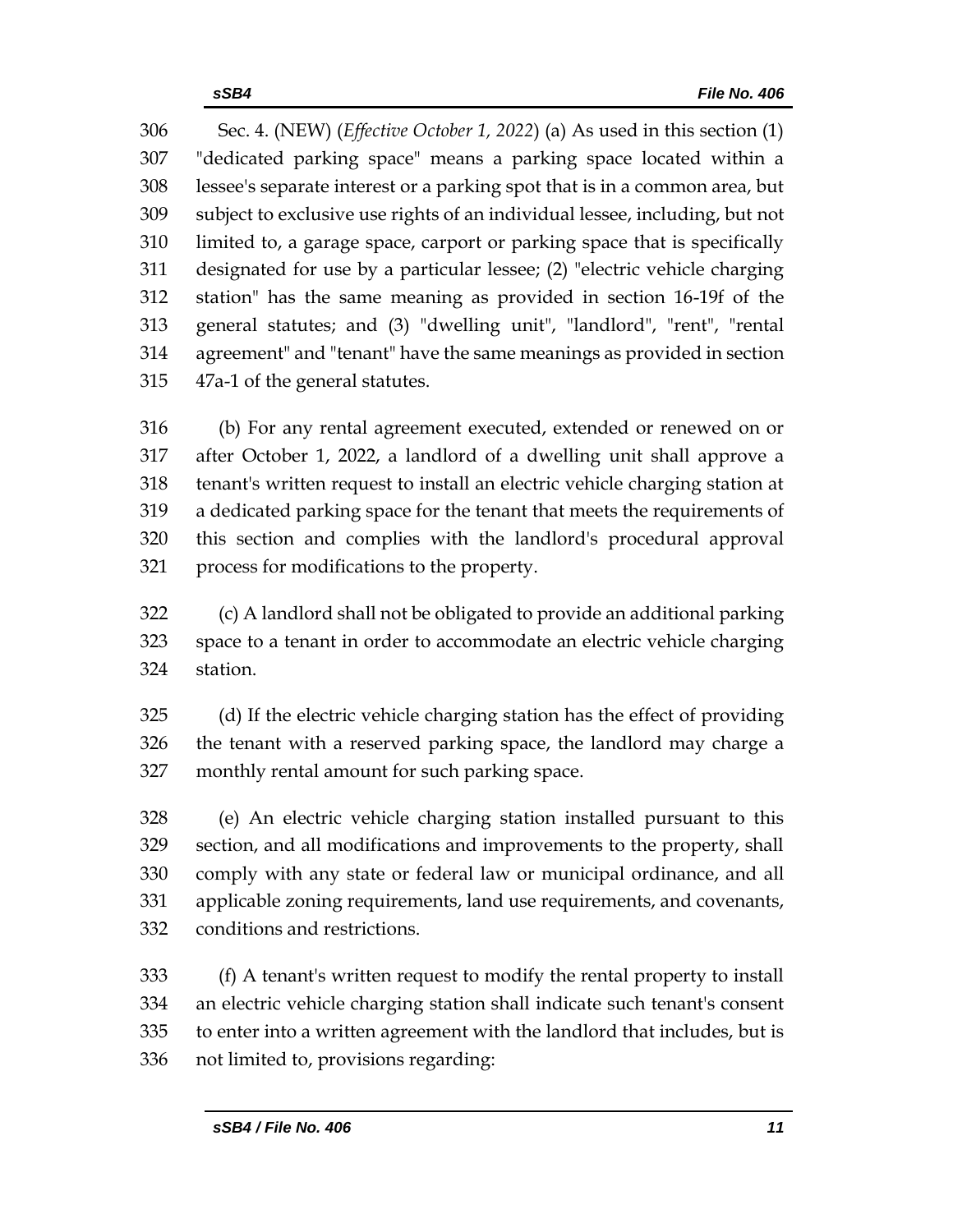(1) The installation, use, maintenance and removal of the electric vehicle charging station and its infrastructure;

 (2) Permission for the landlord to withhold all or a part of the security deposit pursuant to section 47a-21 of the general statutes at the time the tenancy is terminated for any damages suffered by the landlord due to the tenant's failure to comply with the landlord's requirements regarding maintenance and removal of the electric vehicle charging station and its infrastructure;

 (3) A complete financial analysis and scope of work regarding the installation of the electric vehicle charging station and its infrastructure;

 (4) Payment to the landlord of any costs associated with the landlord's installation of the electric vehicle charging station and its infrastructure prior to any modification or improvement to the rental property. The costs associated with modifications and improvements include, but are not limited to, the cost of permits, supervision, construction and, solely if required by the contractor and consistent with its past performance of work for the landlord, performance bonds;

 (5) Payment, as part of the tenant's rent, of the landlord's incurred costs associated with the electrical usage of the electric vehicle charging station, and costs for damage, maintenance, repair, removal and replacement of the electric vehicle charging station, including such modifications or improvements made to the rental property associated with the electric vehicle charging station;

 (6) Maintenance of a general liability insurance policy that covers an electric vehicle charging station at a tenant's dedicated parking space and to name the landlord as a named additional insured under the policy commencing with the date of approval for construction until the tenant forfeits possession of the dwelling unit to the landlord; and

 (7) A requirement for the tenant to post a surety bond in an amount equal to the cost of removing the electric vehicle charging station or agree to designate the electric vehicle charging station as a fixture of the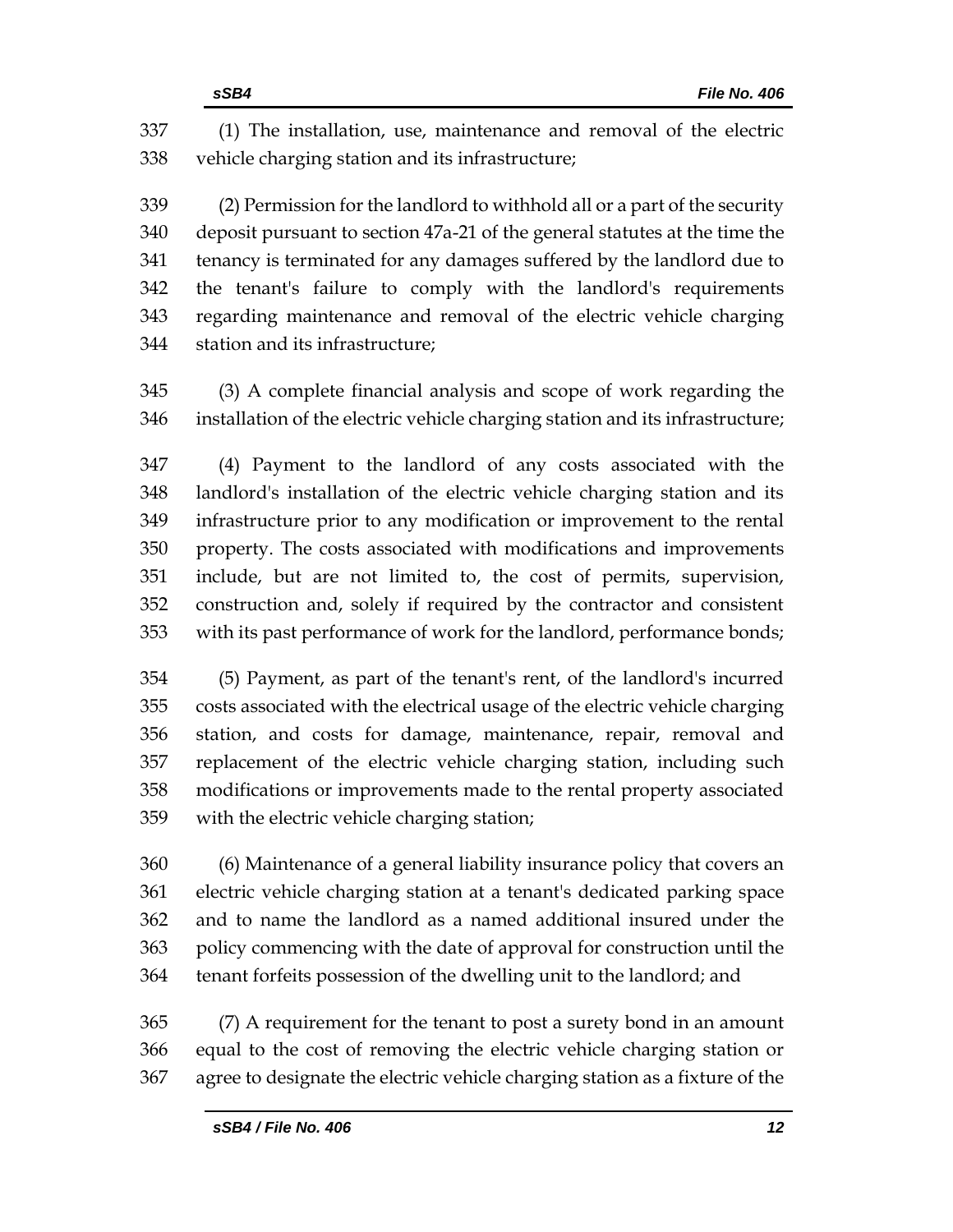rental property if the tenant does not remove the electric vehicle charging station upon the termination of the lease.

 (g) This section shall not apply to a residential rental property where: (1) The dwelling unit provides electric vehicle charging stations for use by tenants in a ratio that is equal to or greater than ten per cent of the designated parking spaces; (2) parking is not provided as part of the rental agreement; (3) there are fewer than five parking spaces; (4) the development of such property is assisted by an allocation of Low Income Housing Tax Credits pursuant to Section 42 of the Internal Revenue Code of 1986, or any subsequent corresponding internal revenue code of the United States, as amended from time to time; or (5) such property is managed by a housing authority created under section 8-40 of the general statutes.

 Sec. 5. (NEW) (*Effective October 1, 2022*) (a) As used in this section, "level two electric vehicle charging station" means an electric component assembly or cluster of component assemblies designed specifically to supply electricity to battery electric vehicles at two hundred forty volts and equal to or less than eighty amperes.

 (b) The Commissioner of Administrative Services shall require each new construction of a state facility and a school building project, as defined in section 10-282 of the general statutes, to be installed with level two electric vehicle charging stations in at least twenty per cent of the designated parking spaces for cars or light duty trucks at such facility or school.

 (c) A municipality shall require each new construction of a commercial building and a multiunit residential building with thirty or more designated parking spaces for cars or light duty trucks to include electric vehicle charging infrastructure that is capable of supporting level two electric vehicle charging stations or a higher level of electric vehicle charging in at least ten per cent of such parking spaces. A municipality may, through its legislative body, require any such commercial building and multiunit residential building to include such electric vehicle charging infrastructure in more than ten per cent of such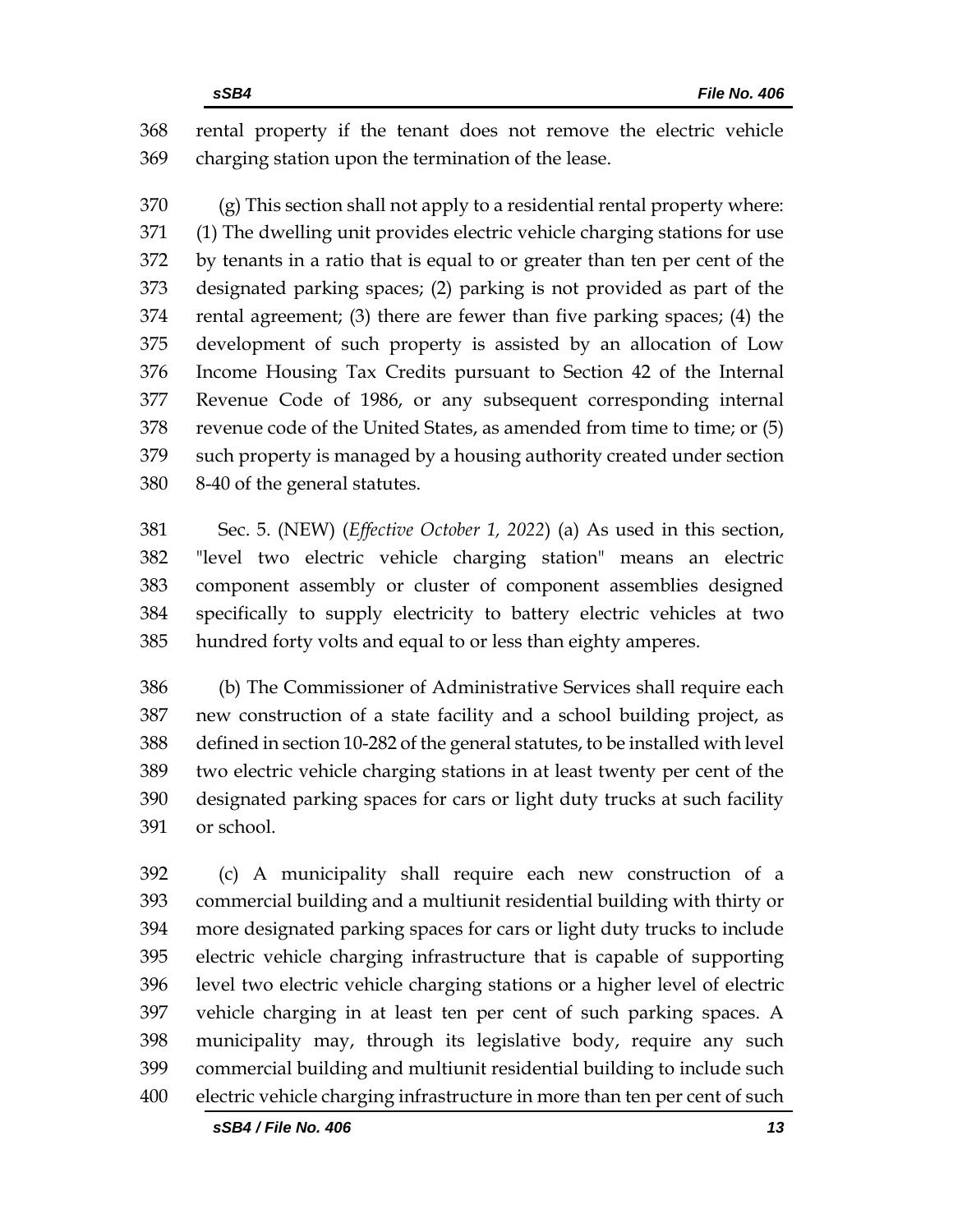parking spaces.

 Sec. 6. Section 12-81 of the 2022 supplement to the general statutes is amended by adding subdivisions (80) and (81) as follows (*Effective October 1, 2022, and applicable to assessment years commencing on or after October 1, 2022*):

 (NEW) (80) Level two electric vehicle charging stations, as defined in section 5 of this act, that are located on commercial or industrial properties, electric vehicle charging stations, as defined in section 16- 19f, that are located on residential properties, and any refueling equipment for fuel cell electric vehicles, as defined in section 16-19eee; and

 (NEW) (81) Zero-emission buses, as defined in section 4a-67d, as amended by this act.

 Sec. 7. Section 22a-202 of the general statutes is repealed and the following is substituted in lieu thereof (*Effective from passage*):

(a) As used in this section, (1) "environmental justice community" has

the same meaning as provided in subsection (a) of section 22a-20a, (2)

"battery electric vehicle", "electric vehicle", "fuel cell electric vehicle" and

"plug-in hybrid electric vehicle" have the same meanings as provided in

 section 16-19eee, and (3) "electric bicycle" has the same meaning as provided in section 14-1.

 (b) The Commissioner of Energy and Environmental Protection shall 423 establish and administer a Connecticut Hydrogen and Electric Automobile Purchase Rebate program.

 **[**(a)**]** (c) There is established a Connecticut Hydrogen and Electric 426 Automobile Purchase Rebate Advisory Board, which shall be within the Department of Energy and Environmental Protection for administrative purposes only. The advisory board shall advise the Commissioner of Energy and Environmental Protection concerning priorities for the allocation, distribution and utilization of funds for the Connecticut Hydrogen and Electric Automobile Purchase Rebate program. The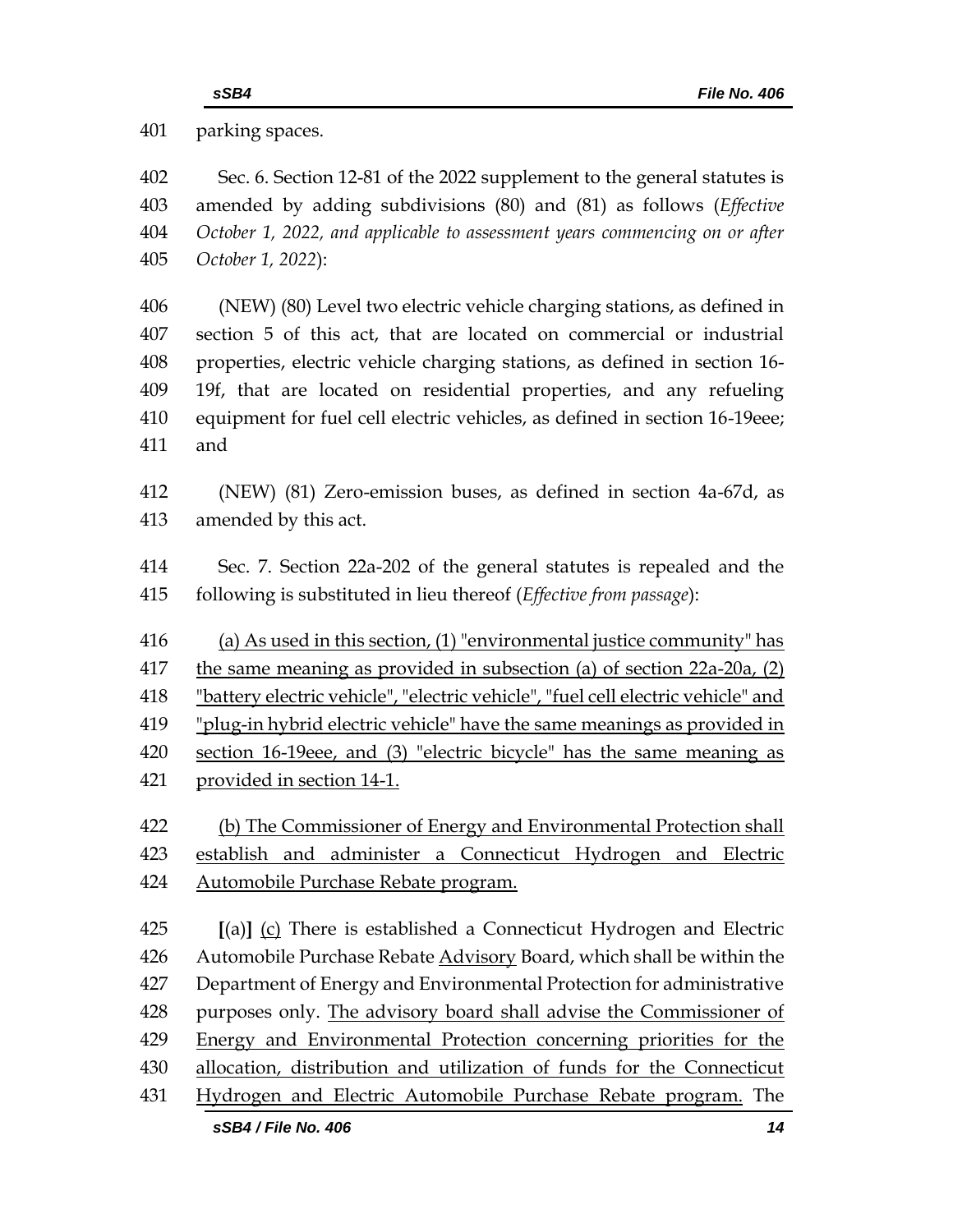advisory board shall consist of the Commissioner of Energy and Environmental Protection or the commissioner's designee, the Commissioner of Consumer Protection or the commissioner's designee, the president of the Connecticut Green Bank or the president's designee, the chairperson of the Public Utilities Regulatory Authority or the chairperson's designee and **[**six**]** ten members appointed as follows: (1) One representative of an environmental organization knowledgeable in electric vehicle policy appointed by the speaker of the House of Representatives; (2) one **[**member**]** representative of an association representing electric vehicle manufacturers appointed by the president pro tempore of the Senate; (3) one representative of an organization that represents the interests of an environmental justice community **[**, as defined in subsection (a) of section 22a-20a,**]** appointed by the majority leader of the House of Representatives; (4) one representative of an association representing automotive retailers in the state appointed by the majority leader of the Senate; (5) one **[**member**]** representative of an association representing electric vehicle consumers appointed by the minority leader of the House of Representatives; **[**and**]** (6) one member appointed by the minority leader of the Senate; (7) one representative of an organization interested in the promotion of walking or bicycling appointed by the House chairperson of the joint standing committee of the General Assembly having cognizance of matters relating to 454 transportation; (8) one member appointed by the Senate chairperson of the joint standing committee of the General Assembly having cognizance of matters relating to transportation; (9) one member who is an owner or manager of a business engaged in the sale or repair of bicycles appointed by the House ranking member of the joint standing committee of the General Assembly having cognizance of matters relating to transportation; and (10) one member appointed by the Senate ranking member of the joint standing committee of the General 462 Assembly having cognizance of matters relating to transportation. The Commissioner of Energy and Environmental Protection may appoint to the advisory board not more than three additional representatives from other industrial fleet or transportation companies. The Commissioner of Energy and Environmental Protection, or the commissioner's designee,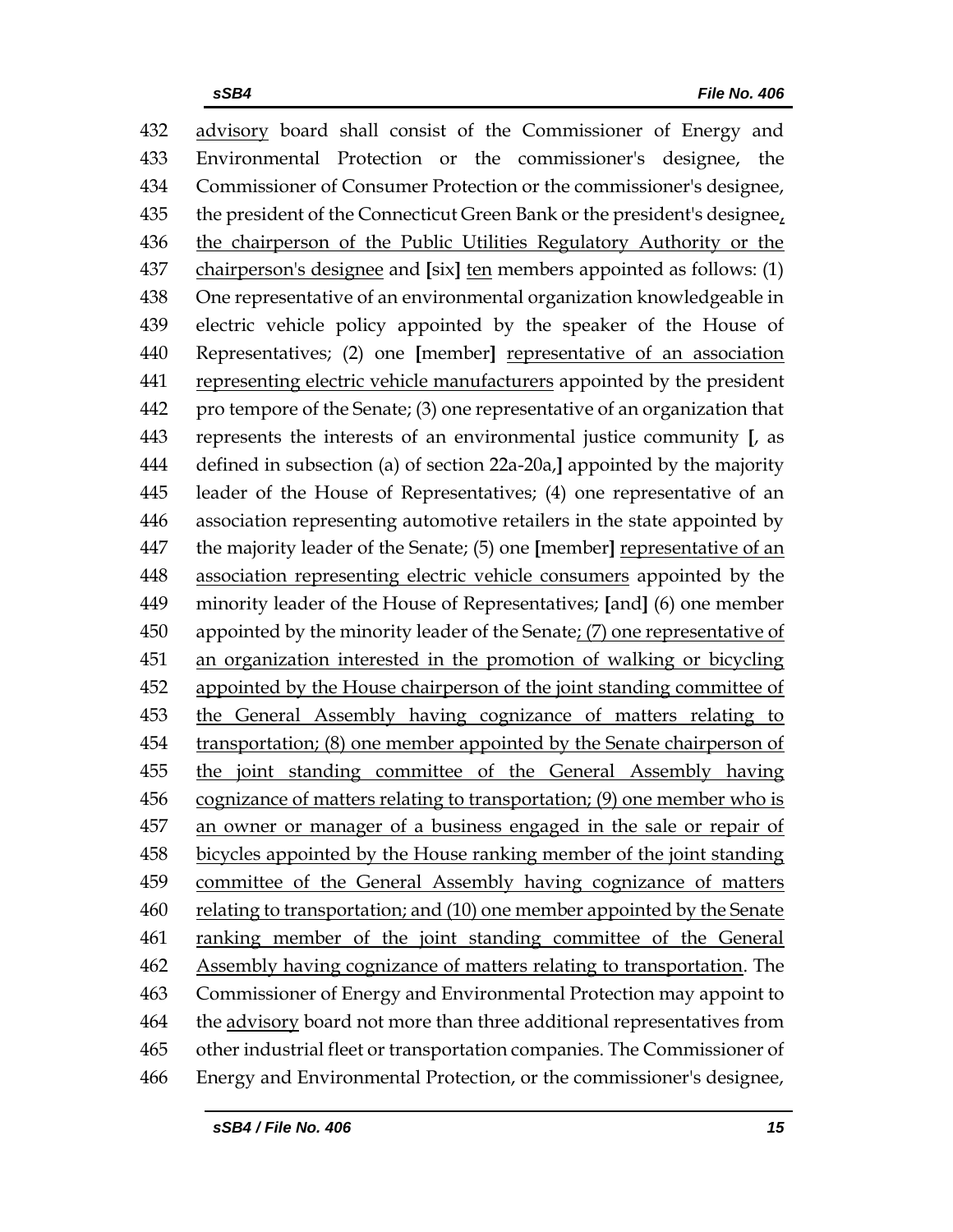shall serve as chairperson of the advisory board. The advisory board shall meet at such times as it deems necessary and may establish rules governing its internal procedures.

 **[**(b)**]** (d) On and after **[**January 1, 2020, until December 31, 2025, inclusive, the board**]** the effective date of this section, the Commissioner of Energy and Environmental Protection shall establish and administer a program to provide rebates **[**that total at least three million dollars annually**]** or vouchers to residents, **[**of**]** municipalities, businesses, nonprofit organizations and tribal entities located in this state **[**who (1)**]** when such residents, municipalities, businesses, organizations or tribal entities purchase or lease a new or used battery electric vehicle, plug-in hybrid electric vehicle or fuel cell electric vehicle. **[**, or (2) purchase a used hydrogen vehicle or electric vehicle.**]** The **[**board**]** commissioner, in consultation with the advisory board, shall establish and revise, as necessary, appropriate rebate levels, voucher amounts and maximum income eligibility for such rebates **[**for used hydrogen vehicles or electric vehicles.**]** or vouchers. The commissioner shall prioritize the granting of 484 rebates or vouchers to residents of environmental justice communities, residents having household incomes at or below three hundred per cent of the federal poverty level, and residents who participate in state and federal assistance programs, including, but not limited to, the state- administered federal Supplemental Nutrition Assistance Program, state-administered federal Low Income Home Energy Assistance Program, a Head Start program established pursuant to section 10-16n or assistance provided by Operation Fuel, Incorporated. Any such rebates or vouchers shall be in an amount not less than five thousand dollars to residents of environmental justice communities. An eligible municipality, business, nonprofit organization or tribal entity may receive not more than ten rebates or vouchers a year, within available funds, and not more than a total of twenty rebates or vouchers, except the commissioner may issue additional rebates or vouchers to an eligible business or nonprofit organization that operates fleets exclusively in an environmental justice community. On and after July 1, 2022, and until June 30, 2027, inclusive, a battery electric vehicle, plug-in hybrid electric vehicle or fuel cell electric vehicle that is eligible for a rebate or voucher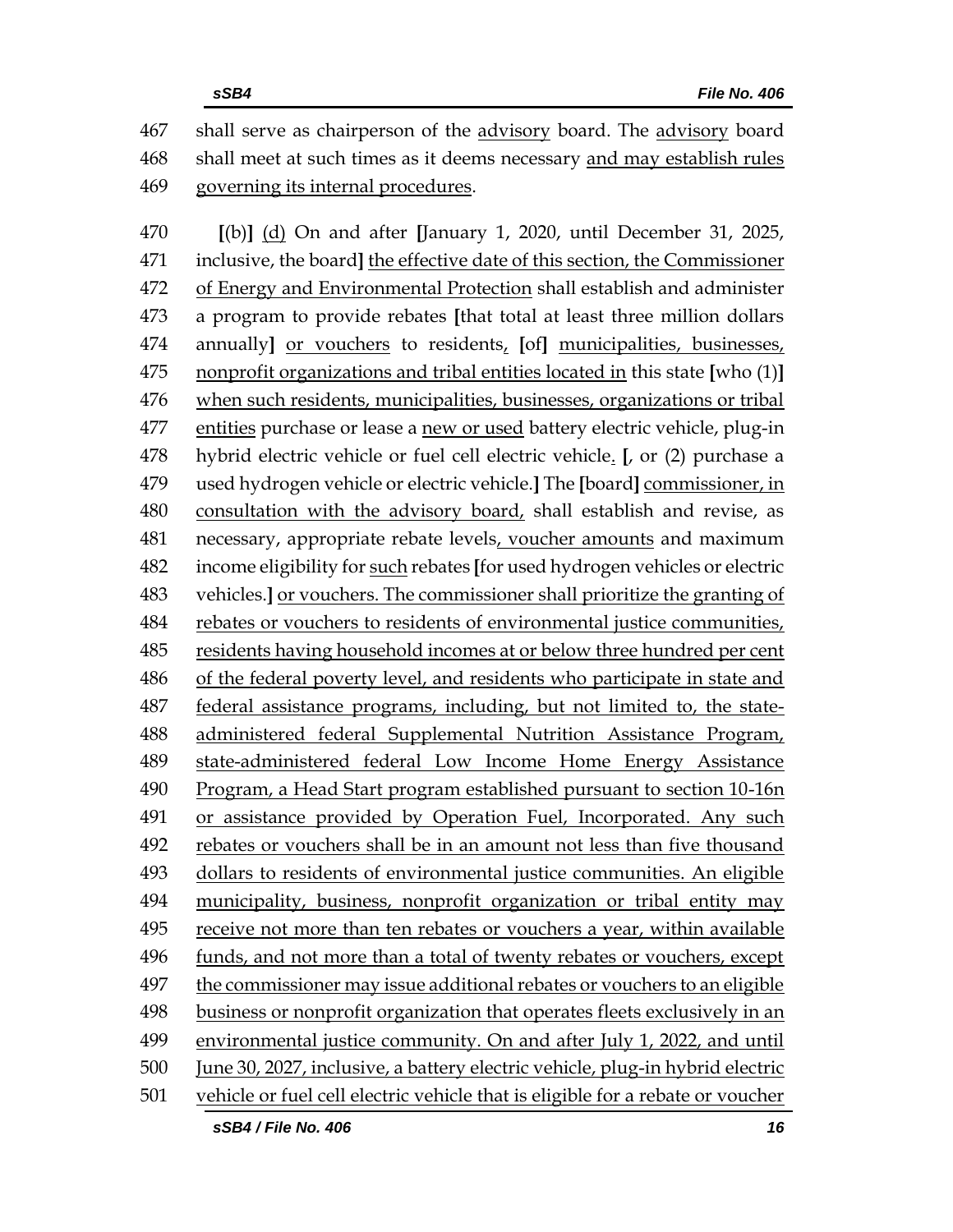|     | sSB4<br>File No. 406                                                      |
|-----|---------------------------------------------------------------------------|
| 502 | under the program shall have a base manufacturer's suggested retail       |
| 503 | price of not more than fifty thousand dollars.                            |
|     |                                                                           |
| 504 | (e) As a part of the Connecticut Hydrogen and Electric Automobile         |
| 505 | Purchase Rebate program, the commissioner shall also establish and        |
| 506 | administer a program to provide rebates or vouchers to residents of the   |
| 507 | state who purchase an electric bicycle. The commissioner, in              |
| 508 | consultation with the advisory board, shall establish and revise, as      |
| 509 | necessary, maximum income eligibility for such rebates or vouchers.       |
| 510 | Any such rebate or voucher amount shall be in an amount not less than     |
| 511 | five hundred dollars. The rebate or voucher program shall be designed     |
| 512 | to maximize the air quality benefits associated with the deployment of    |
| 513 | electric bicycles and prioritize providing vouchers to residents of       |
| 514 | environmental justice communities, residents having household             |
| 515 | incomes at or below three hundred per cent of the federal poverty level,  |
| 516 | and residents who participate in state and federal assistance programs,   |
| 517 | including, but not limited to, the state-administered federal             |
| 518 | Supplemental Nutrition Assistance Program, state-administered federal     |
| 519 | Low Income Home Energy Assistance Program, a Head Start program           |
| 520 | established pursuant to section 10-16 or assistance provided by           |
| 521 | Operation Fuel, Incorporated. On and after July 1, 2022, and until June   |
| 522 | 30, 2027, inclusive, an electric bicycle that is eligible for a rebate or |
| 523 | voucher under the program shall have a base manufacturer's suggested      |
| 524 | retail price of not more than three thousand dollars.                     |
|     |                                                                           |
| 525 | (f) The [board] Commissioner of Energy and Environmental                  |
| 526 | Protection shall evaluate [such] the Connecticut Hydrogen and Electric    |
| 527 | Automobile Purchase Rebate program on an annual basis. Not later than     |
| 528 | June 20, 2024, and annually thereafter, the commissioner shall submit a   |
| 529 | report to the joint standing committees of the General Assembly having    |
| 530 | cognizance of matters relating to the environment and transportation      |
| 531 | regarding the status and effectiveness of such program. Such report       |
| 532 | shall include information on program participation and the                |
|     |                                                                           |

and communities overburdened by air pollution.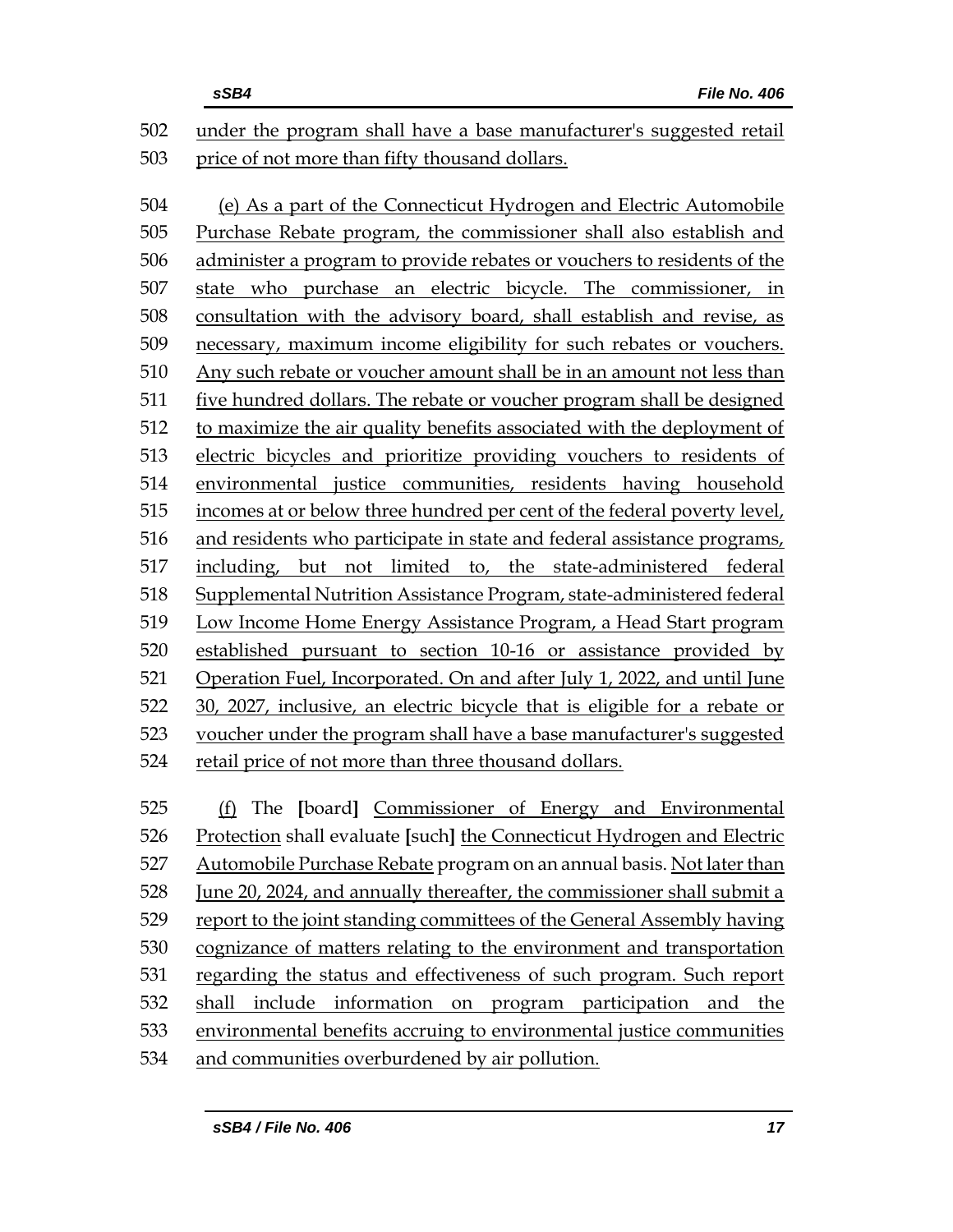**[**(c)**]** (h) There is established an account to be known as the "Connecticut hydrogen and electric automobile purchase rebate program account" which shall be a separate, nonlapsing account within the General Fund. The account shall contain any moneys required by law to be deposited in the account. Moneys in the account shall be expended by the **[**Connecticut Hydrogen and Electric Automobile Purchase Rebate Board**]** Commissioner of Energy and Environmental Protection for the purposes of administering the Connecticut Hydrogen and Electric Automobile Purchase Rebate program. **[**established pursuant to subsection (b) of this section.**]**

 Sec. 8. Subsection (a) of section 14-49 of the 2022 supplement to the general statutes is repealed and the following is substituted in lieu thereof (*Effective July 1, 2022*):

 (a) For the registration of each passenger motor vehicle, **[**other than an electric motor vehicle,**]** the fee shall be one hundred twenty dollars every three years, provided any individual who is sixty-five years of age or older may, at such individual's discretion, renew the registration of such passenger motor vehicle owned by such individual for either a one- year period or the registration period as determined by the commissioner pursuant to subsection (a) of section 14-22. The registration fee shall be prorated accordingly for any such registration that is renewed for a one-year period. The triennial fee for any motor vehicle for which special license plates have been issued under the provisions of section 14-20 shall be one hundred twenty dollars. The provisions of this subsection relative to the triennial fee charged for the registration of each antique, rare or special interest motor vehicle for which special license plates have been issued under section 14-20 shall not apply to an antique fire apparatus or transit bus owned by a nonprofit organization and maintained primarily for use in parades,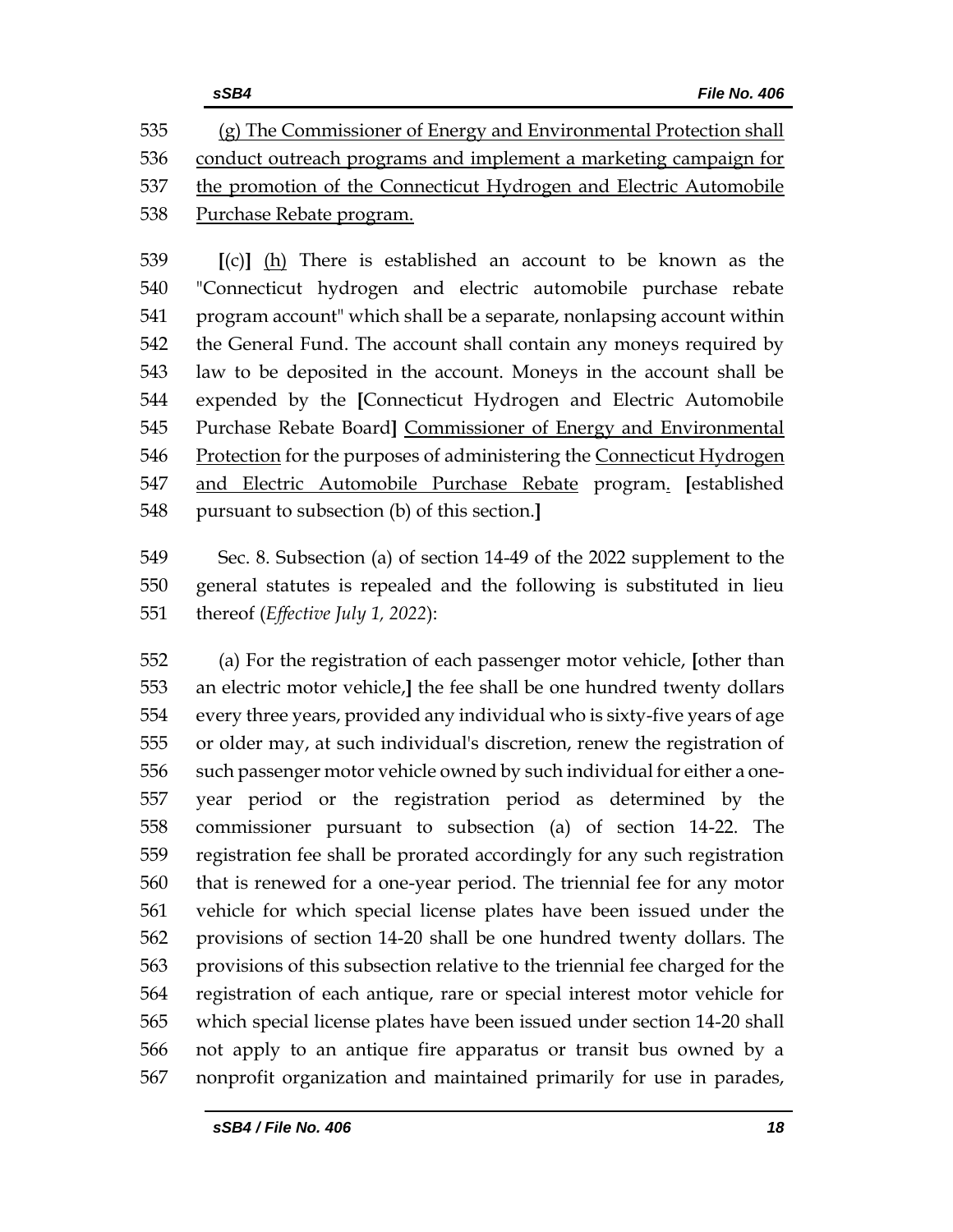exhibitions or other public events but not for purposes of general transportation.

 Sec. 9. Subsection (a) of section 14-49b of the general statutes is repealed and the following is substituted in lieu thereof (*Effective July 1, 2022*):

 (a) (1) For each new registration or renewal of registration of any motor vehicle with the Commissioner of Motor Vehicles pursuant to this chapter, the person registering such vehicle shall pay to the commissioner a fee of fifteen dollars for registration for a triennial period, ten dollars for registration for a biennial period and five dollars for registration for an annual period, except that any individual who is sixty-five years of age or older on or after January 1, 1994, may, at the discretion of such individual, pay the fee for a one-year period if such individual obtains a one-year registration under subsection (a) of 582 section 14-49, as amended by this act. The provisions of this subsection shall not apply to any motor vehicle that is not self-propelled, that is electrically powered, or that is exempted from payment of a registration fee. This fee may be identified as the "federal Clean Air Act fee" on any registration form provided by the commissioner. Payments collected pursuant to the provisions of this section shall be deposited as follows: **[**(1)**]** (A) Fifty-seven and one-half per cent of such payments collected shall be deposited into the **[**Special Transportation Fund**]** reduce 590 transportation-related greenhouse gases account established pursuant to subsection (d) of section 13b-68, as amended by this act, and **[**(2)**]** (B) forty-two and one-half per cent of such payments collected shall be deposited into the **[**General Fund**]** federal Clean Air Act account established pursuant to subdivision (2) of this section. The fee required by this subsection is in addition to any other fees prescribed by any other provision of this title for the registration of a motor vehicle. No part of the federal Clean Air Act fee shall be subject to a refund under subsection (z) of section 14-49.

## (2) There is established an account to be known as the "federal Clean Air Act account" which shall be a separate, nonlapsing account within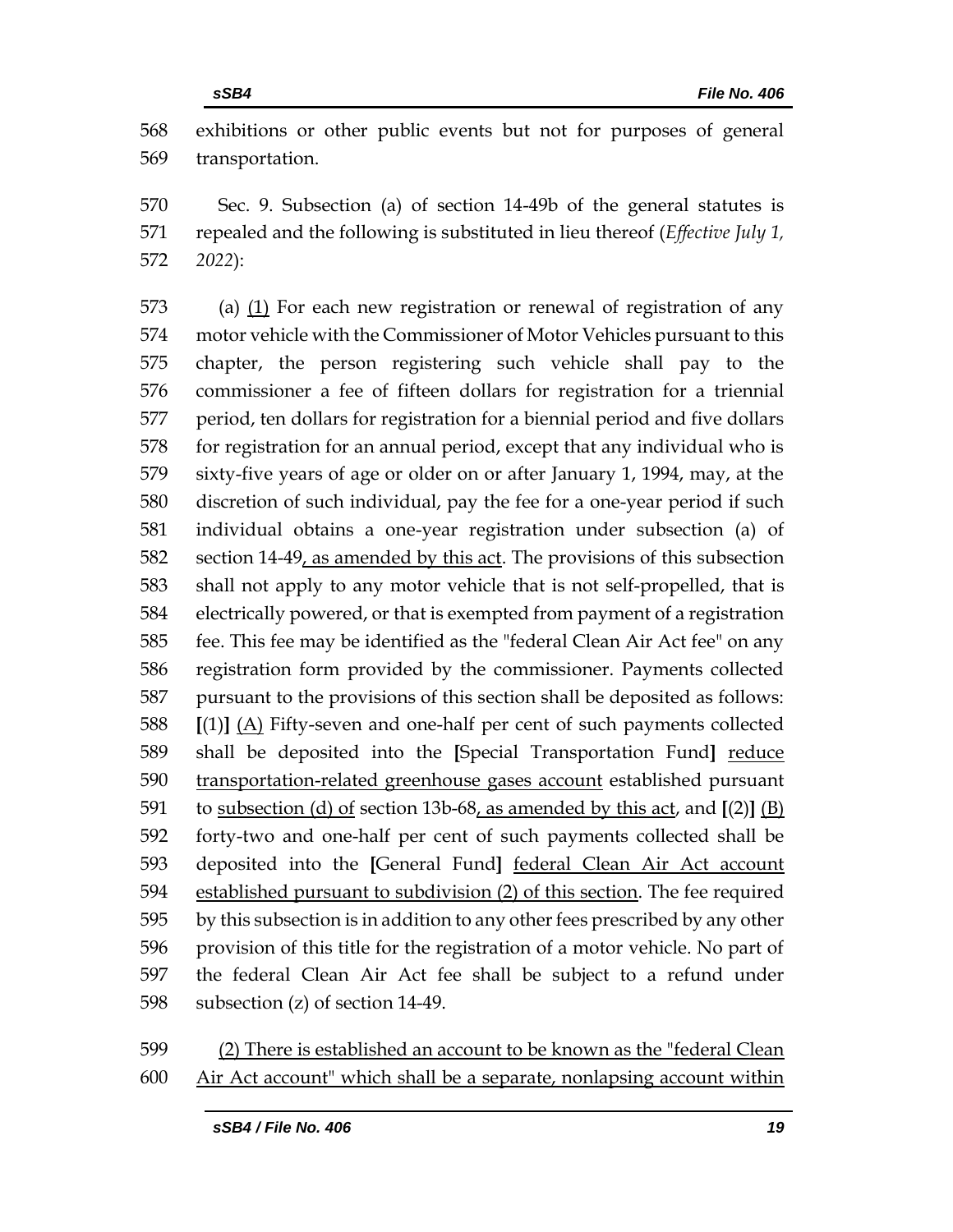the General Fund. The account shall contain any moneys required by law to be deposited in the account. Moneys in the account shall be expended by the Commissioner of Energy and Environmental Protection for the purposes of implementing the requirements of the federal Clean Air Act, improving air quality and reducing carbon emissions.

 Sec. 10. Section 13b-68 of the general statutes is repealed and the following is substituted in lieu thereof (*Effective July 1, 2022*):

 (a) There is established a fund to be known as the "Special Transportation Fund". The fund may contain any moneys required or permitted by law to be deposited in the fund and any moneys recovered by the state for overpayments, improper payments or duplicate payments made by the state relating to any transportation infrastructure improvements which have been financed by special tax obligation bonds issued pursuant to sections 13b-74 to 13b-77, inclusive, and shall be held by the Treasurer separate and apart from all other moneys, funds and accounts. Investment earnings credited to the assets of said fund shall become part of the assets of said fund. Any balance remaining in said fund at the end of any fiscal year shall be carried forward in said fund for the fiscal year next succeeding.

 (b) The Special Transportation Fund shall be a perpetual fund, the resources of which shall be expended solely for transportation purposes. Such purposes include the payment of debt service on obligations of the state incurred for transportation purposes. All sources of moneys, funds and receipts of the state required to be credited, deposited or transferred to said fund by state law on or after June 30, 2015, shall continue to be credited, deposited or transferred to said fund, so long as the sources of such moneys, funds and receipts are collected or received by the state or any officer thereof. No law shall be enacted authorizing the resources of said fund to be expended other than for transportation purposes.

 (c) There is established a fund to be known as the "Transportation Grants and Restricted Accounts Fund". Upon certification by the Comptroller and the Secretary of the Office of Policy and Management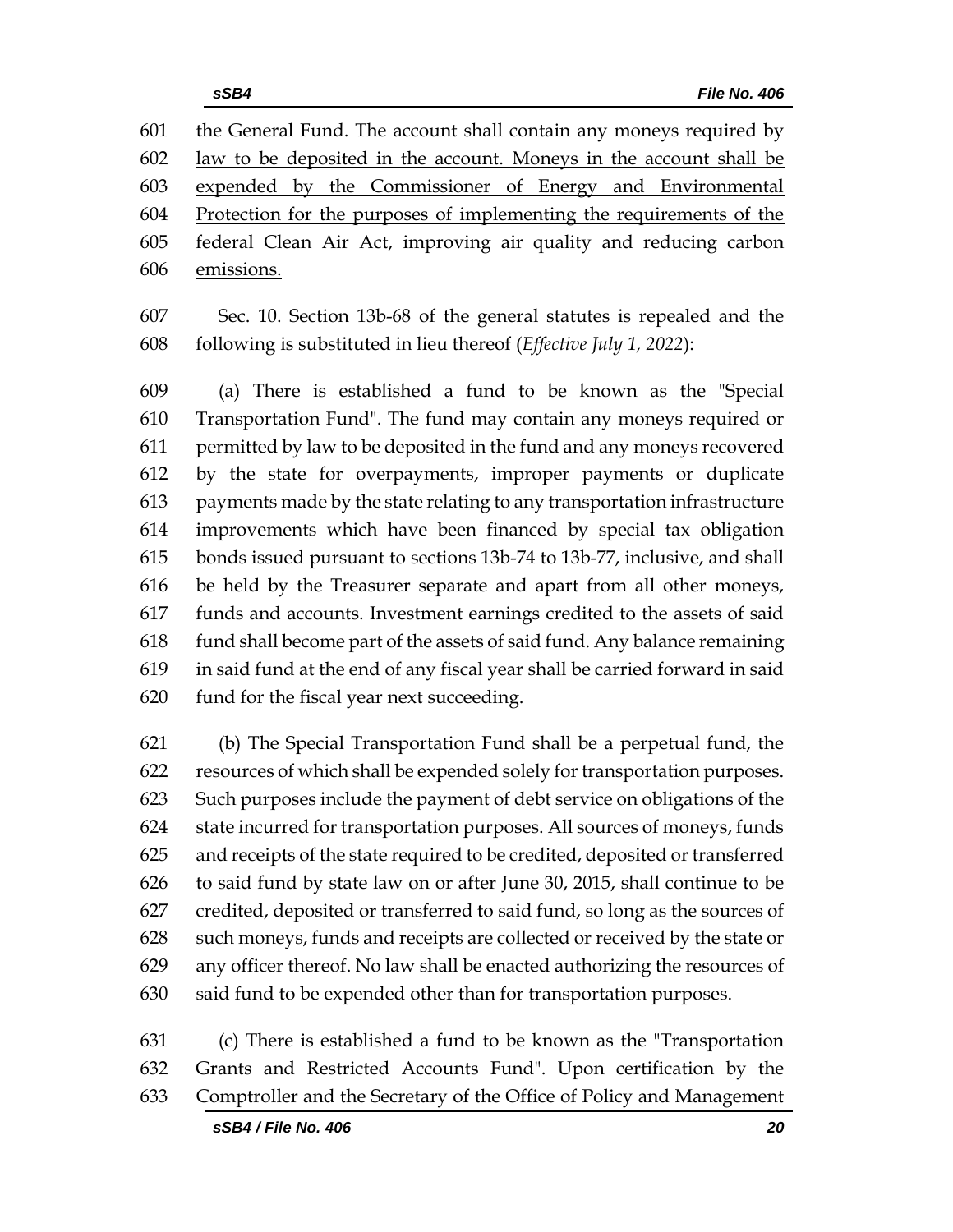that the CORE-CT project for fiscal services is operational, the fund shall contain all transportation moneys that are restricted, not available for general use and previously accounted for in the Special Transportation Fund as "Federal and Other Grants". The Comptroller is authorized to make such transfers as are necessary to provide that, notwithstanding any provision of the general statutes, all transportation moneys that are restricted and not available for general use are in the Transportation Grants and Restricted Accounts Fund.

 (d) There is established an account to be known as the "reduce transportation-related greenhouse gases account" which shall be a separate, nonlapsing account within the Special Transportation Fund. The account shall contain any moneys required by law to be deposited in the account. Moneys in the account shall be expended by the Commissioner of Transportation for the purposes of transportation-related expenditures to reduce transportation-related greenhouse gases.

 Sec. 11. Section 22a-201c of the 2022 supplement to the general statutes is repealed and the following is substituted in lieu thereof (*Effective July 1, 2022*):

 (a) For each registration of a new motor vehicle with the Commissioner of Motor Vehicles pursuant to chapter 246, the person registering such vehicle shall pay to the commissioner a fee of fifteen dollars, in addition to any other fees required for registration, for the following registration types: Passenger, motor home, combination or antique.

 (b) For each new registration or renewal of registration of any motor vehicle, except a new motor vehicle, with the Commissioner of Motor Vehicles pursuant to chapter 246, the person registering such vehicle shall pay to the commissioner a fee of seven dollars and fifty cents for registration for a triennial period and five dollars for registration for a biennial period for the following registration types: Passenger, motor home, combination or antique. Any person who is sixty-five years of age or older and who obtains a one-year registration renewal for any motor vehicle under section 14-49, as amended by this act, for such registration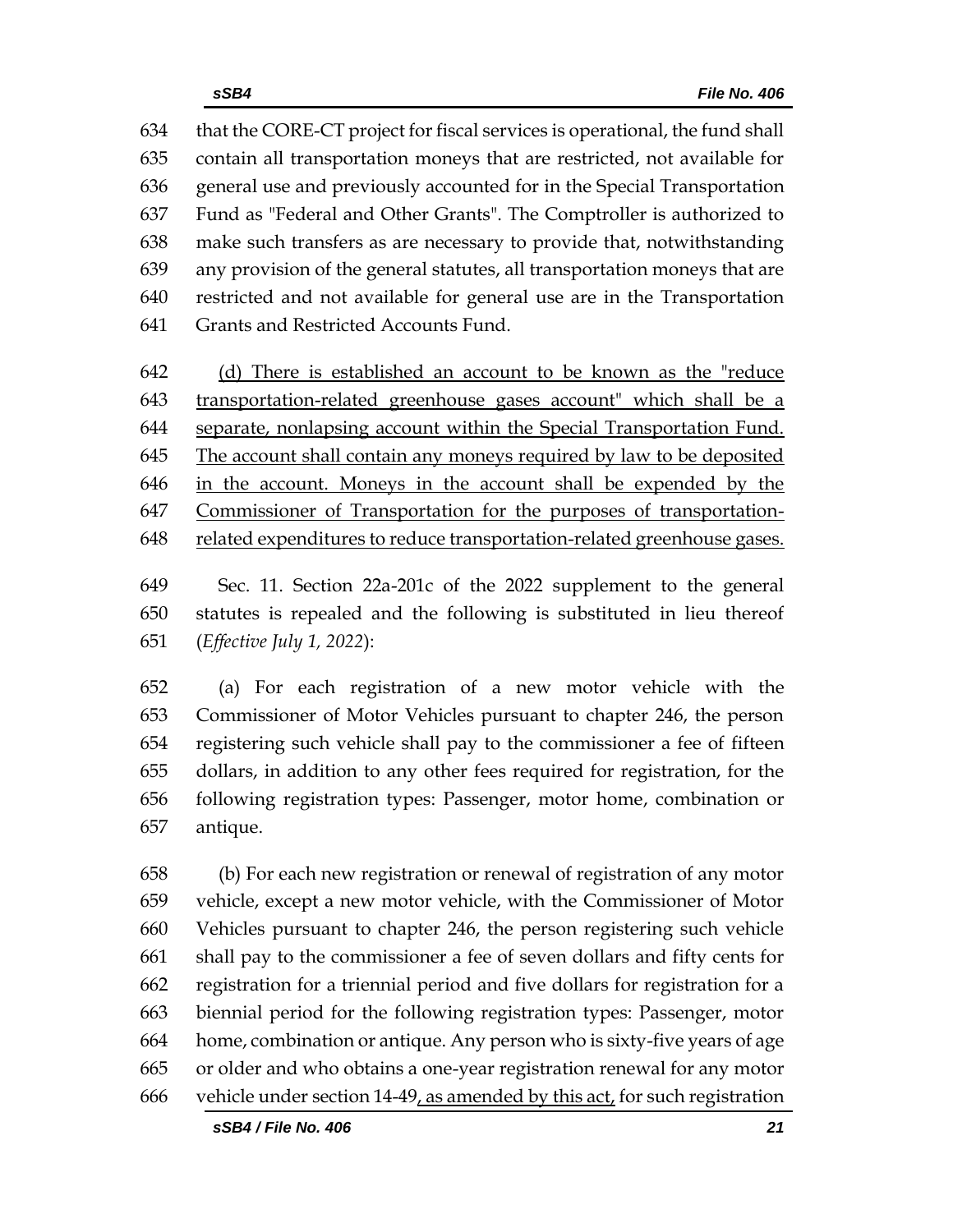type shall pay two dollars and fifty cents for the annual registration period.

 (c) The fee imposed by this **[**subsection**]** section may be identified as the "greenhouse gas reduction fee" on any registration form, or combined with the fee specified by subdivision (3) of subsection (k) of section 14-164c on any registration form. **[**The first three million dollars received from the payment of such fee**]** Payments collected pursuant to the provisions of this section shall be deposited into the Connecticut hydrogen and electric automobile purchase rebate program account, established pursuant to subsection **[**(c)**]** (h) of section 22a-202, as amended by this act. **[**Any revenue from such fee in excess of the first three million dollars in each fiscal year shall be deposited into the General Fund.**]** No part of the greenhouse gas reduction fee shall be subject to a refund under subsection (z) of section 14-49.

 Sec. 12. (NEW) (*Effective from passage*) The Commissioner of Transportation shall establish a matching grant program for the purpose of assisting municipalities to modernize existing traffic signal equipment and operations to make such equipment and operations capable of utilizing transit signal priority and responsive to congestion and to reduce idling. Applications shall be submitted annually to the commissioner at such times and in such manner as the commissioner prescribes. The commissioner shall develop the eligibility criteria for participation in the program and determine the amount a municipality shall be required to provide to match any such grant. The commissioner shall give preference to applications submitted by two or more municipalities and establish incentives for regional projects.

 Sec. 13. (*Effective July 1, 2022*) (a) For the purposes described in subsection (b) of this section, the State Bond Commission shall have the power from time to time to authorize the issuance of bonds of the state in one or more series and in principal amounts not exceeding in the aggregate seventy-five million dollars.

 (b) The proceeds of the sale of such bonds, to the extent of the amount stated in subsection (a) of this section, shall be used by the Department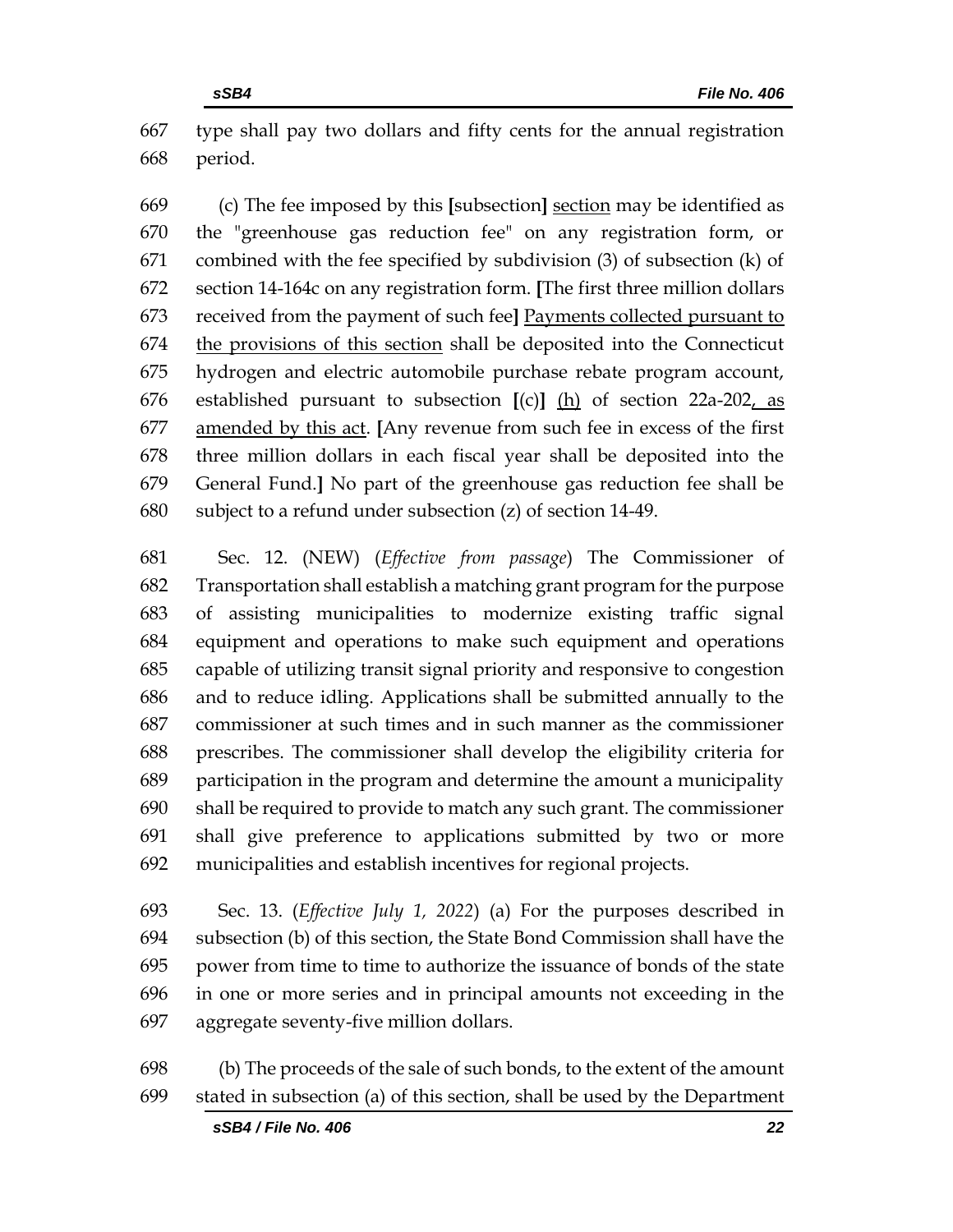of Transportation for the purpose of modernizing existing traffic signal equipment and operations pursuant to section 12 of this act.

 (c) All provisions of section 3-20 of the general statutes, or the exercise of any right or power granted thereby, that are not inconsistent with the provisions of this section are hereby adopted and shall apply to all bonds authorized by the State Bond Commission pursuant to this section. Temporary notes in anticipation of the money to be derived from the sale of any such bonds so authorized may be issued in accordance with section 3-20 of the general statutes and from time to time renewed. Such bonds shall mature at such time or times not exceeding twenty years from their respective dates as may be provided in or pursuant to the resolution or resolutions of the State Bond Commission authorizing such bonds. None of such bonds shall be authorized except upon a finding by the State Bond Commission that there has been filed with it a request for such authorization that is signed by or on behalf of the Secretary of the Office of Policy and Management and states such terms and conditions as said commission, in its discretion, may require. Such bonds issued pursuant to this section shall be general obligations of the state and the full faith and credit of the state of Connecticut are pledged for the payment of the principal of and interest on such bonds as the same become due, and accordingly and as part of the contract of the state with the holders of such bonds, appropriation of all amounts necessary for punctual payment of such principal and interest is hereby made, and the State Treasurer shall pay such principal and interest as the same become due.

 Sec. 14. (NEW) (*Effective from passage*) (a) On and after January 1, 2023, and within available funds, the Commissioner of Energy and Environmental Protection, in consultation with the Commissioners of Motor Vehicles, Transportation and Education, may establish a voucher program to support the deployment of any vehicle classified within Class 5 to Class 13, inclusive, by the Federal Highway Administration's vehicle category classification system, as amended from time to time, and any school bus classified within Class 3 to Class 8, inclusive, by said classification system, that is equipped with zero emission vehicle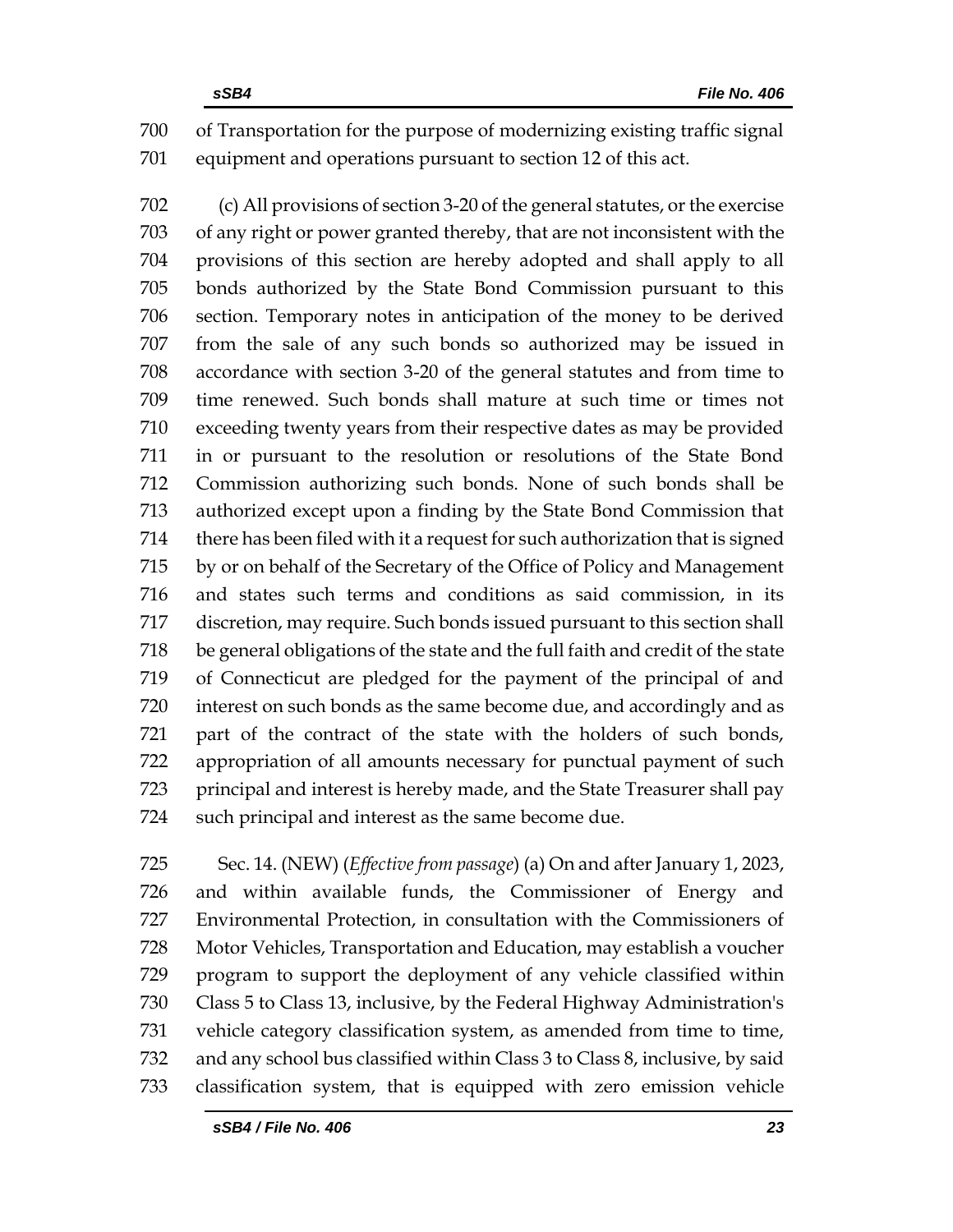technology, including, but not limited to, battery electric and fuel cell systems and the installation of electric vehicle charging infrastructure. In awarding vouchers, the Commissioner of Energy and Environmental Protection shall consider the amount of funding available and set aside forty per cent of such funding to be used toward maximizing air pollution reductions in environmental justice communities, as defined in section 22a-20a of the general statutes. Vouchers shall not be awarded for vehicle classes where there is no commercially available zero-emission technology.

 (b) There is established an account to be known as the "medium and heavy duty vehicle voucher account" which shall be a separate, nonlapsing account within the General Fund. The account shall contain any moneys required by law to be deposited in the account. Moneys in the account shall be expended by the Commissioner of Energy and Environmental Protection for the purposes of the voucher program established under subsection (a) of this section.

 Sec. 15. Subsection (a) of section 10-220 of the 2022 supplement to the general statutes is repealed and the following is substituted in lieu thereof (*Effective October 1, 2022*):

 (a) Each local or regional board of education shall maintain good public elementary and secondary schools, implement the educational interests of the state, as defined in section 10-4a, and provide such other educational activities as in its judgment will best serve the interests of the school district; provided any board of education may secure such opportunities in another school district in accordance with provisions of the general statutes and shall give all the children of the school district, including children receiving alternative education, as defined in section 10-74j, as nearly equal advantages as may be practicable; shall provide an appropriate learning environment for all its students which includes (1) adequate instructional books, supplies, materials, equipment, staffing, facilities and technology, (2) equitable allocation of resources among its schools, (3) proper maintenance of facilities, and (4) a safe school setting; shall, in accordance with the provisions of subsection (f)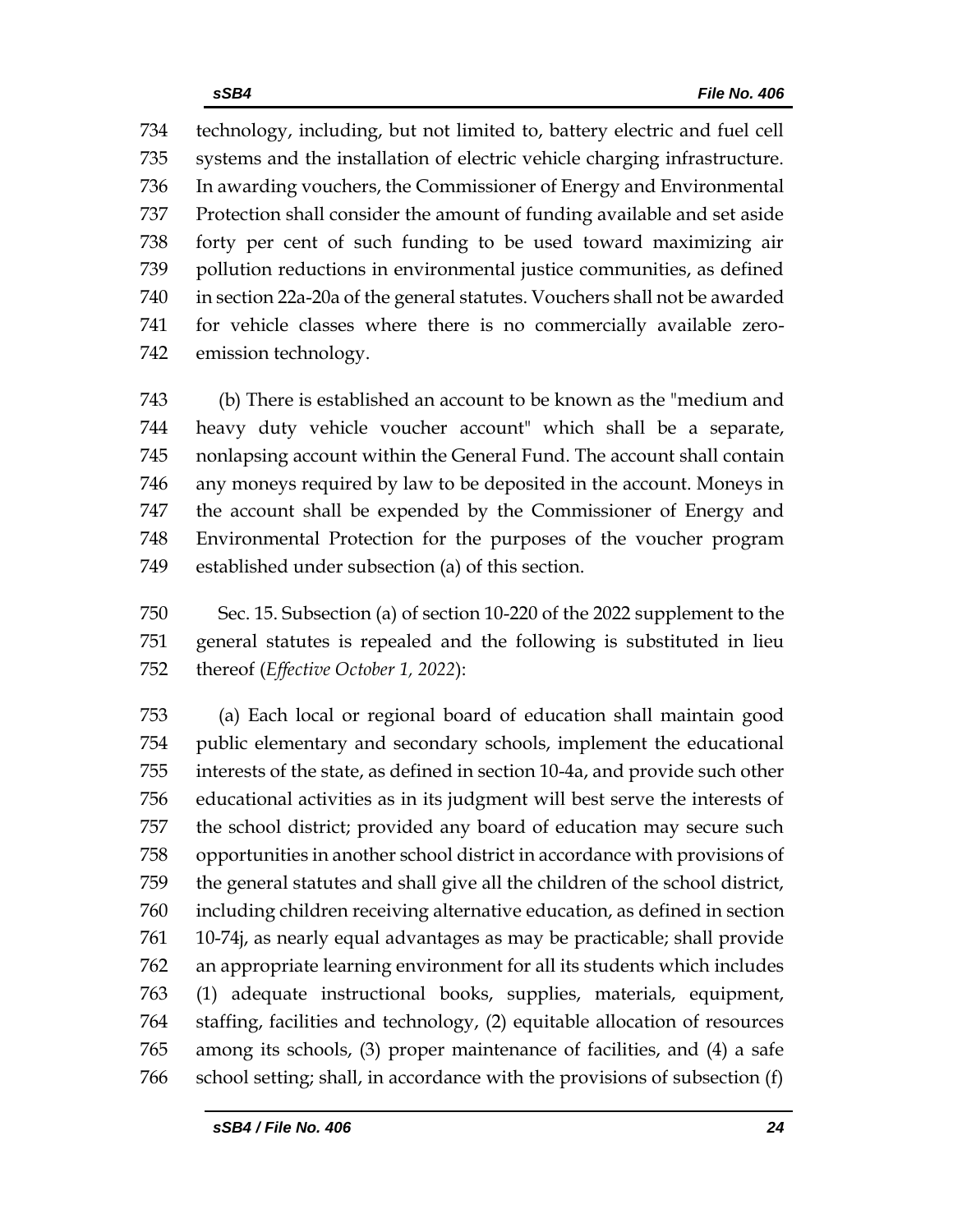of this section, maintain records of allegations, investigations and reports that a child has been abused or neglected by a school employee, as defined in section 53a-65, employed by the local or regional board of education; shall have charge of the schools of its respective school district; shall make a continuing study of the need for school facilities and of a long-term school building program and from time to time make recommendations based on such study to the town; shall adopt and implement an indoor air quality program that provides for ongoing maintenance and facility reviews necessary for the maintenance and improvement of the indoor air quality of its facilities; shall adopt and implement a green cleaning program, pursuant to section 10-231g, that provides for the procurement and use of environmentally preferable cleaning products in school buildings and facilities; on and after July 1, 2021, and every five years thereafter, shall report to the Commissioner of Administrative Services on the condition of its facilities and the action taken to implement its long-term school building program, indoor air quality program and green cleaning program, which report the Commissioner of Administrative Services shall use to prepare a report every five years that said commissioner shall submit in accordance with section 11-4a to the joint standing committee of the General Assembly having cognizance of matters relating to education; shall advise the Commissioner of Administrative Services of the relationship between any individual school building project pursuant to chapter 173 and such long-term school building program; shall have the care, maintenance and operation of buildings, lands, apparatus and other property used for school purposes and at all times shall insure all such buildings and all capital equipment contained therein against loss in an amount not less than eighty per cent of replacement cost; shall determine the number, age and qualifications of the pupils to be admitted into each school; shall develop and implement a written plan for minority educator recruitment for purposes of subdivision (3) of section 10-4a; shall employ and dismiss the teachers of the schools of such district subject to the provisions of sections 10-151 and 10-158a; shall designate the schools which shall be attended by the various children within the school district; shall make such provisions as will enable each child of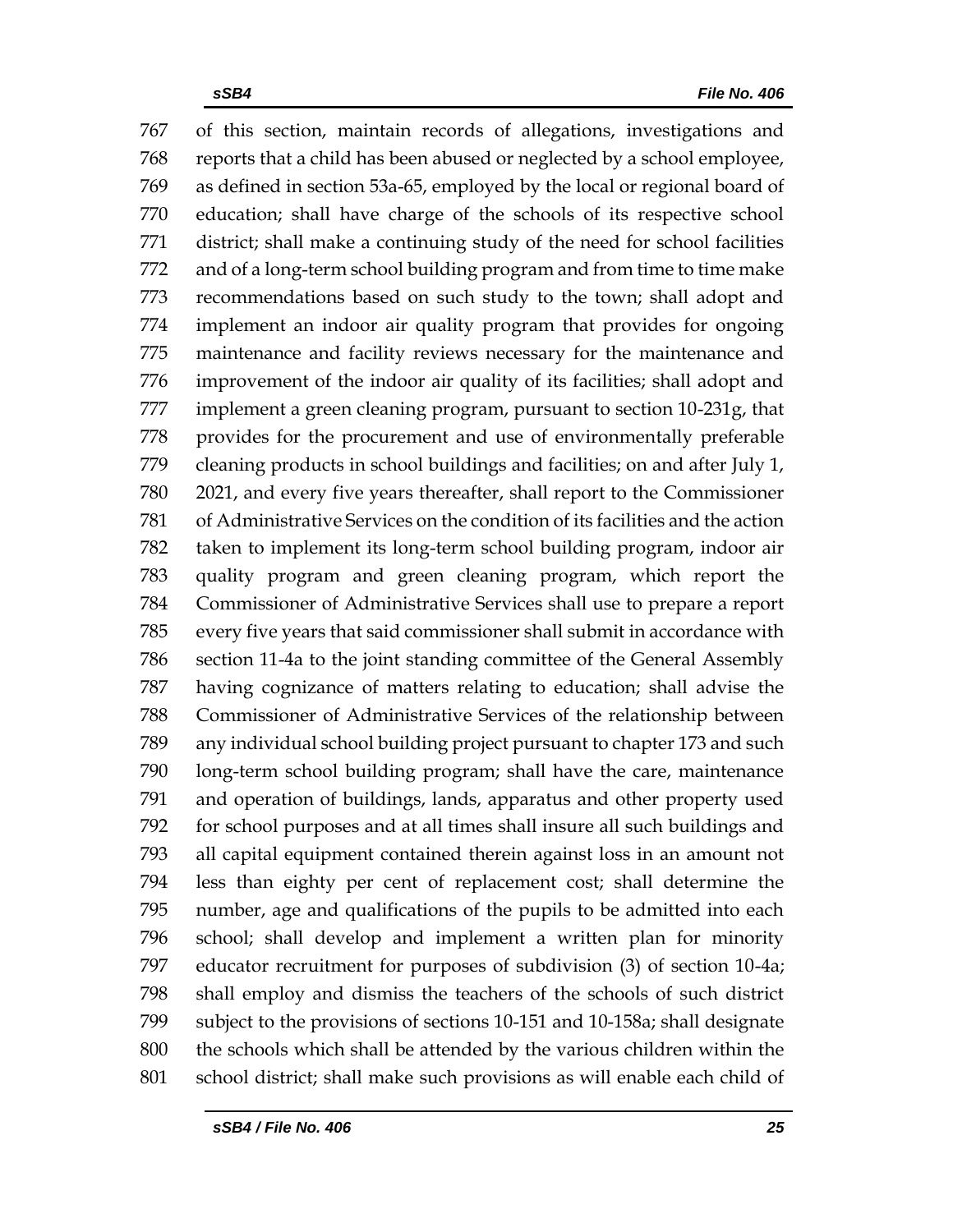school age residing in the district to attend some public day school for the period required by law and provide for the transportation of children wherever transportation is reasonable and desirable, and for such purpose may make contracts covering periods of not more than (A) five years, or (B) ten years if such contract includes transportation provided by at least one school bus that is a zero-emission bus, as defined in section 4a-67d, as amended by this act; may provide alternative education, in accordance with the provisions of section 10- 74j, or place in another suitable educational program a pupil enrolling in school who is nineteen years of age or older and cannot acquire a sufficient number of credits for graduation by age twenty-one; may arrange with the board of education of an adjacent town for the instruction therein of such children as can attend school in such adjacent town more conveniently; shall cause each child five years of age and 816 over and under eighteen years of age who is not a high school graduate and is living in the school district to attend school in accordance with the provisions of section 10-184, and shall perform all acts required of it by the town or necessary to carry into effect the powers and duties imposed by law.

 Sec. 16. (NEW) (*Effective July 1, 2022*) (a) As used in this section, "zero- emission bus" has the same meaning as provided in section 4a-67d of the general statutes, as amended by this act, and "environmental justice community" has the same meaning as provided in subsection (a) of section 22a-20a of the general statutes.

 (b) (1) On and after January 1, 2030, one hundred per cent of the school buses that provide transportation for school districts in environmental justice communities shall be zero-emission buses.

 (2) On and after January 1, 2035, one hundred per cent of the school buses that provide transportation for all school districts in the state shall be zero-emission buses.

 (c) The Commissioner of Energy and Environmental Protection shall establish and administer a grant program for the purpose of providing matching funds necessary for municipalities, school districts and school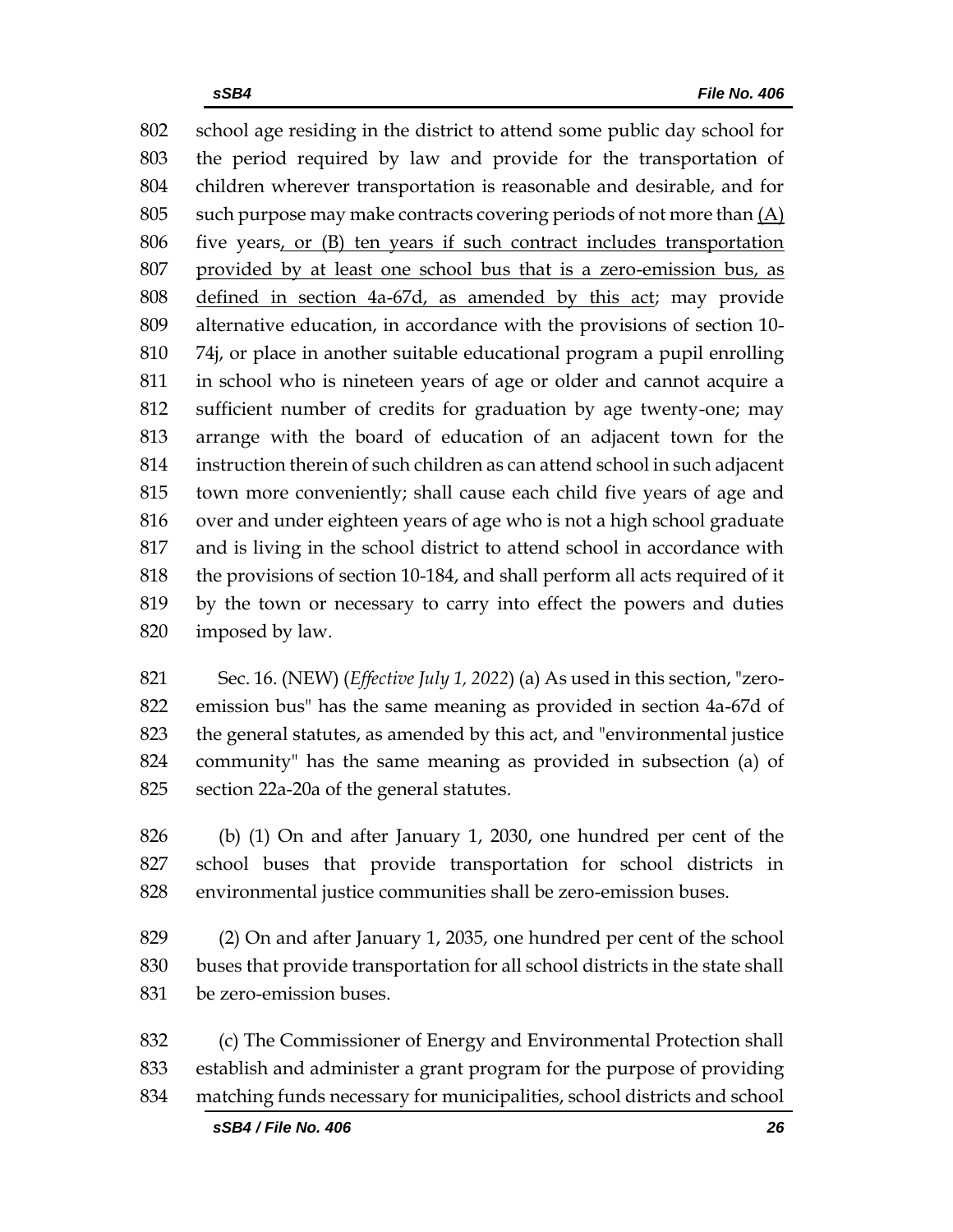bus operators to submit federal grant applications in order to maximize federal funding for the purchase or lease of zero-emission buses and electric vehicle charging infrastructure. Applications for such grants shall be filed with the commissioner at such time and in such manner as the commissioner prescribes. The commissioner shall give preference to applications concerning the purchase or lease of a zero-emission bus 841 that will be operated primarily in an environmental justice community. The commissioner shall determine the amount a municipality, school district or school bus operator shall be required to provide to match such grant.

 (d) The Commissioner of Energy and Environmental Protection shall, within available appropriations, provide administrative and technical assistance to municipalities, school districts and school bus operators that are applying for federal grants for zero-emission buses and installing electric vehicle charging infrastructure.

 Sec. 17. (*Effective July 1, 2022*) (a) For the purposes described in subsection (b) of this section, the State Bond Commission shall have the power from time to time to authorize the issuance of bonds of the state in one or more series and in principal amounts not exceeding in the aggregate twenty million dollars.

 (b) The proceeds of the sale of such bonds, to the extent of the amount stated in subsection (a) of this section, shall be used by the Department of Energy and Environmental Protection for the purpose of administering the grant program established pursuant to subsection (c) of section 16 of this act.

 (c) All provisions of section 3-20 of the general statutes, or the exercise of any right or power granted thereby, that are not inconsistent with the provisions of this section are hereby adopted and shall apply to all bonds authorized by the State Bond Commission pursuant to this section. Temporary notes in anticipation of the money to be derived from the sale of any such bonds so authorized may be issued in accordance with section 3-20 of the general statutes and from time to time renewed. Such bonds shall mature at such time or times not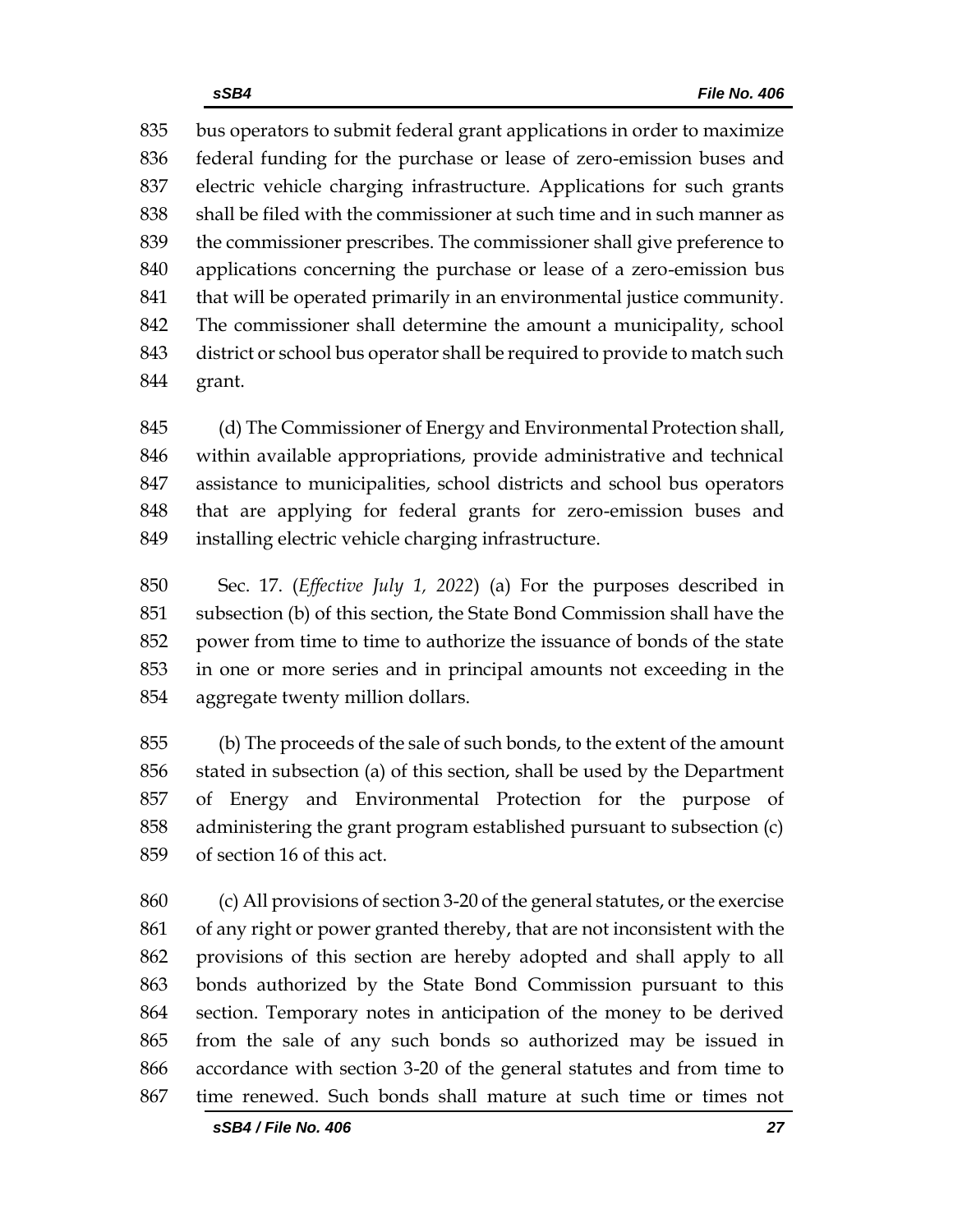exceeding twenty years from their respective dates as may be provided in or pursuant to the resolution or resolutions of the State Bond Commission authorizing such bonds. None of such bonds shall be authorized except upon a finding by the State Bond Commission that there has been filed with it a request for such authorization that is signed by or on behalf of the Secretary of the Office of Policy and Management and states such terms and conditions as said commission, in its discretion, may require. Such bonds issued pursuant to this section shall be general obligations of the state and the full faith and credit of the state of Connecticut are pledged for the payment of the principal of and interest on such bonds as the same become due, and accordingly and as part of the contract of the state with the holders of such bonds, appropriation of all amounts necessary for punctual payment of such 881 principal and interest is hereby made, and the State Treasurer shall pay 882 such principal and interest as the same become due.

 Sec. 18. (NEW) (*Effective October 1, 2022*) (a) Not later than July 1, 2024, and annually thereafter, the Commissioner of Transportation, in consultation with the Commissioner of Energy and Environmental Protection, shall establish a transportation carbon budget for the state that sets the maximum amount of greenhouse gas emissions permitted from the transportation sector. The commissioners shall consider the long-term emission reductions required by section 22a-200a of the general statutes when establishing the transportation carbon budget.

 (b) The Commissioner of Transportation shall adopt regulations, in accordance with the provisions of chapter 54 of the general statutes, to ensure transportation projects undertaken by the state, regional entities or municipalities adhere to the transportation carbon budget. The regulations shall include, but need not be limited to, (1) a definition of "transportation project" that excludes transportation projects that are necessary for safety reasons or maintenance, (2) the methodology to calculate the greenhouse gas emissions expected from future transportation projects, (3) where such projects are estimated to increase net greenhouse gas emissions, the ways to offset such emissions by undertaking greenhouse gas mitigation transportation projects that will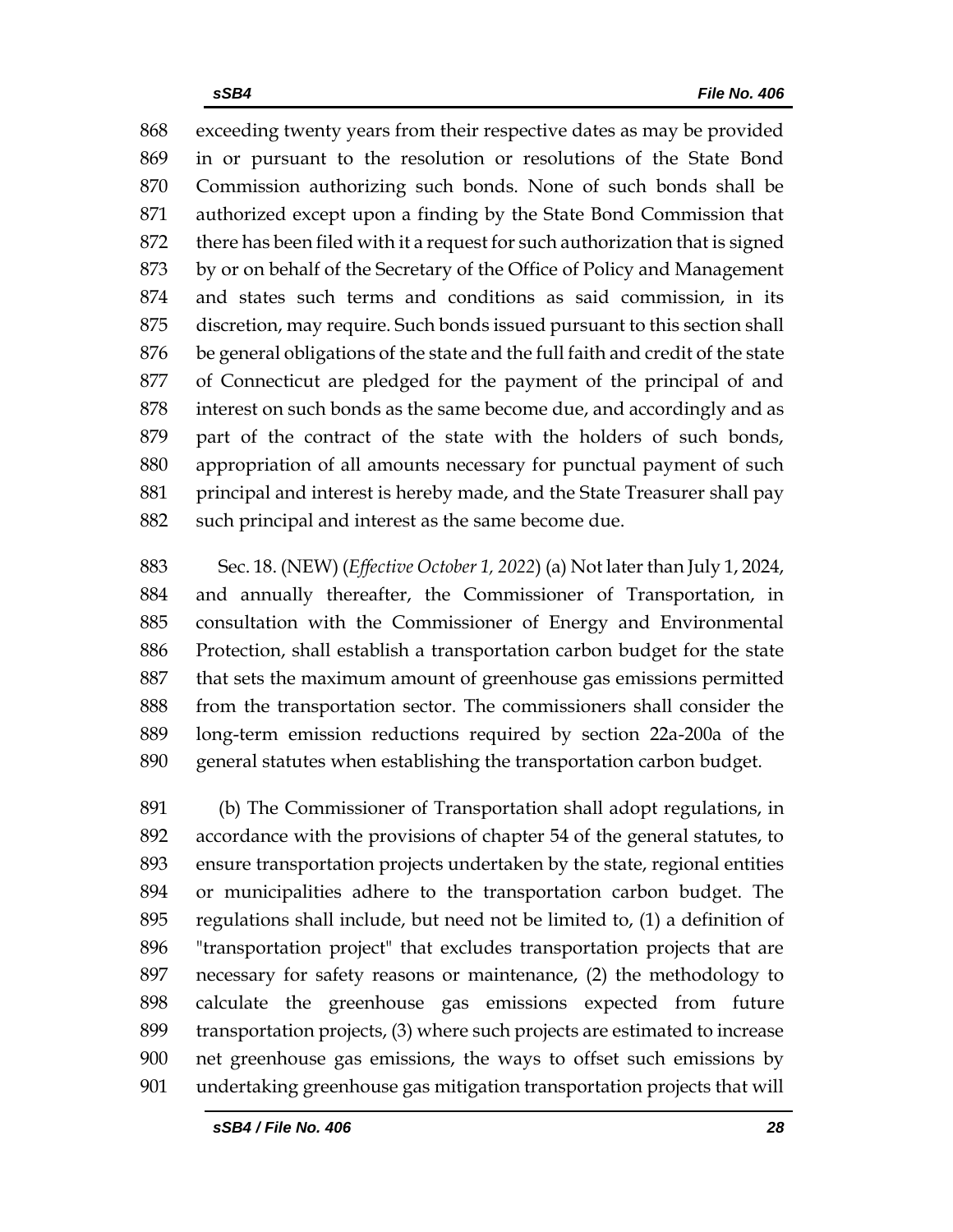reduce such emission, and (4) a description of such greenhouse gas mitigation transportation projects, including, but not limited to, improving public transportation, constructing bikeways, pedestrian walkways or other multiuse trails or paths and installing electric vehicle charging infrastructure. Not later than July 1, 2024, the commissioner shall submit the regulations to the standing legislative regulation review committee for consideration under section 4-170 of the general statutes.

 (c) The Commissioner of Transportation, in consultation with the Commissioner of Energy and Environmental Protection, shall implement a public outreach plan to ensure sufficient public and stakeholder engagement in the development of the transportation carbon budget and the regulations.

 (d) On or before February 1, 2025, and annually thereafter, the Commissioner of Transportation shall submit, in accordance with the provisions of section 11-4a of the general statutes, a copy of the transportation carbon budget for the state and a description of and the results of the public outreach conducted pursuant to subsection (c) of this section to the joint standing committees of the General Assembly having cognizance of matters relating to transportation and the environment.

 Sec. 19. (*Effective July 1, 2022*) The sum of fifteen million dollars is appropriated to the Department of Energy and Environmental Protection from the General Fund, for the fiscal year ending June 30, 2023, for deposit into the medium and heavy duty vehicle voucher account, established under subsection (b) of section 14 of this act, for providing vouchers in accordance with section 14 of this act.

 Sec. 20. Subsection (f) of section 14-49 of the 2022 supplement to the general statutes is repealed. (*Effective July 1, 2022*)

This act shall take effect as follows and shall amend the following sections:

Section 1 *October 1, 2022* 4a-67d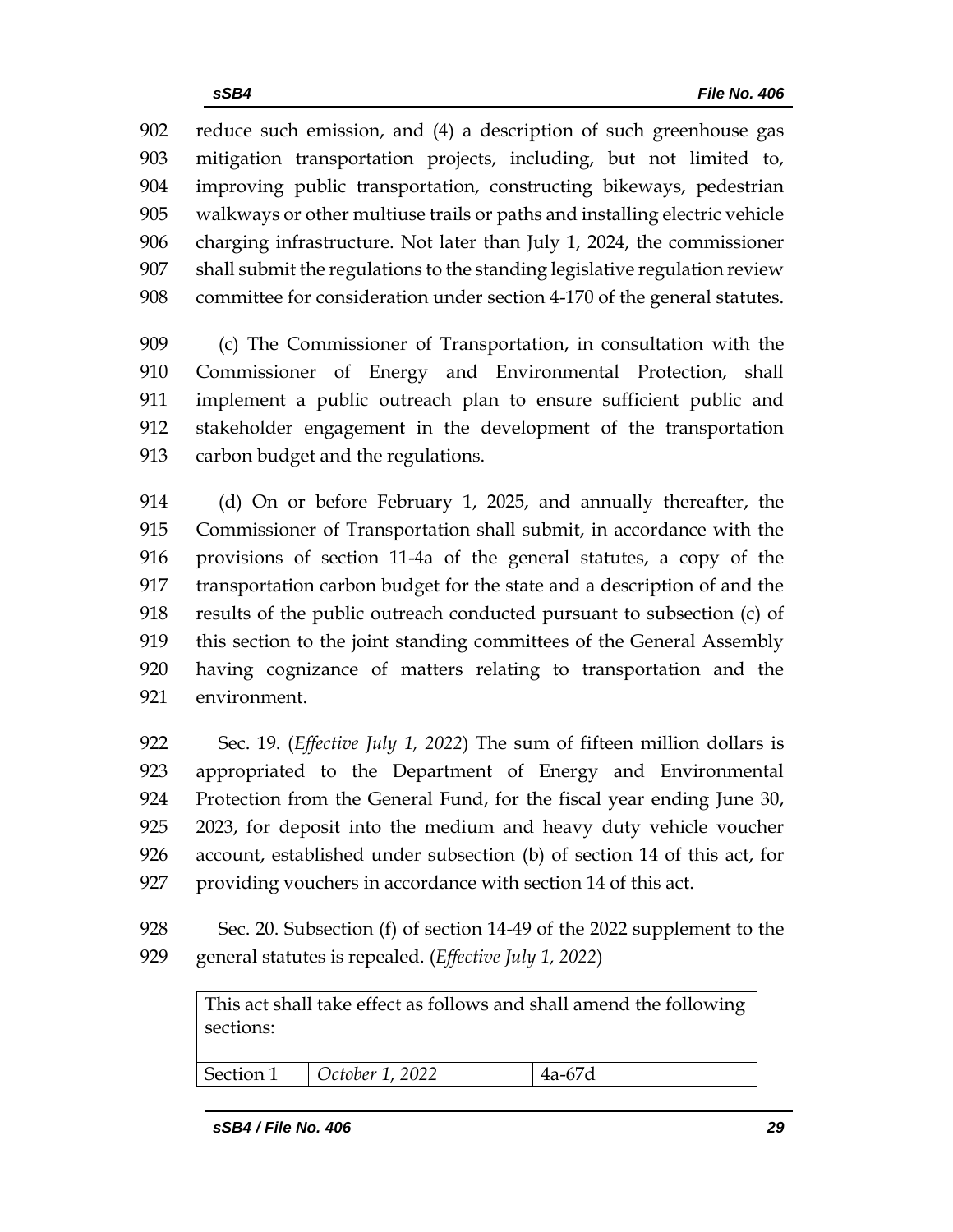| Sec. 2  | October 1, 2022          | New section      |
|---------|--------------------------|------------------|
| Sec. 3  | October 1, 2022          | New section      |
| Sec. 4  | October 1, 2022          | New section      |
| Sec. 5  | October 1, 2022          | New section      |
| Sec. 6  | October 1, 2022, and     | 12-81            |
|         | applicable to assessment |                  |
|         | years commencing on or   |                  |
|         | after October 1, 2022    |                  |
| Sec. 7  | from passage             | 22a-202          |
| Sec. 8  | July 1, 2022             | $14-49(a)$       |
| Sec. 9  | July 1, 2022             | $14-49b(a)$      |
| Sec. 10 | July 1, 2022             | 13b-68           |
| Sec. 11 | July 1, 2022             | 22a-201c         |
| Sec. 12 | from passage             | New section      |
| Sec. 13 | July 1, 2022             | New section      |
| Sec. 14 | from passage             | New section      |
| Sec. 15 | October 1, 2022          | $10-220(a)$      |
| Sec. 16 | July 1, 2022             | New section      |
| Sec. 17 | July 1, 2022             | New section      |
| Sec. 18 | October 1, 2022          | New section      |
| Sec. 19 | July 1, 2022             | New section      |
| Sec. 20 | July 1, 2022             | Repealer section |

## *Statement of Legislative Commissioners:*

In Section 1(e), Subdiv. designators were added for clarity, Sections 2, 3, 4 and 7 were rewritten for clarity and accuracy; in Section 5(b), "building" was changed to "facility" for consistency; in Section 6(81), "4a-67" was changed to "4a-67d" for accuracy; in Section 13(a), "thousand" was changed to "million" for consistency with legislative intent and to correct a typographical error; in Section  $15(a)(4)(B)$ , "vehicle" was changed to "bus" for accuracy; in Section 16(b) and (c), "electric school" was deleted for consistency; in Section 16(d), "school bus electrification" was changed to "zero-emission buses" and "stations" was changed to "infrastructure" for accuracy; and Section 18(d) was rewritten for clarity and consistency.

*TRA Joint Favorable Subst.*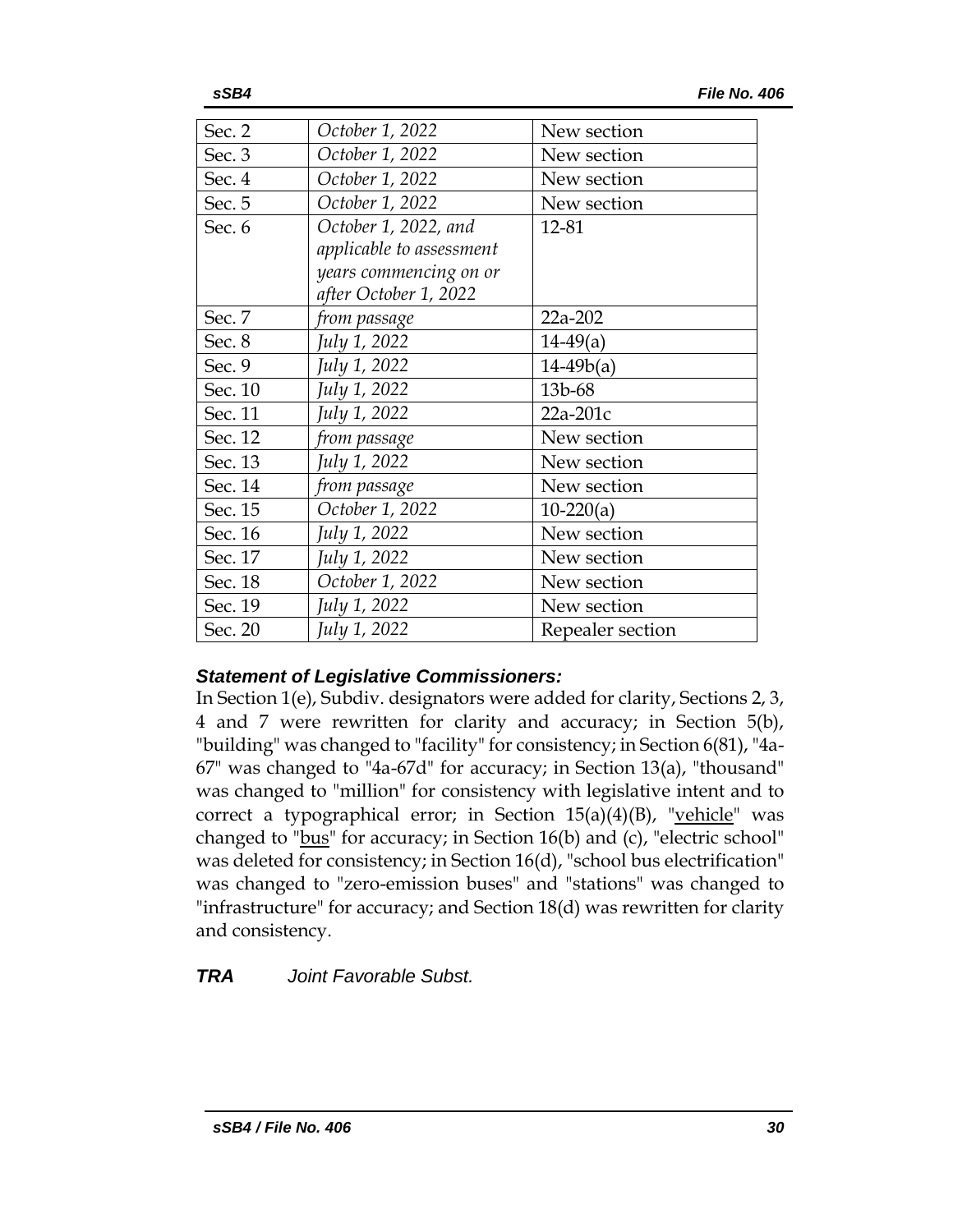*The following Fiscal Impact Statement and Bill Analysis are prepared for the benefit of the members of the General Assembly, solely for purposes of information, summarization and explanation and do not represent the intent of the General Assembly or either chamber thereof for any purpose. In general,*  fiscal impacts are based upon a variety of informational sources, including the analyst's professional *knowledge. Whenever applicable, agency data is consulted as part of the analysis, however final products do not necessarily reflect an assessment from any specific department.*

## *OFA Fiscal Note*

#### *State Impact:*

| <b>Agency Affected</b>          | <b>Fund-Effect</b> | FY 23 \$    | FY 24 \$    |
|---------------------------------|--------------------|-------------|-------------|
| Department of Transportation    | TF - Potential     | See Below   | See Below   |
|                                 | Cost               |             |             |
| Resources of the General Fund   | GF - Revenue       | 5 million   | 5 million   |
|                                 | Loss               |             |             |
| Department of Energy and        | <b>CHEAPR</b>      | 5 million   | 5 million   |
| <b>Environmental Protection</b> | (nonlapsing GF) -  |             |             |
|                                 | Cost/Revenue       |             |             |
|                                 | Gain               |             |             |
| Department of Motor Vehicles    | TF - Revenue       | 1.3 million | 1.4 million |
|                                 | Gain               |             |             |
| Treasurer, Debt Serv.           | GF - Cost          | See Below   | See Below   |
| Department of Energy and        | $GF - Cost$        | 15 million  | <b>None</b> |
| <b>Environmental Protection</b> |                    |             |             |
| Department of Energy and        | GF - Cost          | 69,128      | 69,128      |
| <b>Environmental Protection</b> |                    |             |             |
| State Comptroller - Fringe      | GF - Cost          | 28,018      | 28,018      |
| Benefits <sup>1</sup>           |                    |             |             |
| Department of Transportation    | TF - Cost          | 650,000     | 650,000     |
| State Comptroller - Fringe      | TF - Cost          | 60,063      | 60,063      |
| Benefits <sup>1</sup>           |                    |             |             |

<span id="page-30-0"></span>Note: TF=Transportation Fund; GF=General Fund

<sup>&</sup>lt;sup>1</sup>The fringe benefit costs for most state employees are budgeted centrally in accounts administered by the Comptroller. The estimated active employee fringe benefit cost associated with most personnel changes is 40.53% of payroll in FY 23.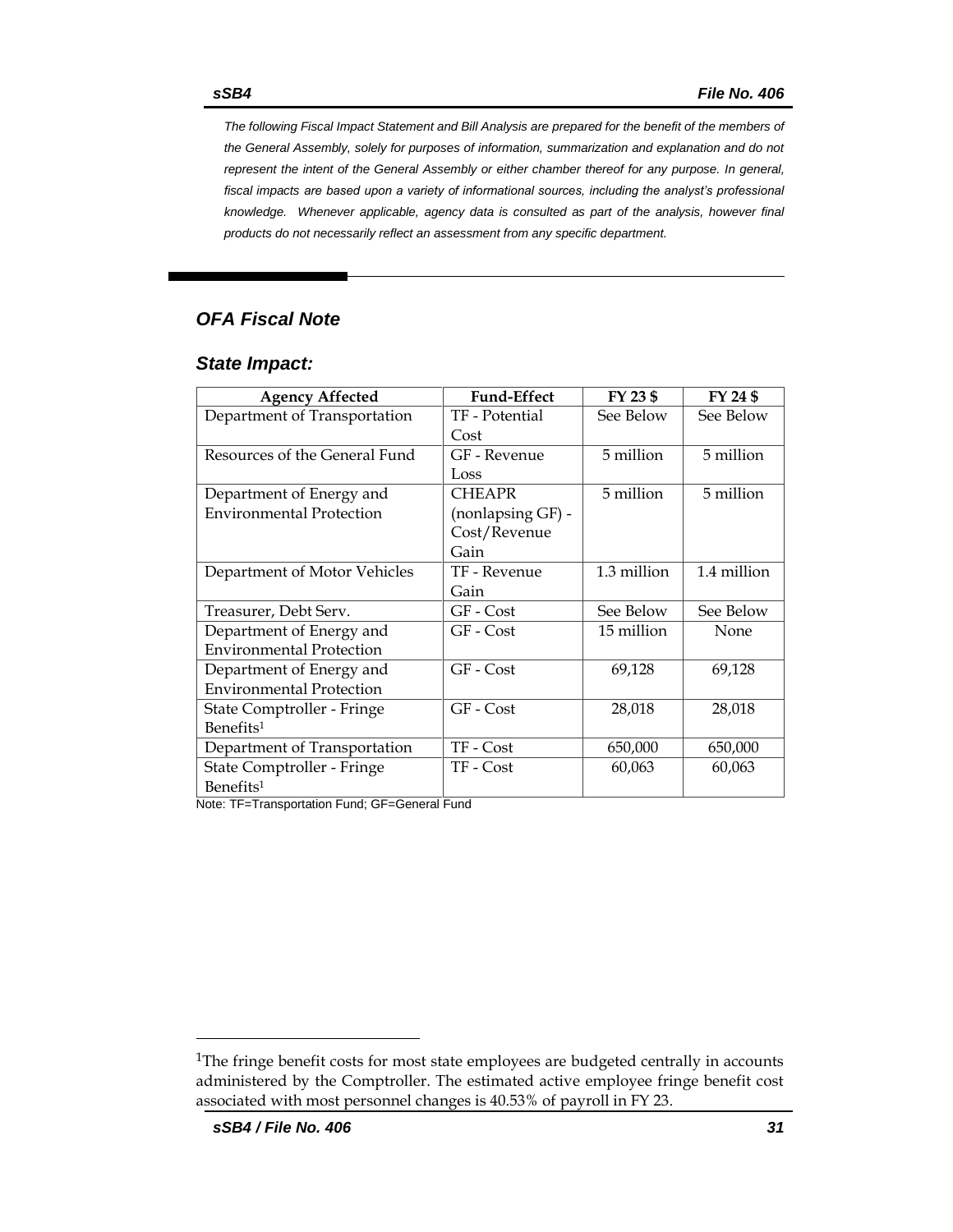#### *Municipal Impact:*

| Municipalities             | <b>Effect</b>        | FY 23 \$  | FY 24 \$  |
|----------------------------|----------------------|-----------|-----------|
| Various Local and Regional | <b>STATE</b>         | See Below | See Below |
| <b>School Districts</b>    | MANDATE <sup>2</sup> |           |           |
|                            | - Potential          |           |           |
|                            | Revenue              |           |           |
|                            | Gain/Cost            |           |           |
| All Municipalities         | Grand List           | None      | Potential |
|                            | Reduction            |           |           |
| All Municipalities         | Potential            | See Below | See Below |
|                            | Savings              |           |           |
| Various Local and Regional | Potential            | See Below | See Below |
| <b>School Districts</b>    | Savings/             |           |           |
|                            | Cost                 |           |           |

## *Explanation*

**Section 1** accelerates various targets, from 2030 to 2026, regarding the percentage of the state fleet that must have zero emissions. This provision is not expected to have a fiscal impact because it is anticipated that the Department of Administrative Services (DAS) would not make fleet purchases if there were significant market barriers or if they were otherwise not cost effective. If DAS does not meet these requirements, the agency must submit a report to various legislative committees explaining why and proposing an alternative schedule.

This section also prohibits the Department of Transportation (DOT) from purchasing or leasing any diesel-fueled transit buses beginning in 2024. This provision may increase capital costs over the next several years, covered in part by federal funds, but only to the extent that it requires DOT to accelerate its transit fleet conversion beyond what it would have otherwise done. It should be noted that the agency's current policy and plans align with this section's requirements.

**Section 5** requires all new construction of a state facility or a school building project have at least 20% of parking spaces for cars or light duty

<sup>2</sup> State mandate is defined in Sec. 2-32b(2) of the Connecticut General Statutes, "state mandate" means any state initiated constitutional, statutory or executive action that requires a local government to establish, expand or modify its activities in such a way as to necessitate additional expenditures from local revenues.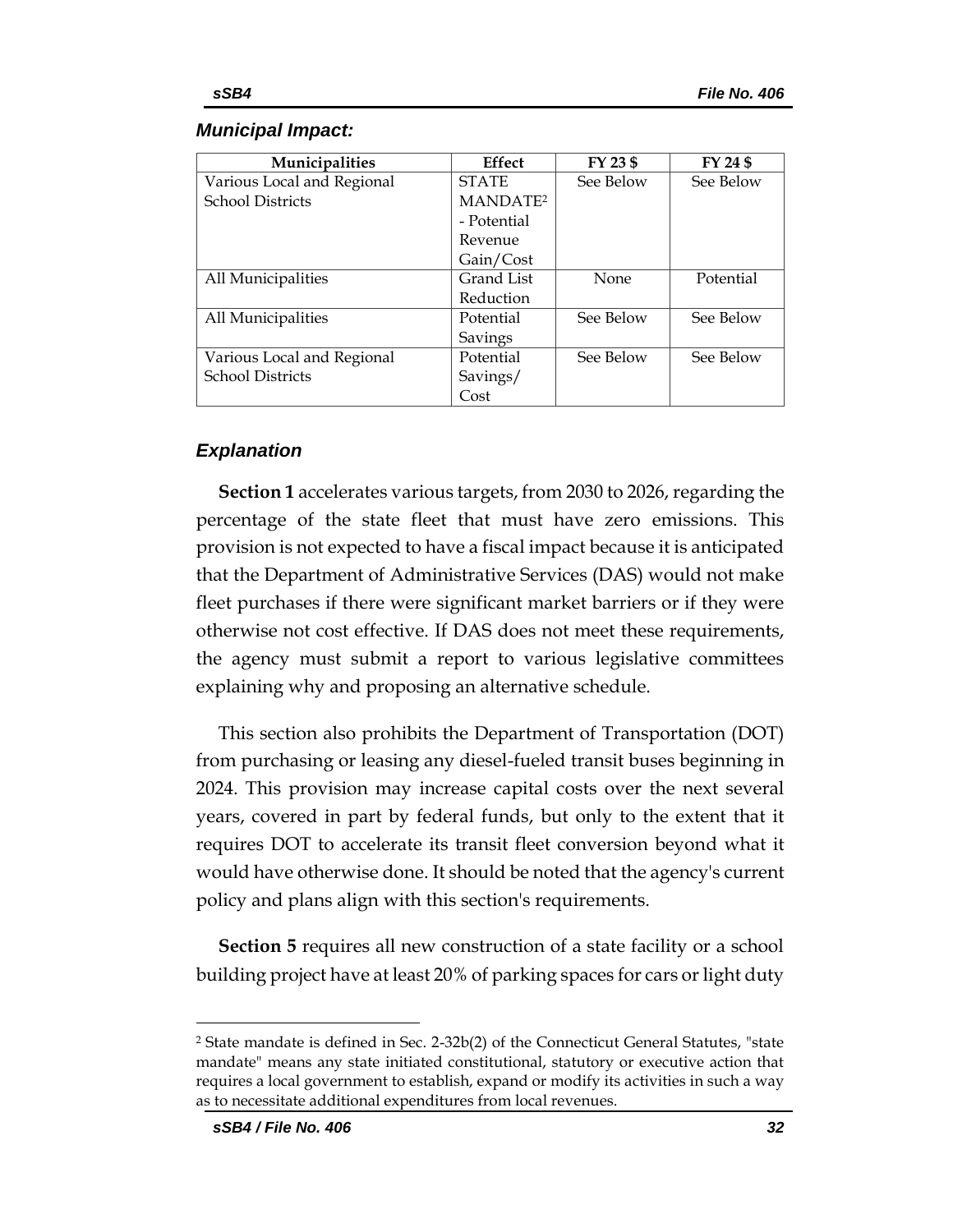trucks be installed with level II electric vehicle (EV) charging stations. This is expected to increase construction costs of relevant projects and represents a potential cost to the state and potential cost and revenue gain to local and regional school districts.

The school construction program is funded using General Obligation (GO) bonds, in two large tracts: priority list projects (i.e., larger projects approved in legislation) and non-priority list projects. Non-priority list projects currently include emergency items, such as fire or catastrophe damage, leaking roofs, or code violations. The bill requires all school building projects that are part of the state's school construction reimbursement program include installation of vehicle charging stations as part of school building projects, whether those projects fall under the legislatively-approved, and typically larger scale, priority list or the administratively approved non-priority list.

It seems likely that schools would not seek state reimbursement for non-priority projects if the cost of installation of the charging stations was greater than the costs associated with the underlying project. To the extent schools do not participate in the state school construction program to avoid the increased costs associated with installing charging stations, there are potential increased costs to local and regional school districts if those districts choose to undertake school construction projects. Use of previously authorized bond funds for school construction could be increased if school project reimbursements are accelerated, or decreased if schools choose not to be part of the program.

While the bill requires charging station installation for the nonpriority list projects, current law (CGS Sec. 10-283, which is unchanged by the bill) does not appear to allow for state reimbursement of costs associated charging stations for non-priority list projects. The potential aversion to being part of the state school construction program described above would increase if the additional costs associated with the charging stations are not a reimbursable expense. Use of previously authorized bond funds for school construction could be decreased if schools choose not to be part of the program and the charging stations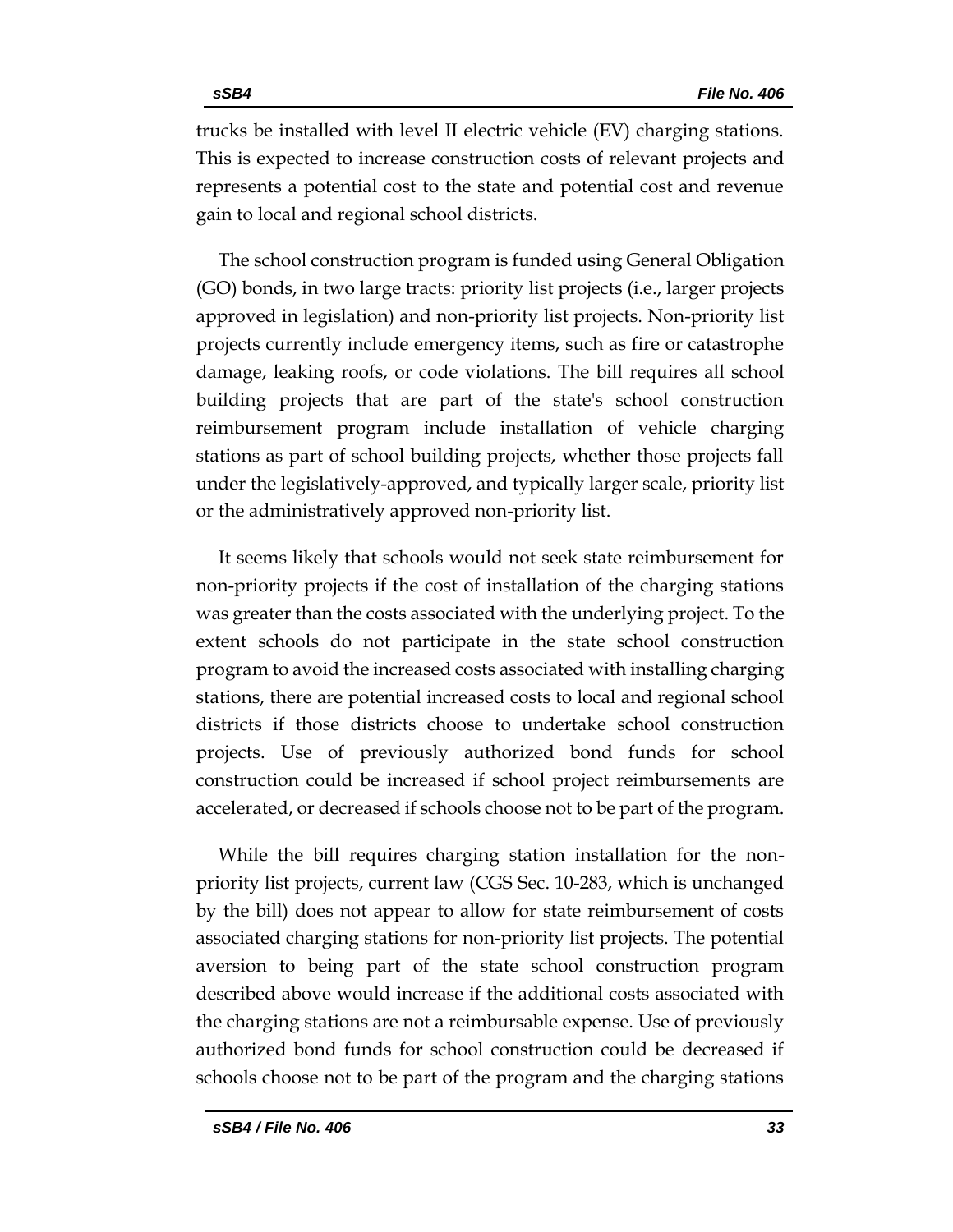are not an eligible reimbursable expense.

For school construction priority list projects, the bill is likely to increase overall costs of projects to be considered in the future. To the extent these changes increase the total cost of future projects, the increased cost would be shared between municipalities and the state at the appropriate reimbursement ratio. Similarly, for new state facility construction, the bill will increase future project costs. Specific costs for eligible projects, including the marginal increase from the charging station requirement, can only be determined as project expenses are incurred by municipalities or the state and state reimbursements are sought and offered. The fiscal impact of future projects requiring legislative approval would be shown at the time such projects are considered.

Future General Fund (GF) debt service costs may be incurred sooner under the bill to the degree that it causes previously authorized GO bond funds to be expended or to be expended more rapidly than they otherwise would have been.

As of March 1, 2022, the unallocated bond balance available under the school construction authorization is \$636 million, with another \$550 million effective under current law to start FY 23. The bill does not change GO bond authorizations relevant to this section.

**Section 6** exempts electric buses, certain EV charging stations, and other refueling equipment for fuel-cell EVs from property taxes.

Exempting electric buses from property tax varies based on the type of bus exempted. School buses are owned by private companies and are taxable. It is not known if any private school bus companies currently use electric buses. To the extent that they do, the cost of paying property taxes on those buses is presumably factored in their contracts with municipalities. Exempting these buses would result in a grand list reduction in municipalities where they are registered but could also reduce the cost of municipal contracts. At the average statewide mill rate, the property taxes on a single electric school bus could range from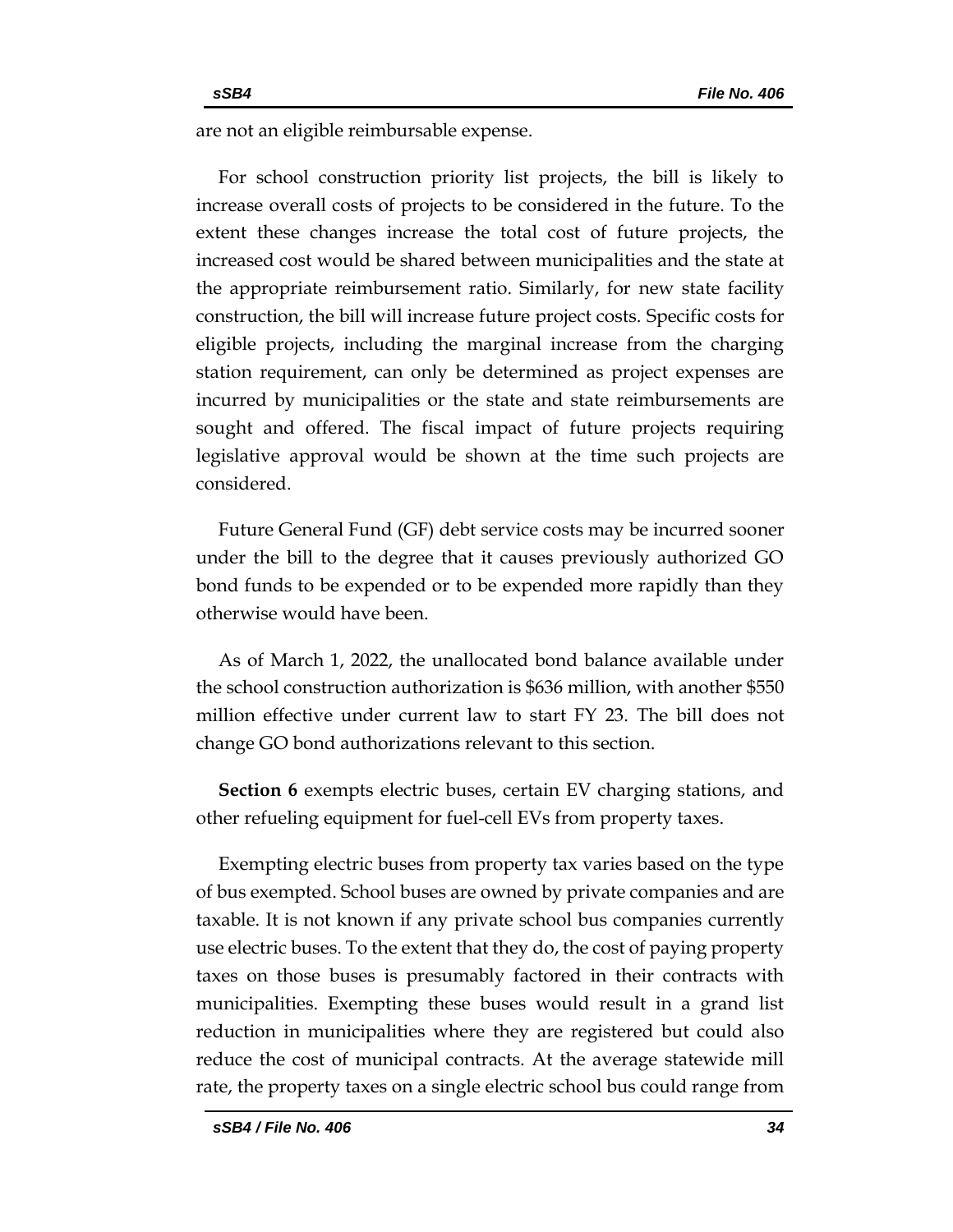\$6,500 to \$11,000. Exempting electric charter buses from property taxes has no fiscal impact, because such buses are already exempt.

Exempting EV charging stations and other refueling equipment similarly results in a grand list reduction in the municipalities where the equipment is located. Any grand list reduction results in a revenue loss, given a constant mill rate.

**Sections 7 & 11** of the bill alter and expand the Connecticut Hydrogen and Electric Automobile Purchase Rebate (CHEAPR) program. The bill increases program funding by transferring the entire greenhouse gas (GHG) vehicle registration fee to the CHEAPR account, resulting in GF revenue loss of approximately \$5 million annually and an equal revenue gain to the CHEAPR account. The GHG fee generates approximately \$8 million annually, but under current law only the first \$3 million goes to CHEAPR, with the remainder going to the GF. Further, the bill extends eligibility to municipalities, resulting in potential savings to the extent they receive these incentives.

**Section 8** eliminates the registration discount for EVs, bringing the fee from \$57 to \$120 for a three-year period, the same as for regular registrations. This results in an estimated revenue gain of \$1.3 million in FY 23 and \$1.4 million in FY 24. $3$ 

**Sections 13 & 17** authorize a combined \$95 million in GO bonds, including \$75 million for DOT to establish a traffic signal grant program and \$20 million for the Department of Energy and Environmental Protection (DEEP) to establish a zero-emission school bus grant program. To the extent bonds are fully allocated and expended, total debt service is expected to be approximately \$136 million over the 20 year duration of the bonds.

<sup>&</sup>lt;sup>3</sup> According to the DMV, there were 21,382 EVs registered in the state as of January 1, 2022. For FY 23 and FY 24, this estimate assumes EV purchases in the state (used here as a proxy for new registrations) follow the growth reflected in the Energy Information Administration's 2021 Annual Energy Outlook reference case regional forecast for New England. Specifically, it follows the growth rate for all 100-mile, 200-mile, and 300-mile electric cars and light trucks.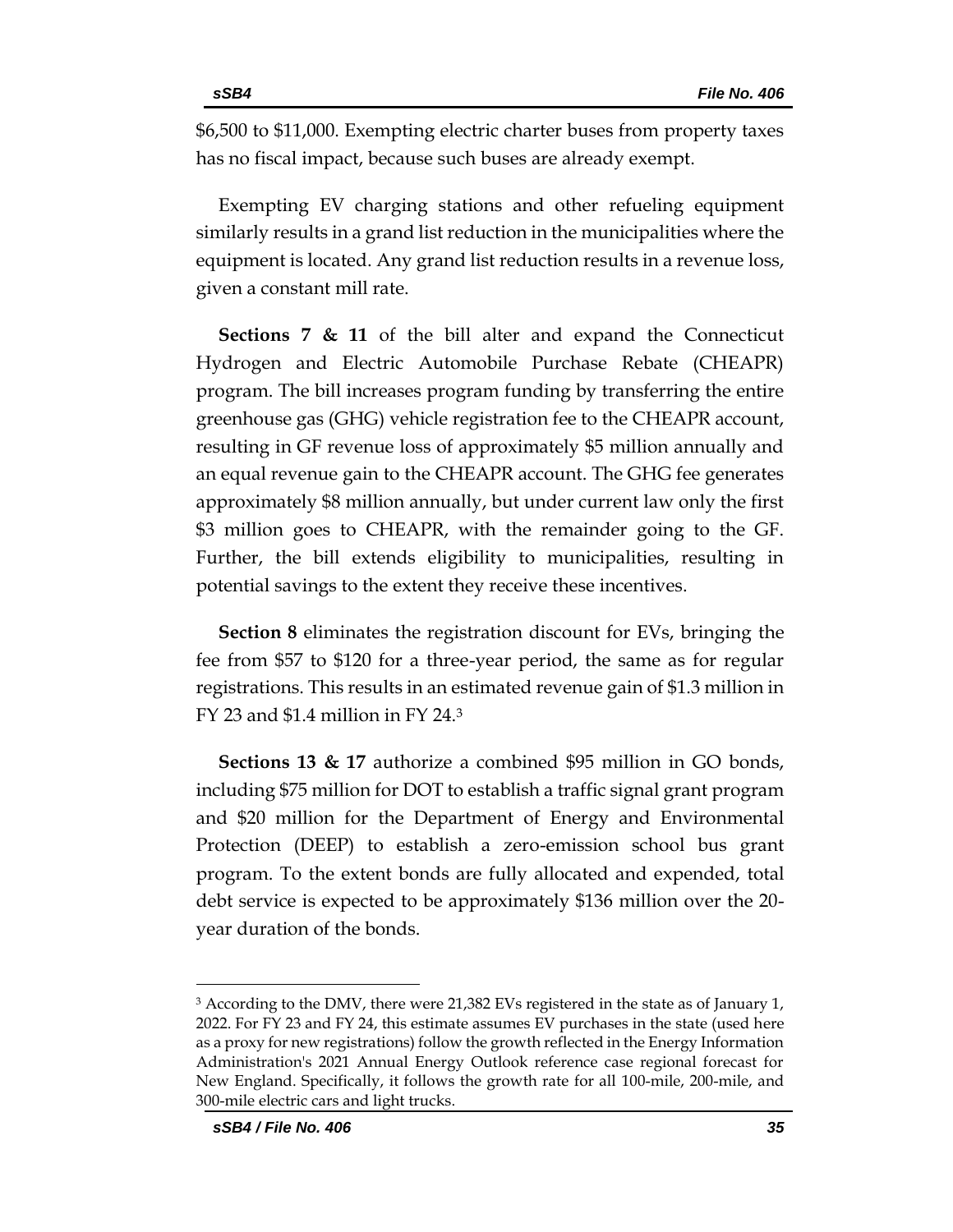**Sections 14 & 19** allow DEEP to establish a voucher program for the deployment of certain zero emission vehicles after January 1, 2023, and within available funds. These sections also establish a "medium and heavy duty vehicle voucher account" within the GF and appropriate \$15 million to the account in FY 23.

**Section 15** allows local and regional boards of education to enter into school transportation contracts for up to 10 years, rather than five under current law, if the contract includes at least one school bus that is zeroemission. It is anticipated that a local and regional school district would only enter into a 10-year contract, rather than a five-year contact, if they could achieve savings. The savings incurred by districts would depend on the terms of the contract.

**Section 16** requires that all school buses be zero-emission by: (1) January 1, 2030, in certain environmental justice school districts, and (2) by January 1, 2035, in the remaining districts. To the extent that the cost of this requirement exceeds available state bond and federal funds, local and regional school districts will incur a cost. It is anticipated that these costs could be significant and would depend on the number of buses in a district that are not zero-emission, and the amount of bond funds and federal funds the district received.

This section also requires DEEP to establish a new grant program to provide matching funds for municipalities, school districts, and school bus operators when submitting federal grant applications for zeroemission buses and EV charging infrastructure. The funds for this program are provided through GO bonds and are described in Sections 13 & 17 above. However, additional costs of \$97,146 in each of FY 23 and FY 24 are expected for DEEP to hire an Environmental Analyst 3 to administer the program.

**Section 18** requires DOT to establish, beginning in FY 25 and annually thereafter, a transportation carbon budget that sets the maximum amount of GHG emissions permitted from the transportation sector. Implementing this provision is estimated to cost \$710,063 in each of FY 23 and FY 24 for a consultant to develop a framework and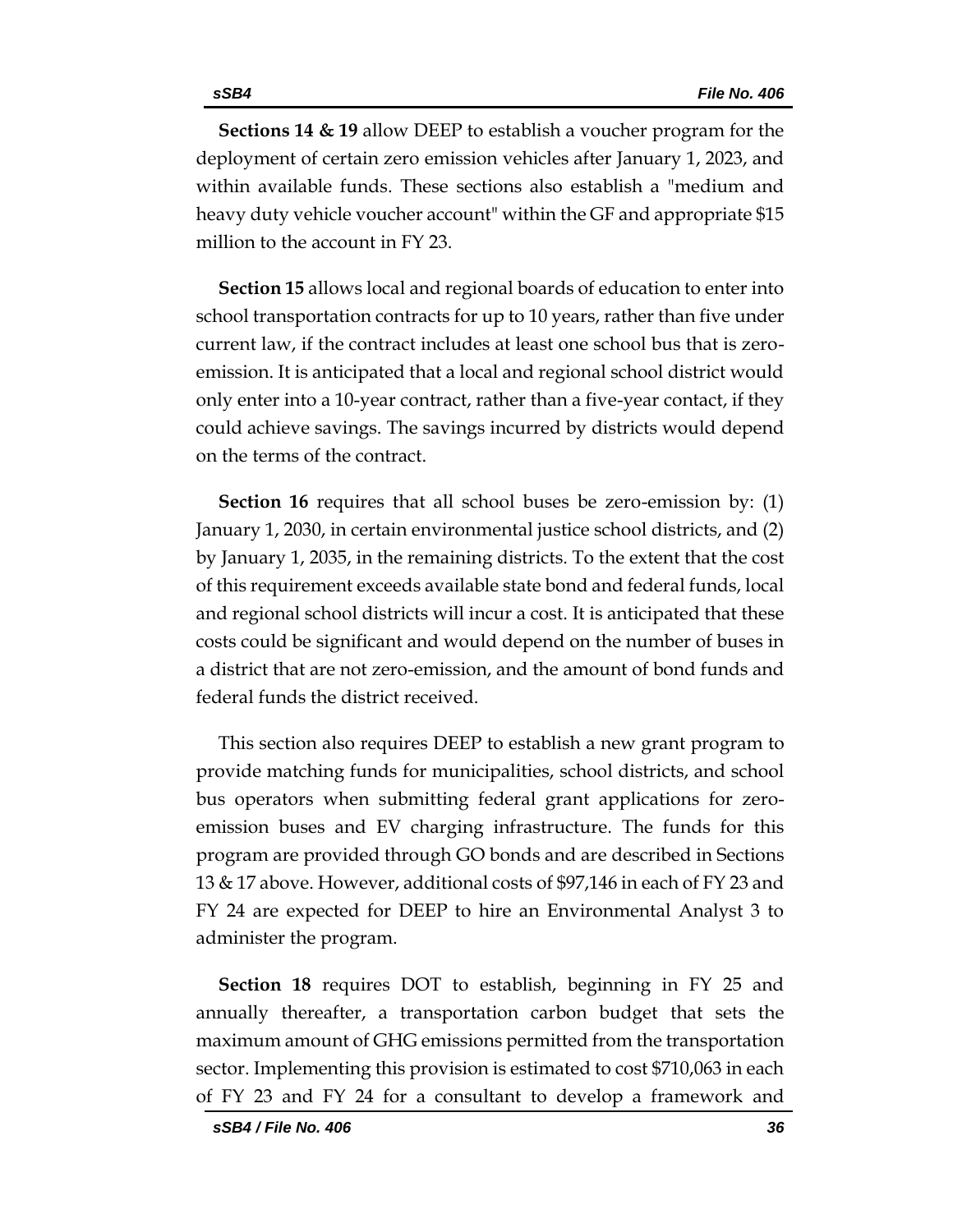methodology for the budget (approximately \$1 million total) and two transportation planner positions to oversee the program.

## *The Out Years*

The annualized ongoing fiscal impact identified above would continue into the future subject to inflation, the terms of any bonds issued, the number of EVs registered in the state, and as otherwise described.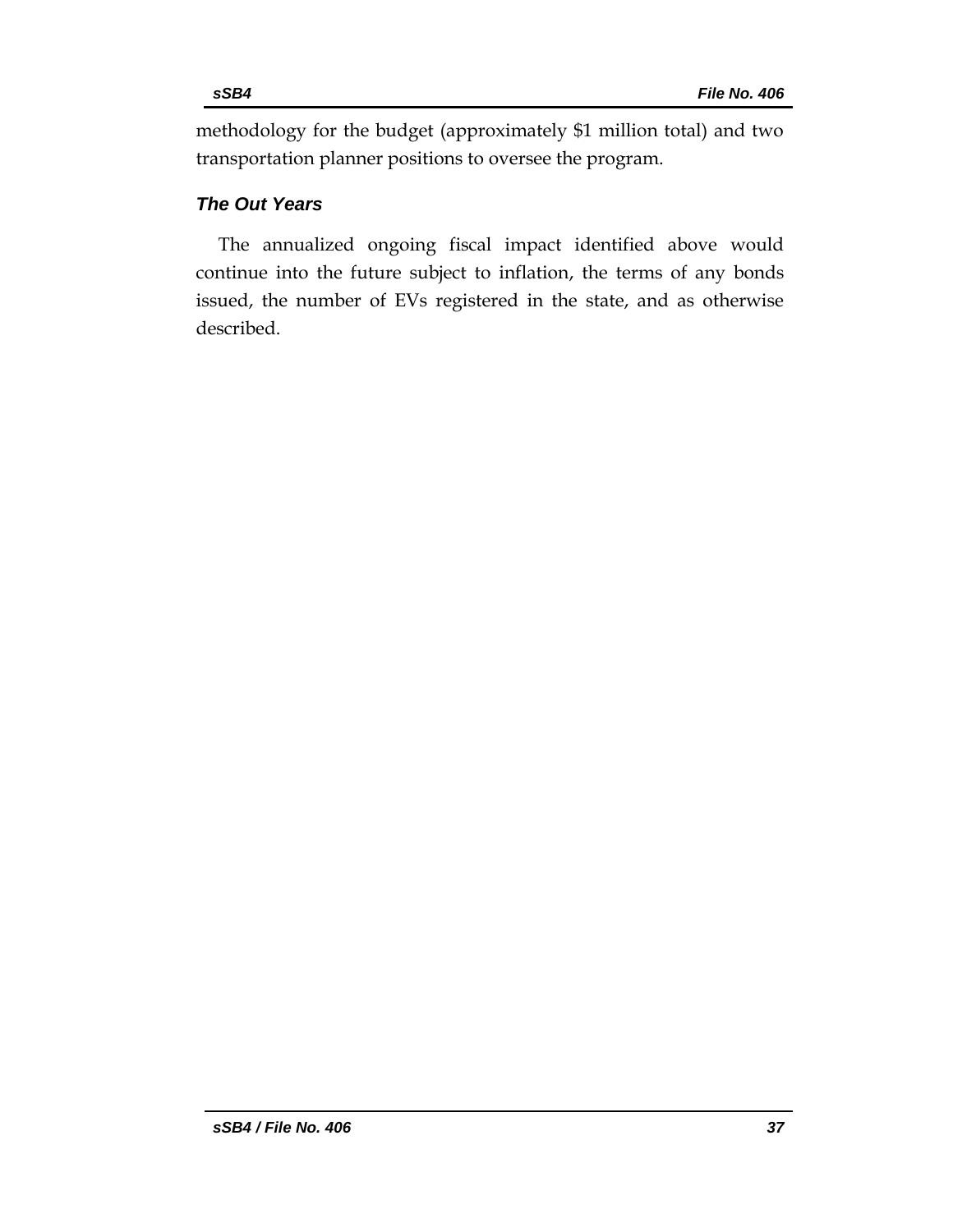## **OLR Bill Analysis**

**sSB 4**

## *AN ACT CONCERNING THE CONNECTICUT CLEAN AIR ACT.*

TABLE OF CONTENTS:

## [SUMMARY](#page-38-0)

## § 1 — [STATE FLEET ELECTRIFICATION](#page-39-0)

[Modifies the schedule for electrifying the state fleet, prohibits](#page-39-1)  [procurement of diesel-powered buses after January 1, 2024, and](#page-39-1)  [requires DOT and DAS to report certain information to the legislature](#page-39-1)

## §§ 2 & 3 — [RIGHT TO CHARGE IN CONDOMINIUMS AND COMMON](#page-41-0)  [INTEREST COMMUNITIES](#page-41-0)

[Establishes "right to charge" in condominiums and common interest](#page-41-1)  [communities by voiding governing document provisions that](#page-41-1)  [unreasonably restrict EV charging installation in a unit or limited](#page-41-1)  [common element parking space; establishes requirements for](#page-41-1)  [processing applications and provisions applicable to charging station](#page-41-1)  [installation](#page-41-1)

## § 4 — [RENTERS' RIGHT TO CHARGE](#page-44-0)

[Generally requires landlords of dwelling units to approve a tenant's](#page-44-1)  [written request to install an EV charging station at the tenant's](#page-44-1)  [dedicated parking space and specifies the contents and terms of the](#page-44-1)  [written request and the landlord-tenant agreement](#page-44-1)

## § 5 — [NEW CONSTRUCTION EV CHARGING REQUIREMENTS](#page-46-0)

[Requires a certain percentage of parking spaces in certain new](#page-46-1)  [construction to be equipped with either EV charging stations or](#page-46-1)  [charging station infrastructure](#page-46-1)

## § 6 — [PROPERTY TAX EXEMPTIONS](#page-47-0)

[Exempts from property taxes certain EV charging stations, fuel cell](#page-47-1)  [vehicle refueling equipment, and zero-emission buses](#page-47-1)

## §§ 7 & 11 — [CHEAPR PROGRAM AND GHG REDUCTION FEE](#page-47-2)

[Makes numerous changes to the CHEAPR program, including](#page-47-3)  [making the CHEAPR board advisory-](#page-47-3)only, modifying the board's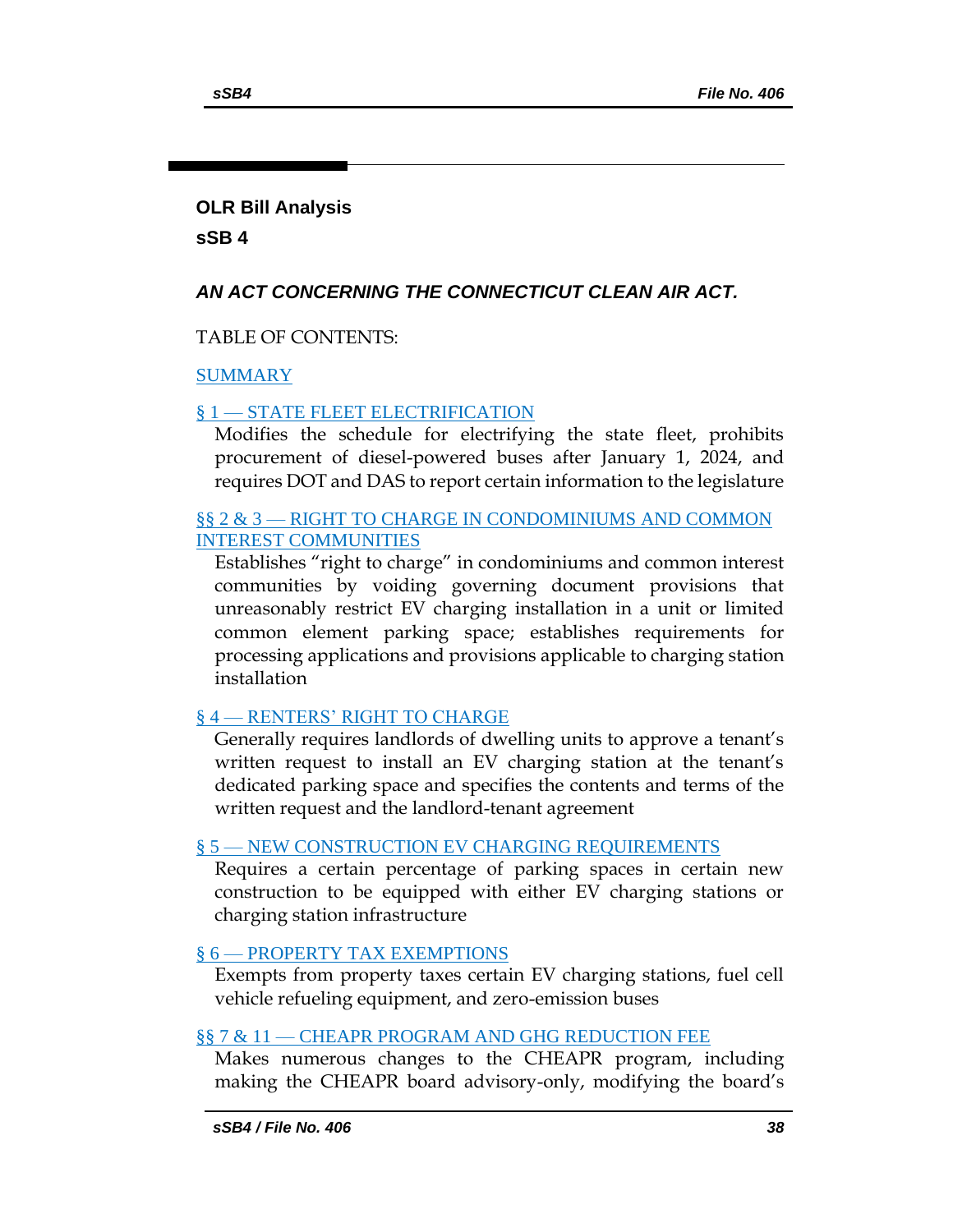[membership, giving priority to low-income individuals and residents](#page-47-3)  [of environmental justice communities, and extending eligibility to](#page-47-3)  [businesses, municipalities, nonprofits, and e-bikes;](#page-47-3) directs all of the [GHG reduction fee to the CHEAPR program](#page-47-3)

#### §§ 8 & 20 — [EV REGISTRATION FEE](#page-51-0)

[Eliminates the reduced registration fee for electric vehicles](#page-51-1)

## §§ 9 & 10 — [CLEAN AIR ACT \(CAA\) FEE](#page-51-2)

[Requires CAA fee revenue to be placed in dedicated accounts within](#page-51-3)  [the General Fund and the Special Transportation Fund](#page-51-3) and used for [clean air and clean transportation expenses](#page-51-3)

#### §§ 12 & 13 — [TRAFFIC SIGNAL GRANT PROGRAM](#page-52-0)

[Requires DOT to establish a matching grant program to help](#page-52-1)  [municipalities modernize existing traffic signal equipment and](#page-52-1)  [authorizes \\$75 million in bonds for that purpose](#page-52-1)

## §§ 14 & 19 — [MEDIUM AND HEAVY-DUTY TRUCK VOUCHERS](#page-52-2)

[Allows DEEP to establish a voucher program to support the use of](#page-52-3)  zero-emission medium- and heavy- [duty vehicles and appropriates](#page-52-3)  [\\$15 million to fund the program](#page-52-3)

#### §§ 15-17 — [ZERO-EMISSION SCHOOL BUSES](#page-53-0)

[Allows for 10-year school transportation contracts if the contract](#page-53-1)  [includes at least one zero-emission bus, sets targets for converting](#page-53-1)  [school buses to zero-emission buses, and establishes a matching grant](#page-53-1)  [program for zero-emission school buses and charging infrastructure](#page-53-1)

## § 18 — [STATE CARBON BUDGET](#page-54-0)

[Requires DOT, in consultation with DEEP, to annually establish a](#page-54-1)  [transportation carbon budget and adopt implementing regulations to](#page-54-1)  [ensure that transportation projects adhere to the budget](#page-54-1)

## [BACKGROUND](#page-55-0)

## <span id="page-38-0"></span>**SUMMARY**

This bill makes various changes in existing law and establishes several new programs and initiatives concerning electric vehicle (EV) use and improving air quality by reducing transportation-related greenhouse gas (GHG) emissions. Major components include:

1. establishing grant programs for traffic signal modernization,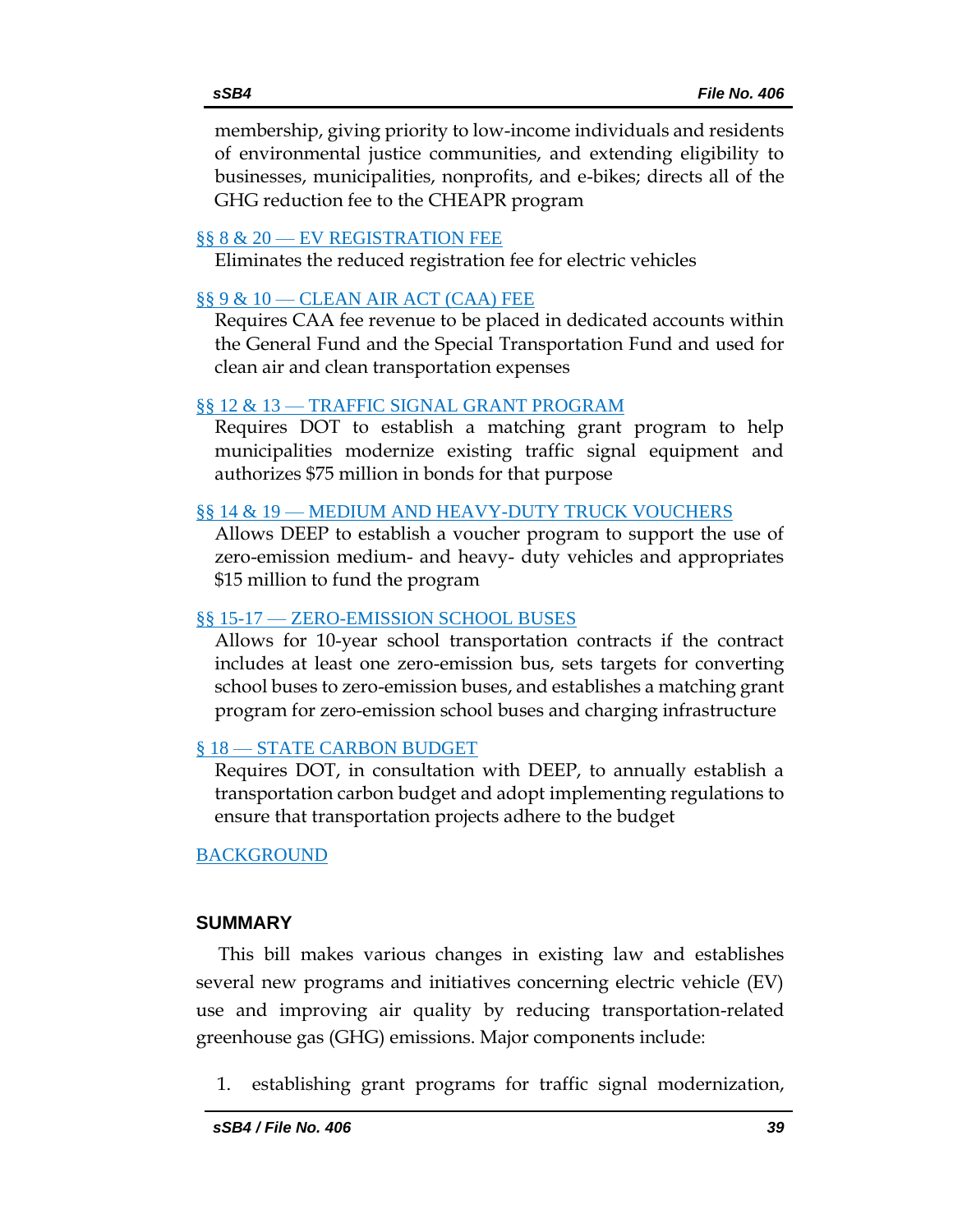zero emission school buses, and zero-emission medium- and heavy-duty trucks;

- 2. requiring the Department of Transportation (DOT) to establish a carbon budget for the transportation sector;
- 3. providing property tax exemptions for zero-emission buses and certain EV charging infrastructure;
- 4. modifying the Connecticut Hydrogen and Electric Automobile Purchase Rebate (CHEAPR) program, including by expanding eligibility, giving priority for incentives to people with low incomes and environmental justice community residents, allowing incentives for electric bicycles, and increasing its funding; and
- 5. establishing "right to charge" provisions for renters and unit owners in condominiums and common interest communities.

EFFECTIVE DATE: July 1, 2022, unless otherwise noted below.

## <span id="page-39-0"></span>**§ 1 — STATE FLEET ELECTRIFICATION**

<span id="page-39-1"></span>*Modifies the schedule for electrifying the state fleet, prohibits procurement of dieselpowered buses after January 1, 2024, and requires DOT and DAS to report certain information to the legislature*

## *Cars and Light Duty Trucks*

Current law requires that, beginning January 1, 2030, at least 50% of state-purchased or -leased cars and light duty trucks be zero-emission vehicles. The bill eliminates this requirement and instead requires the state to acquire cars and light duty trucks that are battery electric vehicles on the following schedule: (1) 50% by January 1, 2026, (2) 75% by January 1, 2028, and (3) 100% by January 1, 2030.

Under the bill, a "battery electric vehicle" is a vehicle that operates solely by use of a battery or battery pack, or that is powered primarily by an electric battery or battery pack and uses a flywheel or capacitor that stores energy produced by an electric motor or through regenerative braking to assist in vehicle operation.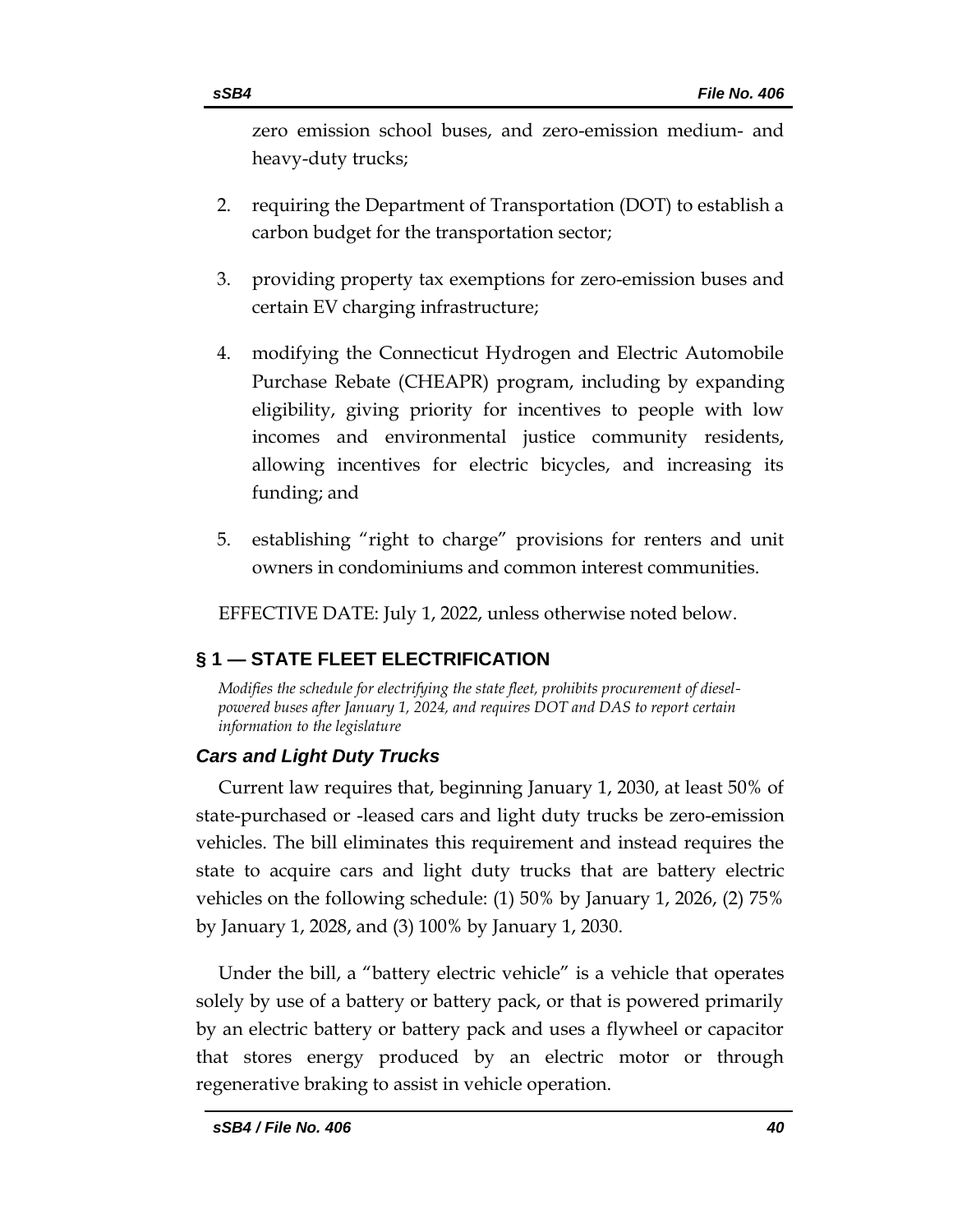The bill also requires the Department of Administrative Services (DAS) to consider the lower cost of maintaining battery electric vehicles when establishing the amount to lease the vehicles to another state agency.

*Report on Noncompliance.* Under the bill, if the state fleet does not meet the above requirements, DAS must report to the Government Administration and Elections (GAE), Transportation, and Environment committees to (1) explain why the requirements were not met and (2) propose an alternative schedule to meet them, considering available funds and market conditions for battery electric vehicles and associated charging infrastructure. This report must be submitted annually starting January 1, 2026.

## *Buses*

Existing law requires that, starting January 1, 2030, at least 30% of state-purchased or -leased buses be zero-emission buses. Beginning January 1, 2024, the bill also prohibits the state from procuring, purchasing, or leasing diesel-fueled transit buses.

A "zero-emission bus" is an urban bus certified by the California Air Resources Board's executive director as producing zero emissions of any criteria pollutant under all operational modes and conditions.

## *Exemptions*

The bill's fleet requirements to not apply to emergency vehicles, sport utility vehicles, buses or vans that transport individuals in wheelchairs, specialty upfitted motor vehicles, or camp trailers.

## *Study and Reporting*

Existing law requires DAS, in consultation with DOT, to conduct a study and report certain information about zero-emission buses to the GAE and Transportation committees.

The bill adds two components to this study by requiring the agencies to (1) develop a plan to implement zero-emission buses statewide and (2) identify barriers to implementation. It also eliminates the current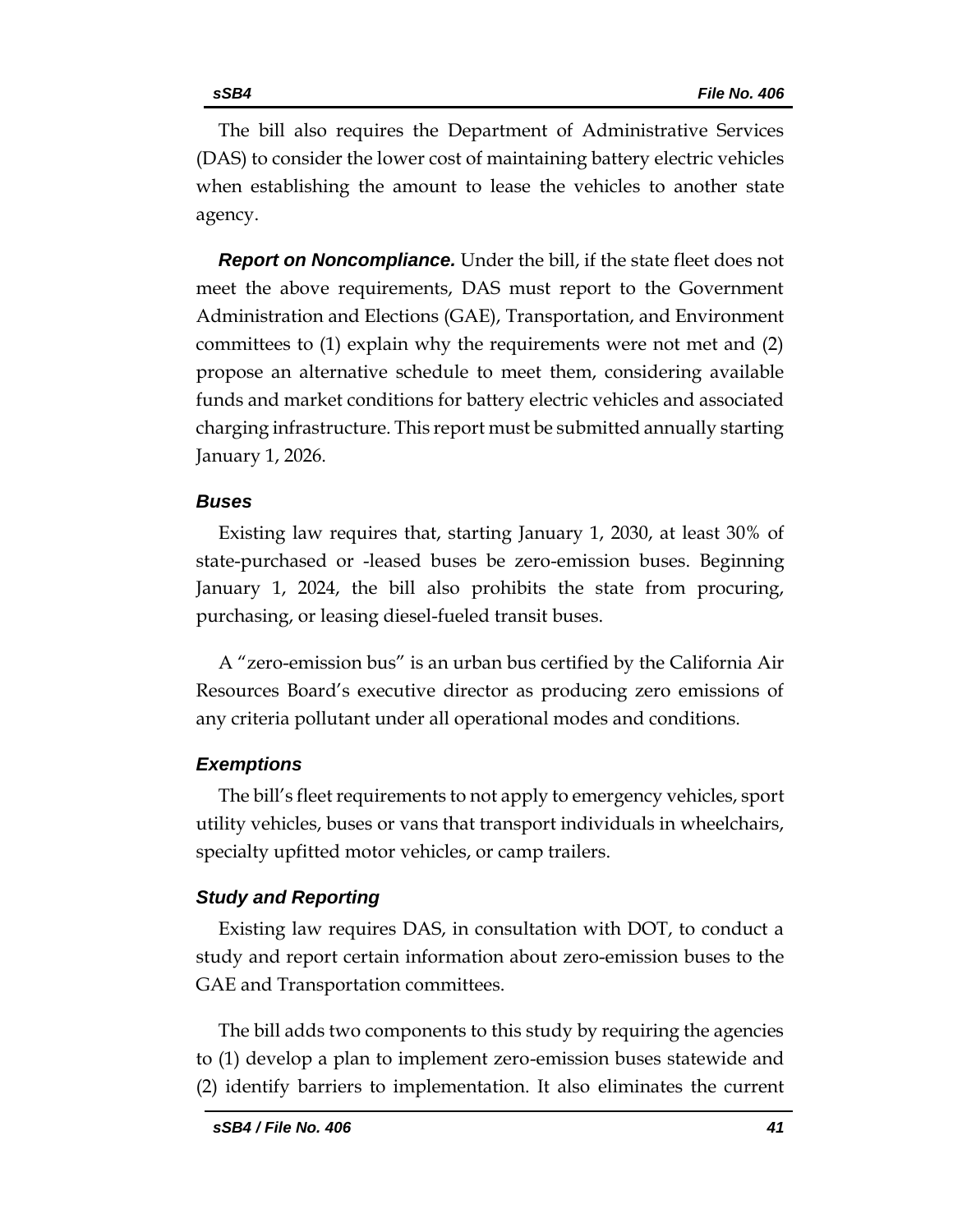requirement that the agencies study the feasibility of a competitive bid process for total procurement of zero-emission vehicles and instead requires that they also do so for light, medium, and heavy-duty battery electric vehicles and fuel cell electric vehicles. Under the bill, DAS must report the study's results and a copy of the implementation plan to the committees by January 1, 2024.

EFFECTIVE DATE: October 1, 2022

## <span id="page-41-0"></span>**§§ 2 & 3 — RIGHT TO CHARGE IN CONDOMINIUMS AND COMMON INTEREST COMMUNITIES**

<span id="page-41-1"></span>*Establishes "right to charge" in condominiums and common interest communities by voiding governing document provisions that unreasonably restrict EV charging installation in a unit or limited common element parking space; establishes requirements for processing applications and provisions applicable to charging station installation*

The bill establishes "right to charge" provisions for unit owners in condominiums (§ 2) and common interest communities (§ 3). Beginning October 1, 2022, the bill makes void and unenforceable any provision in declarations, bylaws, rules, or condominium instruments, as applicable ("governing documents"), that prohibit or unreasonably restrict EV charging station installation in a unit or limited common element parking space.

An EV charging station is an electric component assembly or cluster of component assemblies designed specifically to charge batteries in EVs by permitting the transfer of electric energy to a battery or other storage device. Limited common elements are portions of the condominium or common interest community designated as reserved for the use of one or more units, but not all units.

Under the bill, EV charging stations in condominiums and common interest communities must meet all applicable health and safety standards and requirements under federal, state, or municipal law.

#### *Exceptions*

The bill's right to charge provisions do not apply to condominiums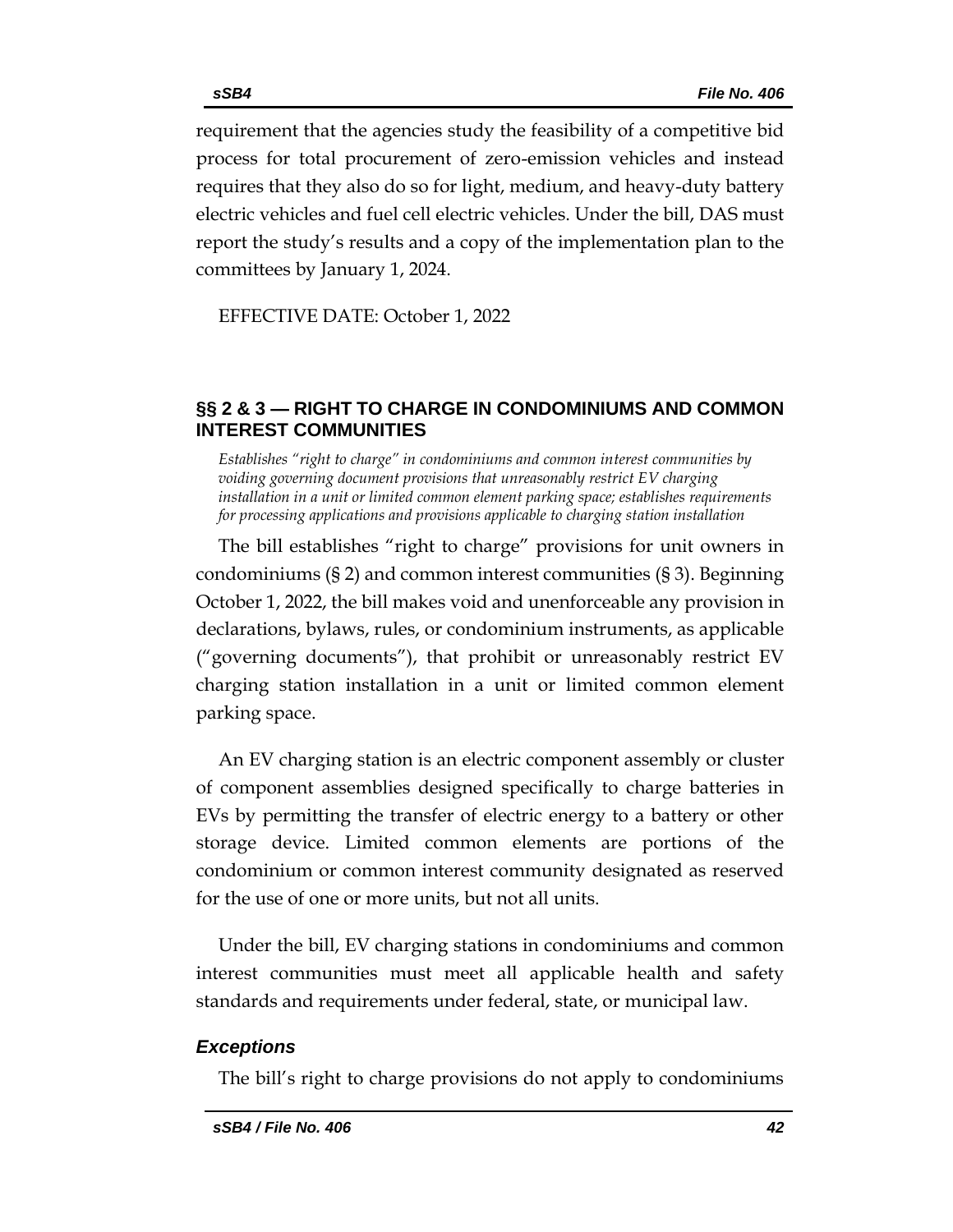and common interest communities that (1) impose "reasonable restrictions" on EV charging stations or (2) have EV charging stations in a number that is at least equal to 15% of the units. Reasonable restrictions are those that do not significantly increase an EV charging station's cost or decrease its efficiency or specified performance.

## *Application Processing*

Under the bill, unit owners may apply to install an EV charging station to the applicable governing body (board of directors or executive board). The governing body must (1) acknowledge, in writing, the application within 30 days after receiving it and (2) approve or deny an application, in writing, within 60 days after receiving it. The governing body must process the application in the same way as the governing documents require for other additions, alterations, or improvements.

Under the bill, unless the governing body reasonably requests additional information within the 60-day period for acting on an application, an application that is not denied in that timeframe is deemed approved.

## *Conditions for Approval*

Under the bill, the governing body may approve an EV charging installation if the owner agrees in writing to:

- 1. comply with provisions in the governing documents regarding an addition, alteration, or improvement;
- 2. have a licensed and insured contractor install the charging station;
- 3. if the station is located in a unit parking space, provide a certificate of insurance within 14 days after approval naming the association as an additional insured under the owner's insurance policy;
- 4. pay for the charging station's installation associated costs (e.g., increased master policy premiums, association attorney's fees,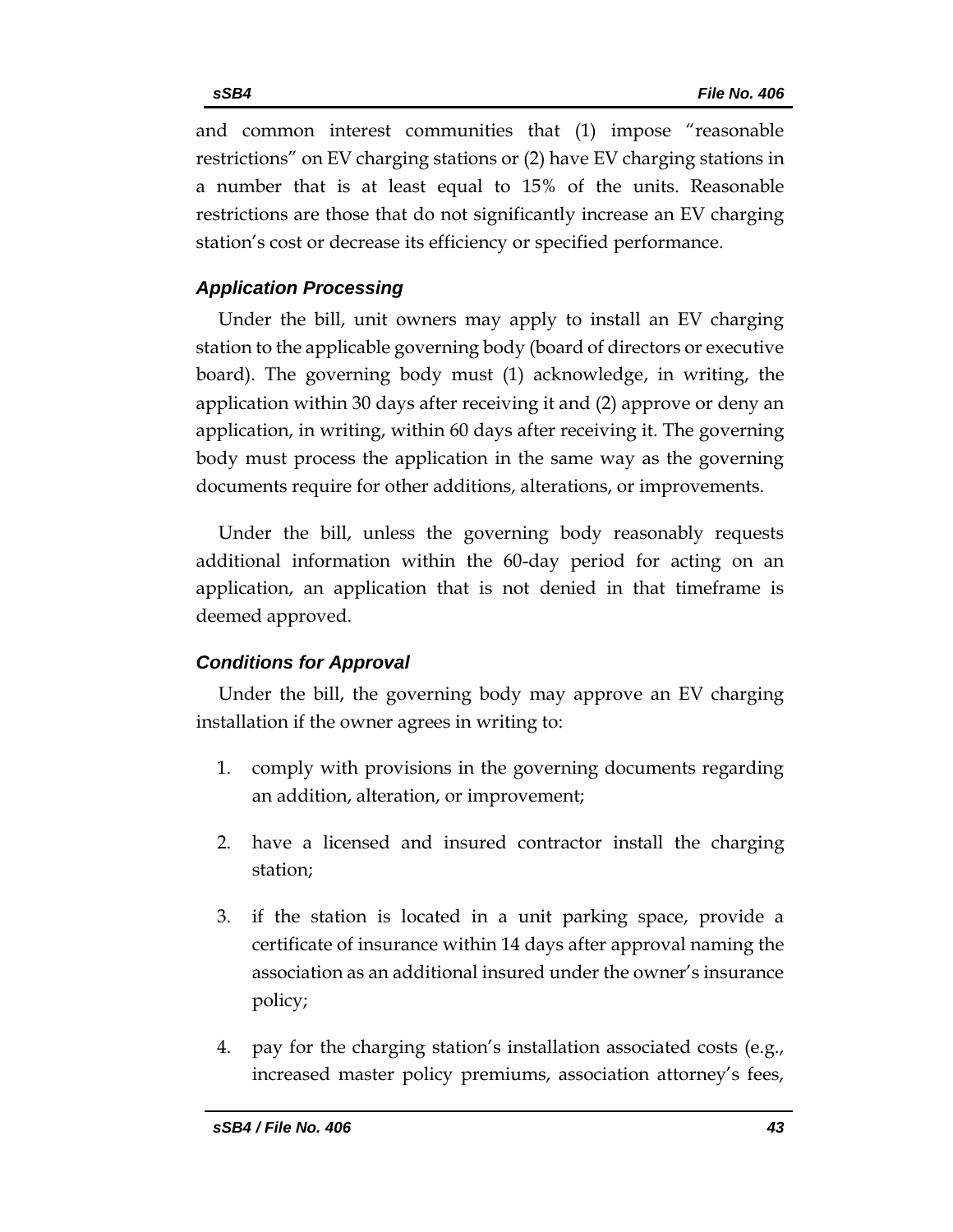engineering or professional fees, permits, and applicable zoning compliance); and

5. connect the electricity to the unit's individual meter or install a separate meter to identify and pay for the charging station's electricity usage.

## *Unit Owner Responsibilities*

The bill makes the unit owner, and each successive owner, of the EV charging station responsible for the following:

- 1. costs for damage to the EV charging station, common elements, or units due to the EV charging station's installation, use, maintenance, repair, removal, or replacement;
- 2. costs to maintain, repair, and replace the EV charging station until its removal;
- 3. costs to restore the physical space where the charging station was installed after its removal;
- 4. associated electricity costs;
- 5. common expenses from uninsured losses under any master insurance policy the association holds on behalf of unit owners; and
- 6. disclosing to prospective buyers (a) the charging station's existence, (b) the associated responsibilities, and (c) that the purchaser accepts the charging station unless it is removed before the unit's transfer.

The bill also specifies that a unit owner is not required to maintain liability coverage for an existing National Electrical Manufacturers Association standard alternating current power plug.

## *Permitted Association Actions*

The bill specifically authorizes associations to do the following: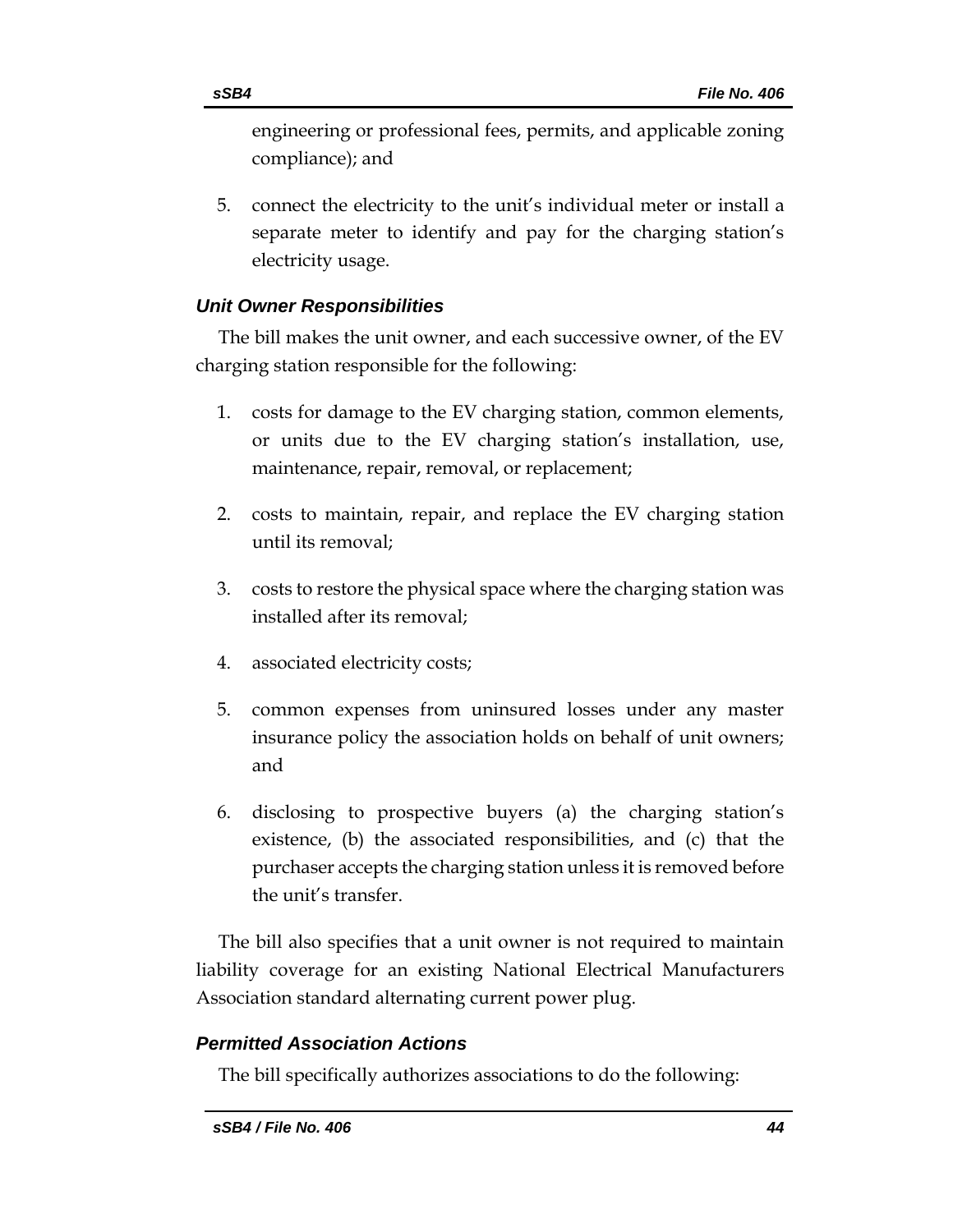- 1. install an EV charging station in the common elements to be used by all unit owners if it develops appropriate rules for the station's use,
- 2. create a new parking space where one did not previously exist to facilitate installing an EV charging station, and
- 3. require the unit owner to remove the EV charging station before the unit's sale unless the purchaser agrees to take ownership of the station.

## *Attorney's Fees*

The bill specifies that the prevailing party must be awarded reasonable attorney's fees in any action by an association seeking to enforce compliance with the bill.

EFFECTIVE DATE: October 1, 2022

## <span id="page-44-0"></span>**§ 4 — RENTERS' RIGHT TO CHARGE**

<span id="page-44-1"></span>*Generally requires landlords of dwelling units to approve a tenant's written request to install an EV charging station at the tenant's dedicated parking space and specifies the contents and terms of the written request and the landlord-tenant agreement*

The bill generally requires landlords of dwelling units to approve a tenant's written request to install an EV charging station (see above) at the tenant's dedicated parking space if the request (1) meets the bill's requirements and (2) complies with the landlord's procedural approval process for property modifications. This requirement applies to rental agreements executed, extended, or renewed on or after October 1, 2022.

Under the bill, a "dedicated parking space" is a parking space located within a lessee's separate interest or a parking spot that is a common area, but subject to an individual lessee's exclusive use rights. It includes a garage space, carport, or parking space that is specifically designated for the lessee's use. A "dwelling unit" is any house or building, or part of one, that is occupied or designed to be occupied, or is rented, leased, or hired out to be occupied as a residence.

The bill specifies that landlords (1) are not obligated to provide an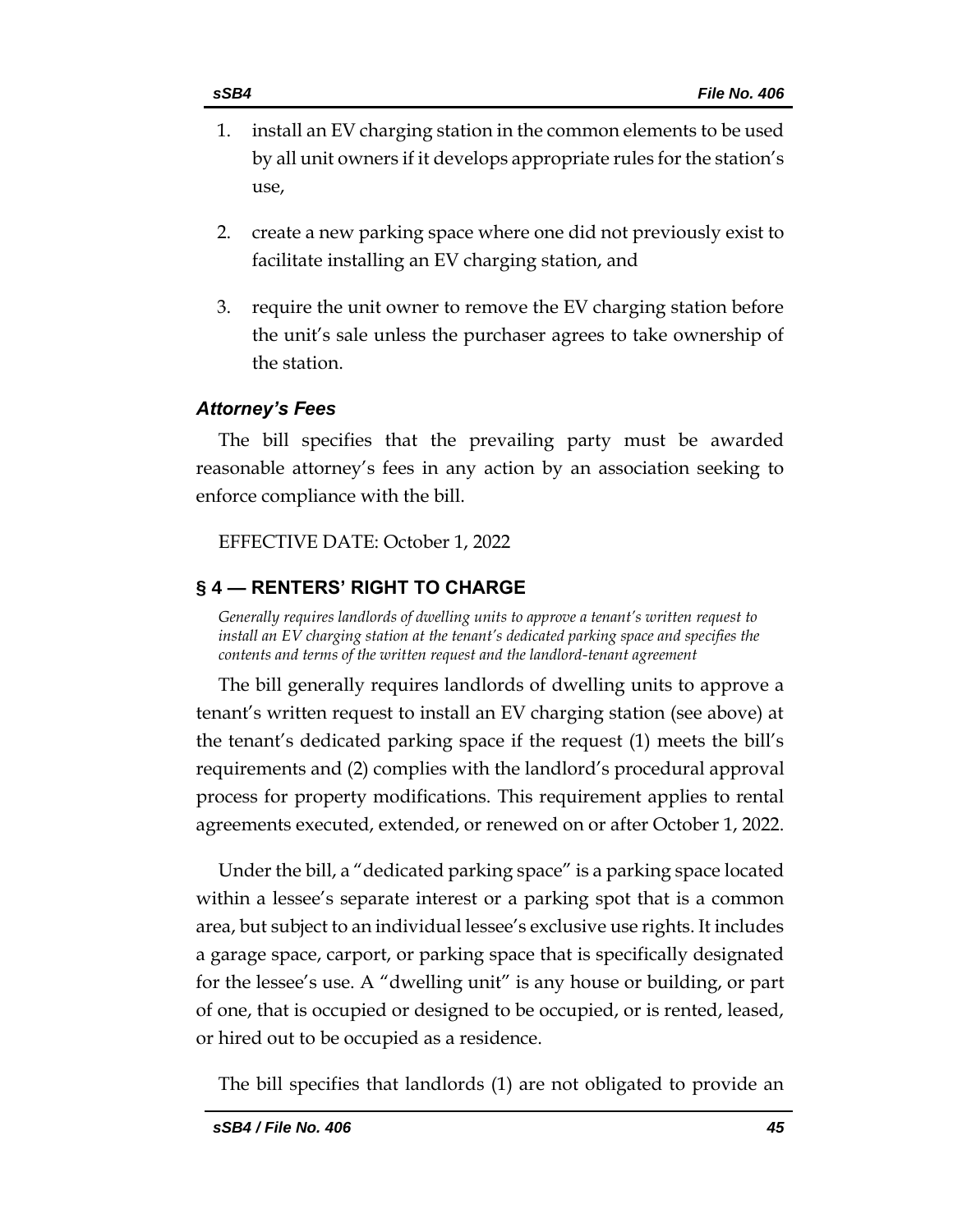additional parking space to a tenant to accommodate an EV charging station and (2) may charge a monthly rent for a parking space if the EV charging station has the effect of providing the tenant with a reserved space.

Under the bill, an EV charging station, and all property modifications and improvements, must comply with applicable state, federal, or municipal laws and zoning requirements, land use requirements, covenants, conditions, and restrictions.

## *Exceptions*

The bill's requirements do not apply to residential rental property where:

- 1. the dwelling unit has EV charging stations for tenants' use in at least 10% of designated parking spaces;
- 2. parking is not provided as part of the rental agreement;
- 3. there are fewer than five parking spaces;
- 4. the property's development is assisted by an allocation of Low Income Housing Tax Credits under federal tax law; or
- 5. the property is managed by a housing authority created under state law.

## *Request and Agreement*

Under the bill, a tenant's written request to install an EV charging station must indicate his or her consent to enter into a written agreement with the landlord that includes provisions on the following:

- 1. installing, using, maintaining, and removing the EV charging station and its infrastructure;
- 2. permission for the landlord to withhold all or part of a security deposit at the end of a tenancy for any damages the landlord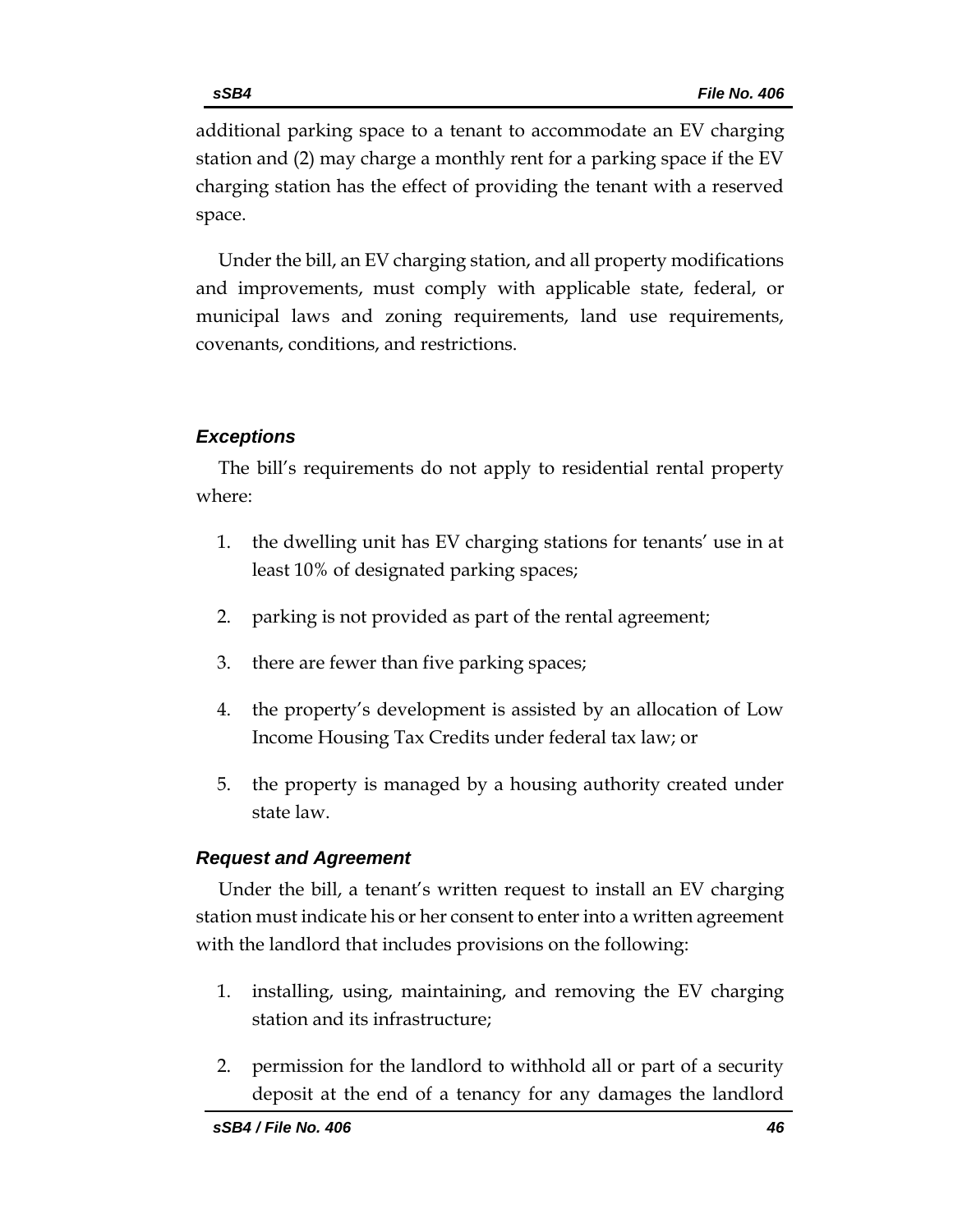suffers if the tenant fails to comply with the landlord's requirements on maintaining and removing the EV charging station and its infrastructure;

- 3. a complete financial analysis and scope of work regarding the EV charging station and its infrastructure;
- 4. payment to the landlord for any costs associated with the landlord's installation of the EV charging station and its infrastructure before any modification or improvement to the rental property (e.g., permitting, supervision, construction costs, performance bonds);
- 5. payment, as part of rent, for the landlord's incurred costs associated with the electric usage of the EV charging station and costs for damage, maintenance, repair, removal, and replacement of the EV charging station (including changes or improvements to the rental property);
- 6. maintaining a general liability insurance policy that covers the EV charging station and names the landlord as an additional insured, beginning on the date of construction approval and until the tenant forfeits possession of the unit to the landlord; and
- 7. a requirement that the tenant (a) post a surety bond in an amount equal to the cost of removing the EV charging station or (b) agree to designate the station as a fixture of the rental property if the tenant does not remove it upon the lease's termination.

EFFECTIVE DATE: October 1, 2022

## <span id="page-46-0"></span>**§ 5 — NEW CONSTRUCTION EV CHARGING REQUIREMENTS**

<span id="page-46-1"></span>*Requires a certain percentage of parking spaces in certain new construction to be equipped with either EV charging stations or charging station infrastructure*

Under the bill, DAS must require that each new construction of a state facility and "school building project" (see BACKGROUND) be installed with level two EV charging stations in at least 20% of parking spaces designated for cars or light-duty trucks.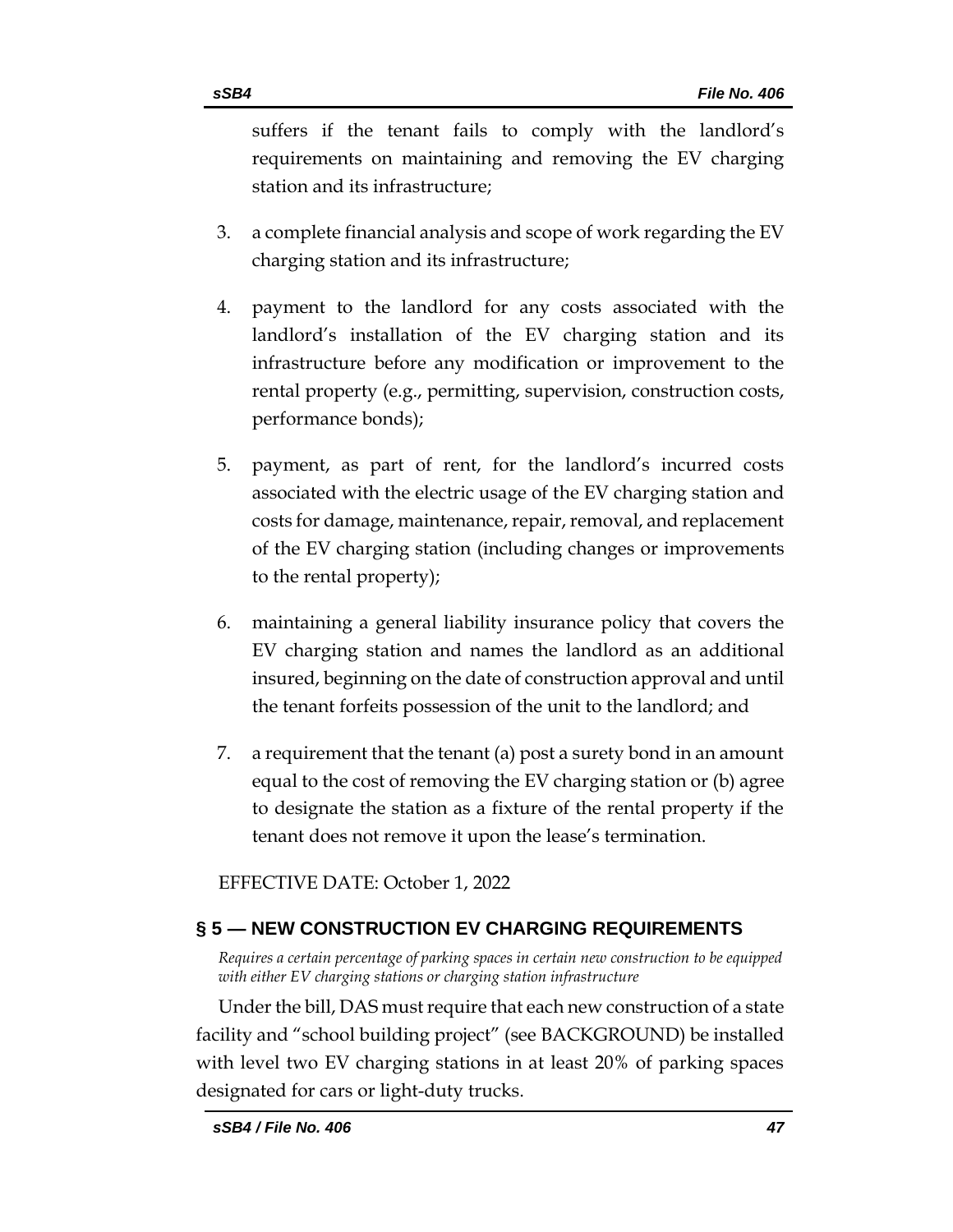The bill also requires municipalities to require that each new construction of a commercial building or multi-unit residential building with 30 or more parking spaces be equipped with EV charging infrastructure in at least 10% of parking spaces. Municipalities may, through their legislative bodies, require these buildings to have charging infrastructure in a higher percentage of spaces. The charging infrastructure must be capable of supporting level two EV charging stations or higher.

Under the bill, a "level two EV charging station" is an electric component assembly or cluster of component assemblies designed specifically to supply electricity to battery electric vehicles at 240 volts and up to 80 amperes.

EFFECTIVE DATE: October 1, 2022

#### <span id="page-47-0"></span>**§ 6 — PROPERTY TAX EXEMPTIONS**

<span id="page-47-1"></span>*Exempts from property taxes certain EV charging stations, fuel cell vehicle refueling equipment, and zero-emission buses*

The bill exempts from property tax (1) level two EV charging stations (see § 5) located on commercial or industrial property, (2) EV charging stations located on residential property, (3) refueling equipment for fuel cell electric vehicles, and (4) zero-emission buses (see § 1).

EFFECTIVE DATE: October 1, 2022, and applicable to assessment years starting on or after that date.

## <span id="page-47-2"></span>**§§ 7 & 11 — CHEAPR PROGRAM AND GHG REDUCTION FEE**

<span id="page-47-3"></span>*Makes numerous changes to the CHEAPR program, including making the CHEAPR board advisory-only, modifying the board's membership, giving priority to low-income individuals and residents of environmental justice communities, and extending eligibility to businesses, municipalities, nonprofits, and e-bikes; directs all of the GHG reduction fee to the CHEAPR program*

The bill makes numerous changes to the CHEAPR program, some of which correspond to agency practice. Under current law, the CHEAPR board is responsible for the program's administration. The bill (1) requires DEEP to administer the program; (2) makes the CHEAPR board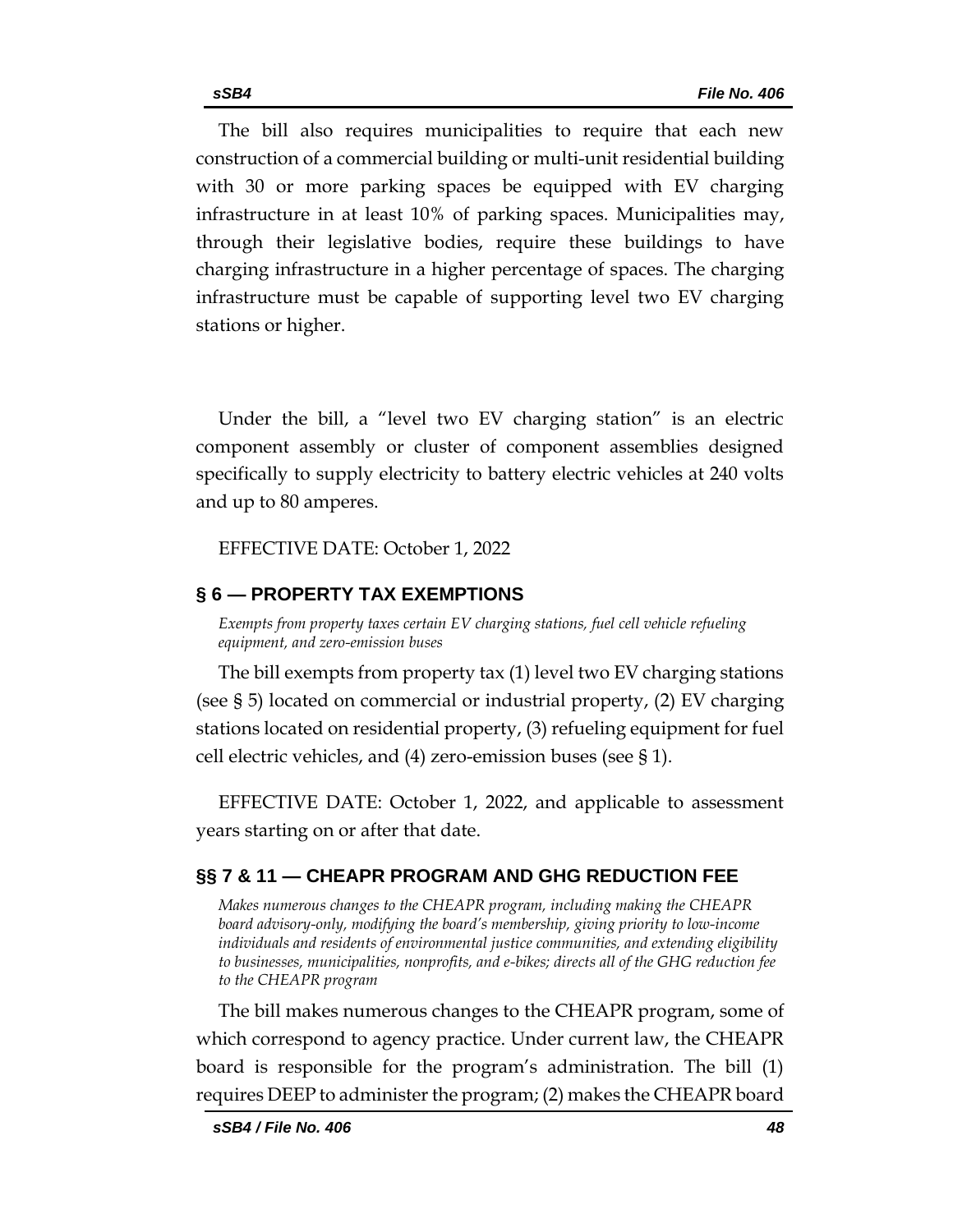advisory, responsible for advising the DEEP commissioner on priorities for allocating, distributing, and using CHEAPR funds; and (3) eliminates the program's sunset date (December 31, 2025), thereby making the program permanent.

The bill modifies the program parameters for the vehicle rebates and adds a component for electric bicycles (e-bikes). For both components, the bill allows the program to offer rebates or vouchers ("incentives").

The bill also increases program funding by transferring the entirety of the greenhouse gas reduction fee to the CHEAPR account to be used for the program. Current law transfers only the first \$3 million collected from the fee, with the remainder going to the General Fund. By law, the fee is (1) \$15 for the registration of a new vehicle and (2) generally \$7.50 for new registrations and registration renewals.

#### *Advisory Board*

The bill modifies the CHEAPR board's membership. First, it adds the Public Utilities Regulatory Authority chairperson, or her designee, as an ex-officio member. As under existing law, the other ex-officio members are the DEEP commissioner, the consumer protection commissioner, and the Green Bank president (or their designees).

The bill also (1) increases the number of appointed members from six to 10 by adding appointments for the Transportation Committee leaders and (2) specifies qualifications for some existing members, as shown in Table 1.

| <b>Appointing Authority</b>   | <b>Qualification</b>                                    |
|-------------------------------|---------------------------------------------------------|
| House speaker*                | Representative of an environmental organization         |
|                               | knowledgeable in EV policy*                             |
| Senate president pro tempore* | Representative of an association representing EV        |
|                               | manufacturers                                           |
| House majority leader*        | Representative of an organization representing an       |
|                               | environmental justice community*                        |
| Senate majority leader*       | Representative of an automotive retailers' association* |

| Table 1: CHEAPR Board Appointing Authorities and Qualifications |  |
|-----------------------------------------------------------------|--|
|-----------------------------------------------------------------|--|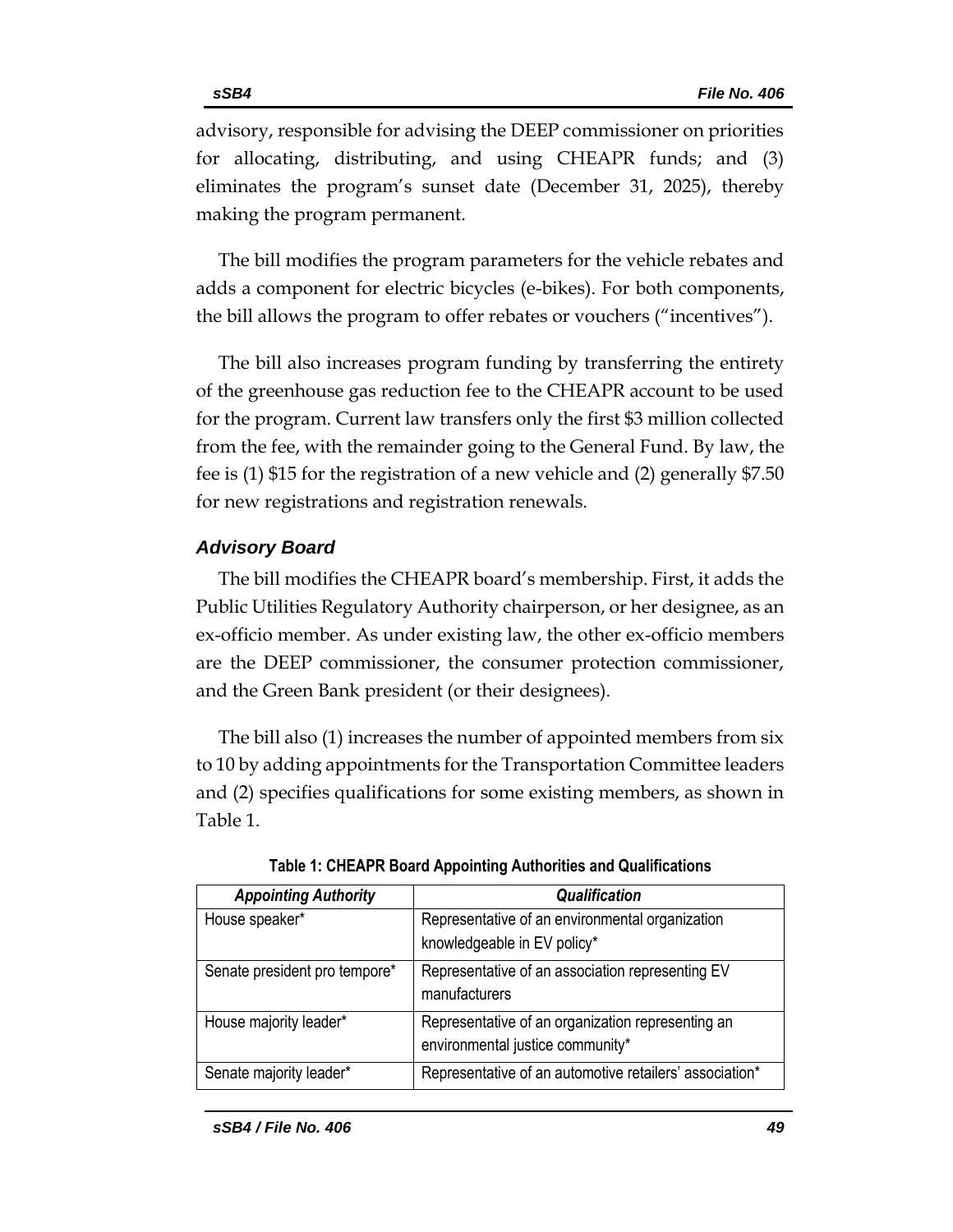| House minority leader*                                   | Representative of an EV consumer association                        |
|----------------------------------------------------------|---------------------------------------------------------------------|
| Senate minority leader*                                  | None specified*                                                     |
| <b>Transportation Committee</b><br>House chairperson     | Representative of an organization promoting walking or<br>bicycling |
| <b>Transportation Committee</b><br>Senate chairperson    | None specified                                                      |
| <b>Transportation Committee</b><br>House ranking member  | Owner or manager of bicycle sale or repair business                 |
| <b>Transportation Committee</b><br>Senate ranking member | None specified                                                      |

\*Existing appointment/qualification

The bill allows the advisory board to establish rules governing its internal procedures.

## *Vehicle Incentive Component*

*Eligible Vehicles.* Under the bill, the CHEAPR program provides incentives to state residents who purchase battery electric vehicles (BEVs), plug-in hybrid electric vehicles (PHEVs), or fuel cell electric vehicles (FCEVs). The bill makes hydrogen vehicles ineligible for incentives. This conforms to current program practice.

Additionally, the bill sets the maximum base manufacturer's suggested retail price (MSRP) for a vehicle to be eligible for an incentive at \$50,000, which applies from July 1, 2022, to June 30, 2027. Current law does not impose an MSRP cap, but under current program practice, the MSRP cap is \$42,000 for BEVs and PHEVs and \$60,000 for FCEVs.

*Eligible Entities.* Under current law, only individuals qualify for incentives through CHEAPR. The bill extends eligibility for incentives to in-state municipalities, businesses, nonprofits, and tribal entities. It limits these entities to 10 incentives per year, within available funds, and 20 incentives total. But it allows DEEP to issue additional incentives to eligible businesses or nonprofits that operate fleets exclusively in environmental justice communities (see BACKGROUND).

*Incentive Amounts and Income Eligibility.* The bill generally makes DEEP responsible for establishing and revising incentive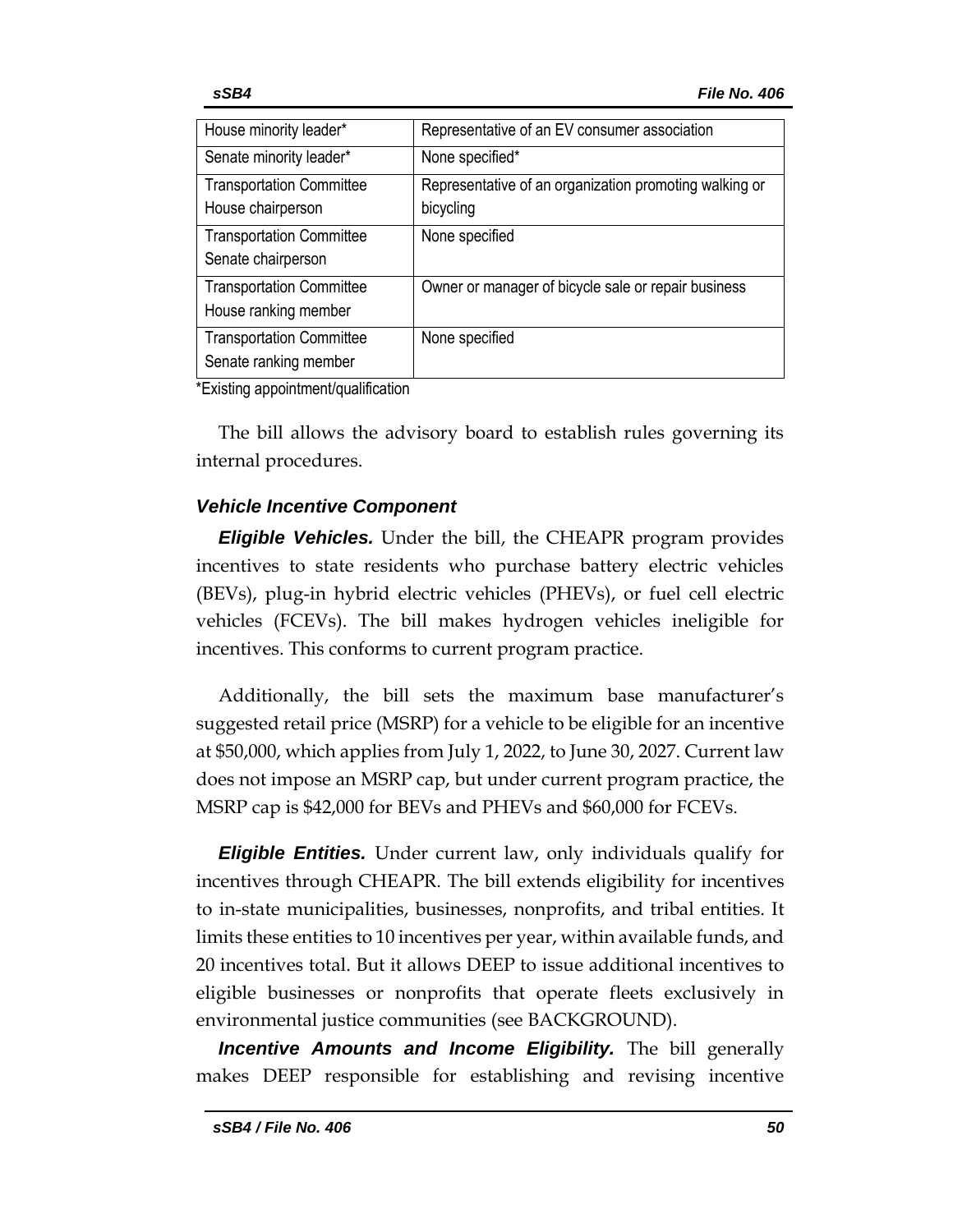amounts, with the advisory board's advice, but requires the rebate for residents of environmental justice communities to be at least \$5,000. Under current law, the board establishes rebate amounts.

The bill requires the DEEP commissioner to prioritize granting incentives to residents (1) of environmental justice communities; (2) with household incomes at or below 300% of the federal poverty level; or (3) who participate in state and federal assistance programs such as the Supplemental Nutrition Assistance Program, Low Income Home Energy Assistance Program, Head Start, and Operation Fuel. Under current agency practice, participants in certain income-qualified programs are eligible for higher rebates.

#### *E-Bike Incentive Component*

The bill requires the DEEP commissioner to provide incentives through the CHEAPR program for state residents to purchase e-bikes. As with the vehicle component, the commissioner is generally responsible for determining incentive amounts, except that the incentive must be at least \$500. The bill also requires DEEP, in consultation with the advisory board, to determine the maximum income eligibility for ebike incentives.

The e-bike component must be designed to maximize air quality benefits associated with e-bike use and prioritize granting incentives to residents (1) of environmental justice communities; (2) with household incomes at or below 300% of the federal poverty level; or (3) who participate in state and federal assistance programs such as the Supplemental Nutrition Assistance Program, Low Income Home Energy Assistance Program, Head Start, and Operation Fuel.

Under the bill, from July 1, 2022, to June 30, 2027, an e-bike must have a base MSRP of \$3,000 or less to be eligible for a program incentive.

#### *Reporting*

The bill requires DEEP, rather than the CHEAPR board, to annually evaluate the program. It also requires that DEEP report annually, starting by June 20, 2024, to the Transportation and Environment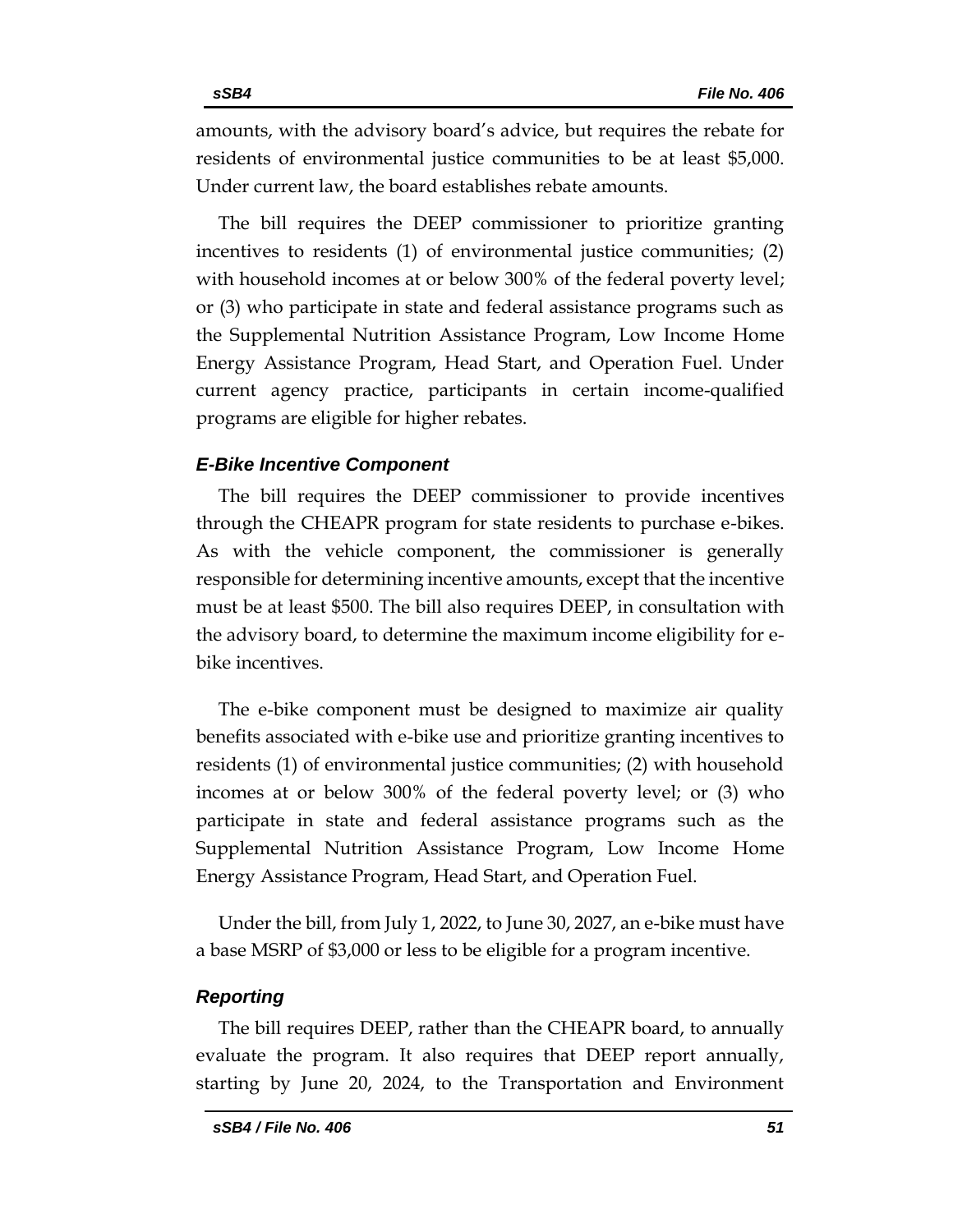committees on the program's status and effectiveness. The report must include information on program participation and the environmental benefits accruing to environmental justice communities and communities overburdened by air pollution.

#### *Outreach and Marketing*

Under the bill, DEEP must conduct outreach programs and implement a marketing campaign to promote CHEAPR.

EFFECTIVE DATE: Upon passage for the changes to the CHEAPR program.

#### <span id="page-51-0"></span>**§§ 8 & 20 — EV REGISTRATION FEE**

<span id="page-51-1"></span>*Eliminates the reduced registration fee for electric vehicles*

The bill eliminates the reduced registration fee for EVs (\$57 for a triennial period) and instead subjects them to the same registration fee that applies to other passenger motor vehicles (e.g., \$120 for triennial period).

## <span id="page-51-2"></span>**§§ 9 & 10 — CLEAN AIR ACT (CAA) FEE**

<span id="page-51-3"></span>*Requires CAA fee revenue to be placed in dedicated accounts within the General Fund and the Special Transportation Fund and used for clean air and clean transportation expenses*

Current law requires that federal CAA fees (see BACKGROUND) collected on motor vehicle registrations be split between the General Fund (42.5%) and the Special Transportation Fund (STF) (57.5%) and does not dedicate these fees to any specific purpose.

The bill keeps the fee division, but instead directs the revenue to dedicated accounts, specifically the (1) federal clean air act (CCA) account in the General Fund and (2) reduce transportation-related greenhouse gases (GHG) account in the STF. The bill establishes these accounts as nonlapsing accounts within the respective funds and requires all money the law directs to the accounts to be deposited in them.

Under the bill, funds in the federal CAA account must be spent by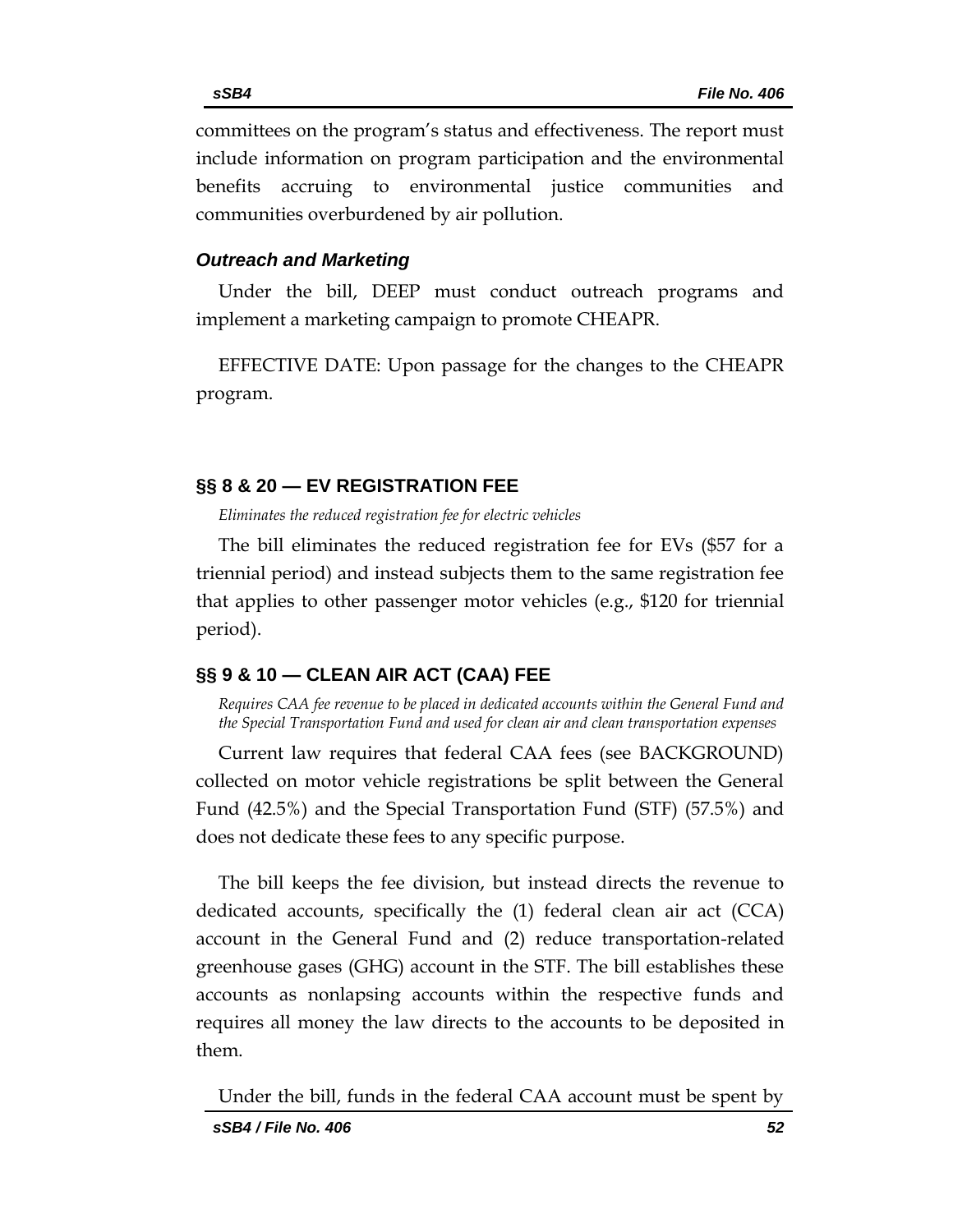DEEP, in consultation with DOT, to implement federal CAA requirements, improve air quality, and reduce carbon emissions. Funds in the reduce transportation-related GHG account must be spent by the DOT commissioner on transportation-related expenditures to reduce transportation-related GHG.

## <span id="page-52-0"></span>**§§ 12 & 13 — TRAFFIC SIGNAL GRANT PROGRAM**

<span id="page-52-1"></span>*Requires DOT to establish a matching grant program to help municipalities modernize existing traffic signal equipment and authorizes \$75 million in bonds for that purpose*

The bill requires DOT to establish a matching grant program to help municipalities modernize existing traffic signal equipment and operations to make them (1) capable of using transit signal priority, (2) responsive to congestion, and (3) reduce idling. It authorizes \$75 million in general obligation (GO) bonds for the program, which are subject to standard statutory bond issuance procedures and repayment requirements.

Under the bill, applications must be submitted annually to the DOT commissioner when, and in the way, he requires. The commissioner must (1) develop eligibility criteria for program participation, (2) determine the matching amount required, (3) give preference to applications submitted by two or more municipalities, and (4) establish incentives for regional projects.

EFFECTIVE DATE: The provision requiring DOT to establish the program is effective upon passage.

## <span id="page-52-2"></span>**§§ 14 & 19 — MEDIUM AND HEAVY-DUTY TRUCK VOUCHERS**

<span id="page-52-3"></span>*Allows DEEP to establish a voucher program to support the use of zero-emission mediumand heavy- duty vehicles and appropriates \$15 million to fund the program*

Beginning January 1, 2023, the bill allows DEEP, within available funds, to establish a voucher program to support the use of zeroemission (1) vehicles within class 5 to class 13 of the Federal Highway Administration's (FHWA) vehicle category classification system (see BACKGROUND) and (2) school buses within class 3 to class 8 of the system. The DEEP commissioner must consult with the education, motor vehicles, and transportation commissioners in establishing the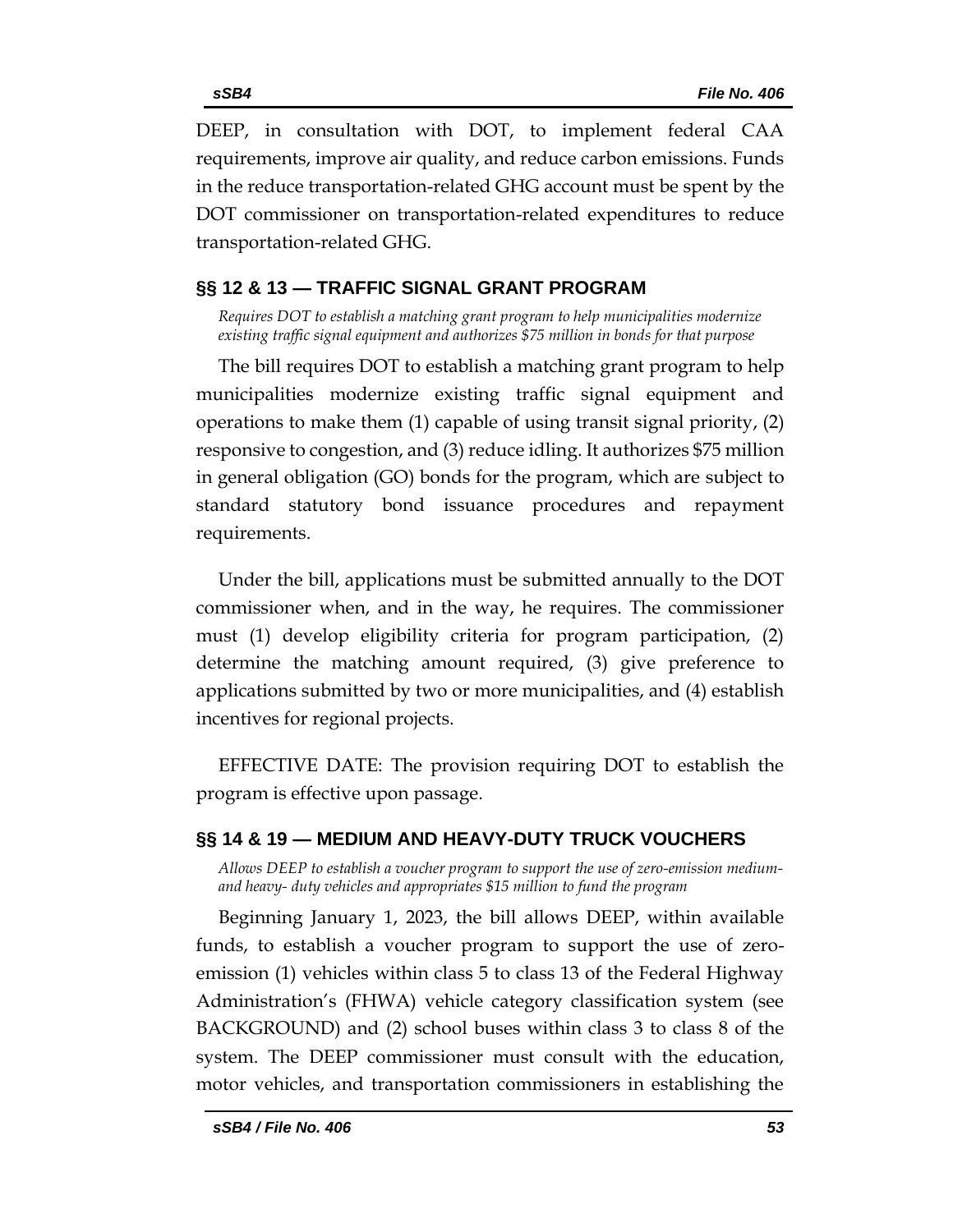program.

The bill also establishes a medium and heavy-duty vehicle voucher account as a separate, nonlapsing General Fund account. It appropriates \$15 million to the account in FY 23. The account must contain any money the law requires be deposited into it, and its funds must be used by DEEP for the voucher program.

Under the bill, eligible technology for vouchers includes battery electric and fuel cell systems and electric vehicle charging infrastructure. Vouchers may not be awarded for vehicle classes where there is no commercially available zero-emission technology. DEEP must set aside 40% of available funding to maximize air pollution reduction in environmental justice communities (see BACKGROUND).

EFFECTIVE DATE: The provision requiring DEEP to establish the program and creating the account is effective upon passage.

## <span id="page-53-0"></span>**§§ 15-17 — ZERO-EMISSION SCHOOL BUSES**

<span id="page-53-1"></span>*Allows for 10-year school transportation contracts if the contract includes at least one zero-emission bus, sets targets for converting school buses to zero-emission buses, and establishes a matching grant program for zero-emission school buses and charging infrastructure*

## *School Bus Contracts*

Under current law, local and regional boards of education may enter into contracts for student transportation for a maximum term of five years. The bill allows them to have contracts with up to ten-year terms if the contract includes transportation provided by at least one school bus that is a zero-emission bus. (A "zero-emission bus" is an urban bus certified by the California Air Resources Board's executive director as producing zero emissions of any criteria pollutant under all operational modes and conditions.)

## *Transition to Zero-Emission School Buses*

The bill requires that all school buses be zero-emission buses by (1) January 1, 2030, in school districts in environmental justice communities (see BACKGROUND) and (2) January 1, 2035, in the remaining districts.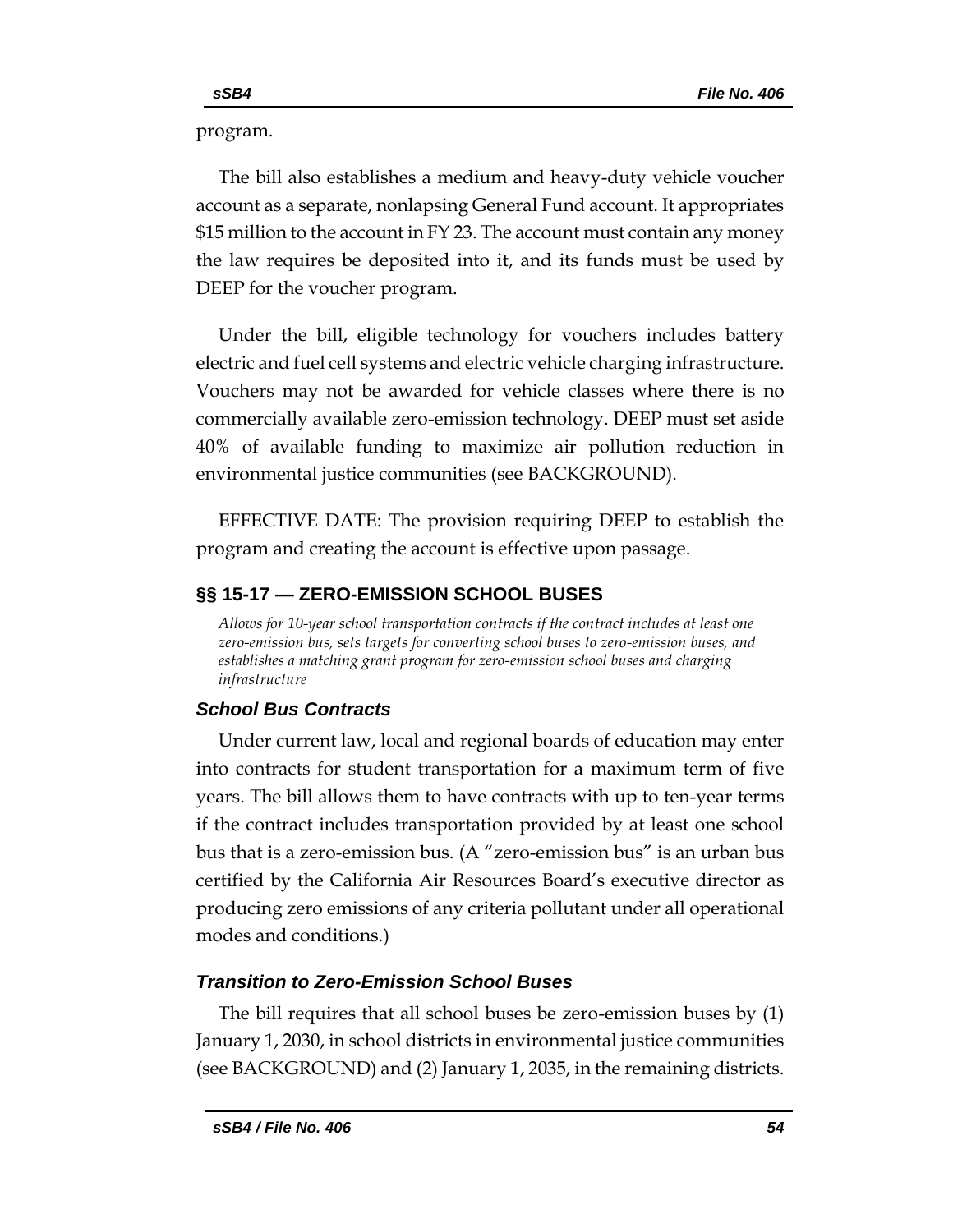## *Grant Program*

The bill requires DEEP to establish and administer a grant program to provide matching funds necessary for municipalities, school districts, and school bus operators to submit federal grant applications and maximize federal funding to buy or lease zero-emission buses and EV charging infrastructure. It authorizes \$20 million in GO bonds to fund the program, which are subject to standard statutory bond issuance procedures and repayment requirements.

Applications must be filed when and how the commissioner determines, and DEEP must determine the matching amount that applicants must provide. The bill requires DEEP to give preference to applications to purchase or lease zero-emission buses that will operate primarily in an environmental justice community.

## *Technical Assistance*

The bill requires DEEP, within available appropriations, to provide administrative and technical assistance to municipalities, school districts, and school bus operators that apply for federal grants for zeroemission buses and EV charging infrastructure.

EFFECTIVE DATE: The provision on school bus contracts is effective October 1, 2022.

## <span id="page-54-0"></span>**§ 18 — STATE CARBON BUDGET**

<span id="page-54-1"></span>*Requires DOT, in consultation with DEEP, to annually establish a transportation carbon budget and adopt implementing regulations to ensure that transportation projects adhere to the budget*

Starting by July 1, 2024, the bill requires DOT, in consultation with DEEP, to annually establish a transportation carbon budget for the state that sets the maximum amount of GHG emissions permitted from the transportation sector. When setting the budget, the agencies must consider the state's long-term emissions reductions required under existing law.

Under the bill, DOT must adopt regulations to ensure state, regional, and municipal transportation projects adhere to the carbon budget. The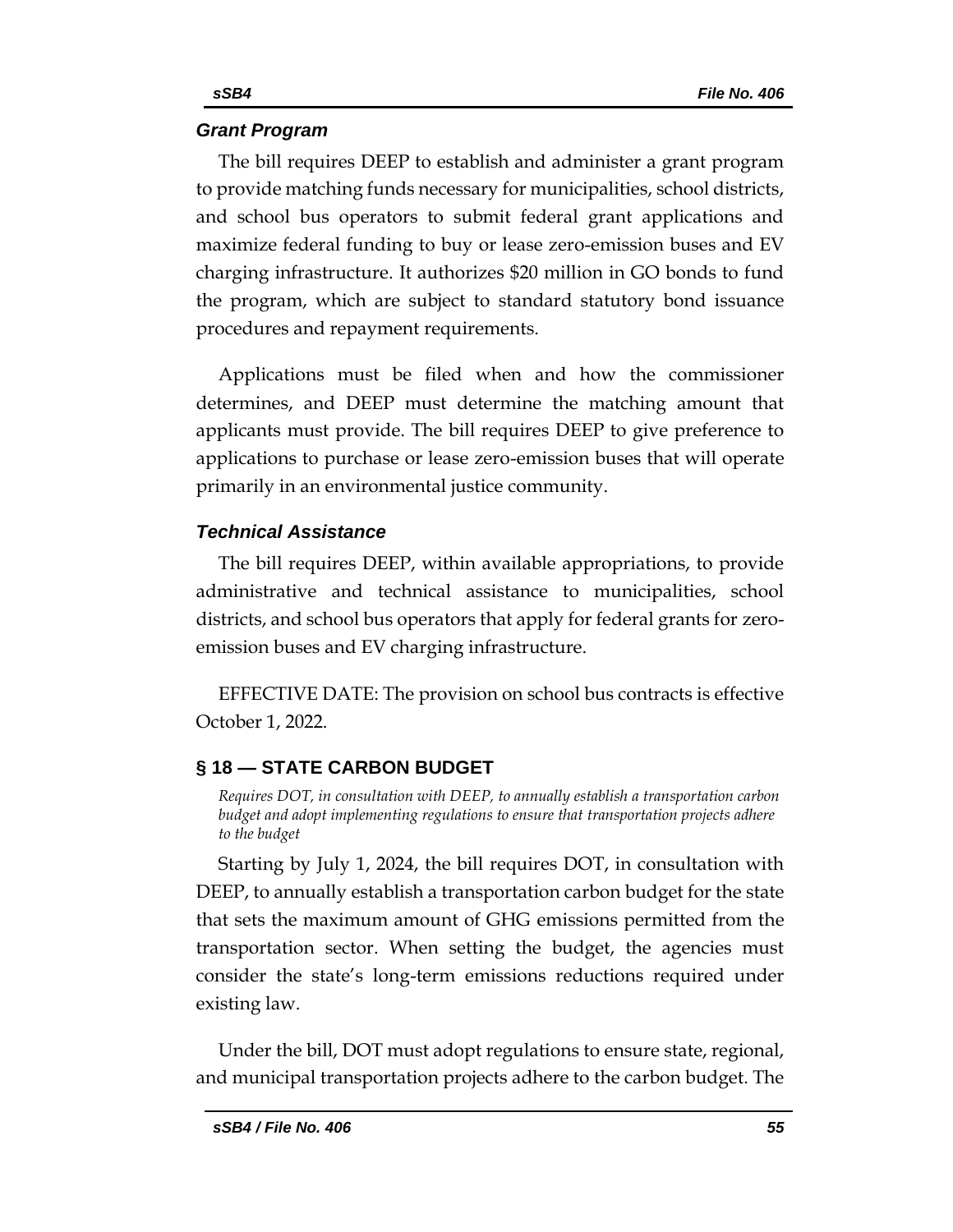regulations must include:

- 1. a definition of "transportation project" that excludes projects necessary for maintenance or safety;
- 2. a methodology to calculate the GHG emissions expected from future projects;
- 3. ways to offset the emissions for projects estimated to increase net emissions by undertaking GHG mitigation transportation projects that will reduce emissions; and
- 4. a description of the GHG mitigation projects, such as public transportation improvement, bikeway, walkway, or other trail or path construction, and EV charging installation.

DOT must, in consultation with DEEP, implement a public outreach plan to sufficiently engage the public and stakeholders in developing the carbon budget and associated regulations. The DOT commissioner must submit the regulations to the Regulations Review Committee by July 1, 2024.

Starting by February 1, 2025, DOT must annually submit to the Transportation and Environment committees a (1) copy of the transportation carbon budget and (2) description of the public outreach conducted and its results.

EFFECTIVE DATE: October 1, 2022

## <span id="page-55-0"></span>**BACKGROUND**

## *School Building Project*

By law, a "school building project" includes the following:

1. construction, purchase, extension, replacement, renovation, or major alteration of a building to be used for public school purposes, including equipping and furnishing the construction,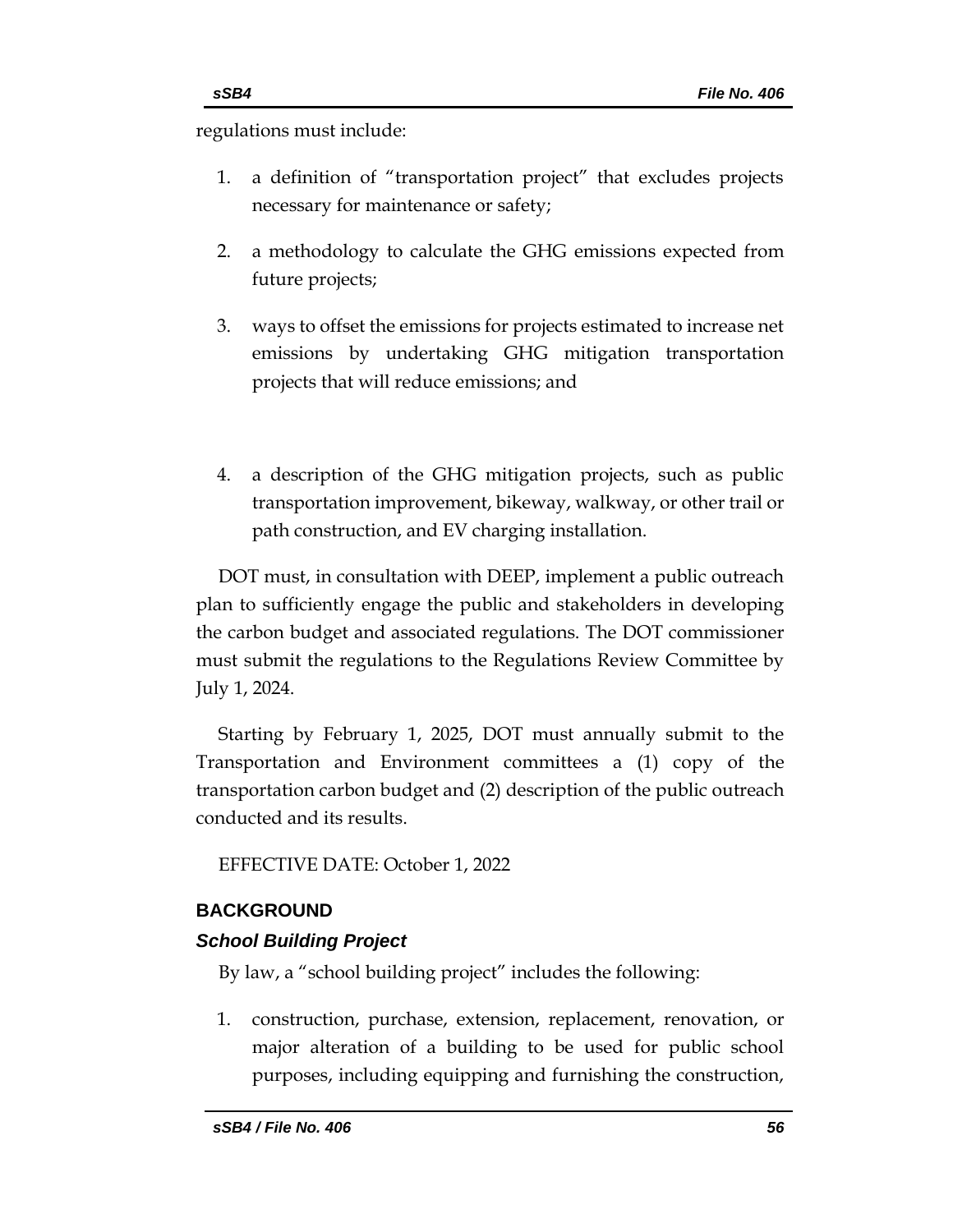purchase, extension, replacement, renovation or major alteration, the improvement of land, or the improvement of the site of an existing building for public school purposes;

- 2. construction, including equipping and furnishing construction, of any building which the towns of Norwich, Winchester, and Woodstock may provide by lease or otherwise for use by the Norwich Free Academy, Gilbert School, and Woodstock Academy, respectively, to provide education for public school students; and
- 3. addition to, renovation of, and associated equipping and furnishing, of any building which may be leased, upon the approval of the education and DAS commissioners, to any local or regional board of education for a term of twenty years or more to provide education for public school students (CGS § 10-282).

## *Environmental Justice Communities*

By law, an "environmental justice community" is (a) any U.S. census block group, as determined by the most recent census, for which at least 30% of the population consists of low-income people who are not institutionalized and have an income below 200% of the federal poverty level or (b) a distressed municipality (CGS § 22a-20a).

The Department of Economic and Community Development annually designates distressed municipalities, based on high unemployment and poverty, aging housing stock, and low or declining rates of job, population, and per capita income growth (CGS § 32-9p). The current (2021) distressed municipalities are Ansonia, Bridgeport, Chaplin, Derby, East Hartford, East Haven, Griswold, Groton, Hartford, Meriden, Montville, New Britain, New London, Norwich, Plainfield, Putnam, Sprague, Sterling, Stratford, Torrington, Voluntown, Waterbury, West Haven, Winchester, and Windham.

Towns with current designated census blocks (that are not also distressed municipalities) are Barkhamsted, Bethel, Bloomfield, Branford, Bristol, Brooklyn, Clinton, Colchester, Cromwell, Danbury,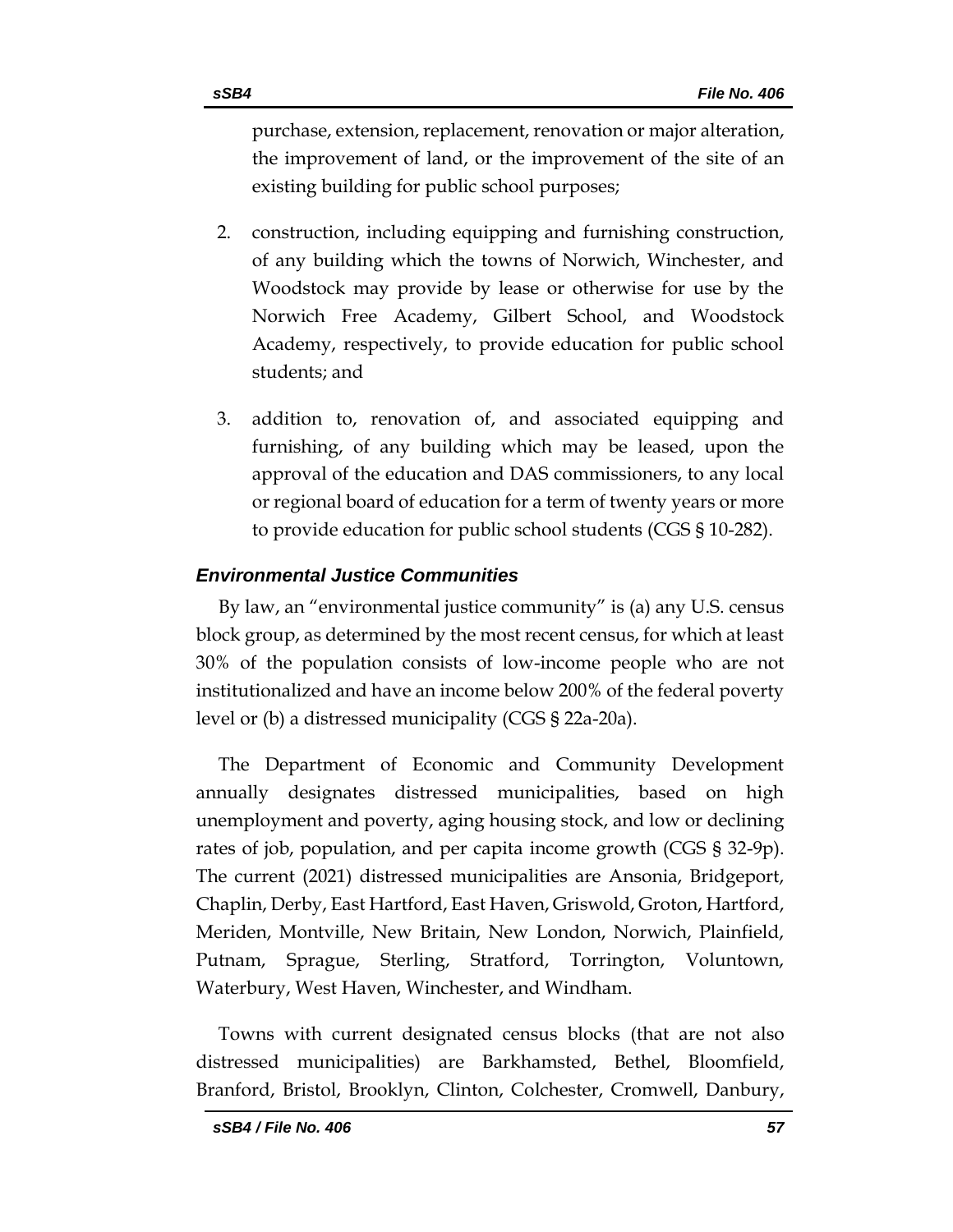East Hampton, East Lyme, Ellington, Enfield, Essex, Fairfield, Farmington, Greenwich, Haddam, Hamden, Killingly, Killingworth, Ledyard, Manchester, Mansfield, Marlborough, Middletown, Milford, Naugatuck, New Fairfield, New Haven, New Milford, North Canaan, North Stonington, Norwalk, Old Saybrook, Plainville, Portland, Preston, Ridgefield, Rocky Hill, Sharon, Shelton, Simsbury, Southbury, Southington, Stafford, Stamford, Stonington, Thomaston, Thompson, Vernon, Wallingford, Waterford, Watertown, West Hartford, Westbrook, Wethersfield, Willington, Windsor Locks, and Windsor.

## *CAA Fees on Motor Vehicle Registrations*

State law requires the Department of Motor Vehicles to collect the CAA fee on new registrations and renewals and sets the fee at \$15 for a triennial registration period (proportionately reduced for other registration lengths). By law, the CAA fee does not apply to motor vehicles that are electrically powered, not self-propelled, or exempt from a registration fee (CGS  $\S$  14-49b(a)).

## *FHWA Vehicle Category Classification System*

The FHWA vehicle category classification systems sorts vehicles into different classes based on their characteristics, as shown in the table below.

| <b>Class</b>               | <b>Vehicles</b>             | <b>Class</b> | <b>Vehicles</b>                       |
|----------------------------|-----------------------------|--------------|---------------------------------------|
|                            | Motorcycles                 | 8            | Single trailer, 3- or 4-axle trucks   |
| $\boldsymbol{\mathcal{D}}$ | Passenger cars              | 9            | Single trailer, 5-axle trucks         |
| 3                          | Pickups, panels, and vans   | 10           | Single trailer, 6+ axle trucks        |
|                            | <b>Buses</b>                | 11           | Multi-trailer, 5 or fewer axle trucks |
| $5\phantom{.0}$            | Single unit, 2-axle trucks  | 12           | Multi-trailer, 6-axle trucks          |
| 6                          | Single unit, 3-axle trucks  | 13           | Multi-trailer, 7+ axle trucks         |
|                            | Single unit, 4+ axle trucks |              |                                       |

## *Related Bill*

HB 5381 (File 299), favorably reported by the Transportation